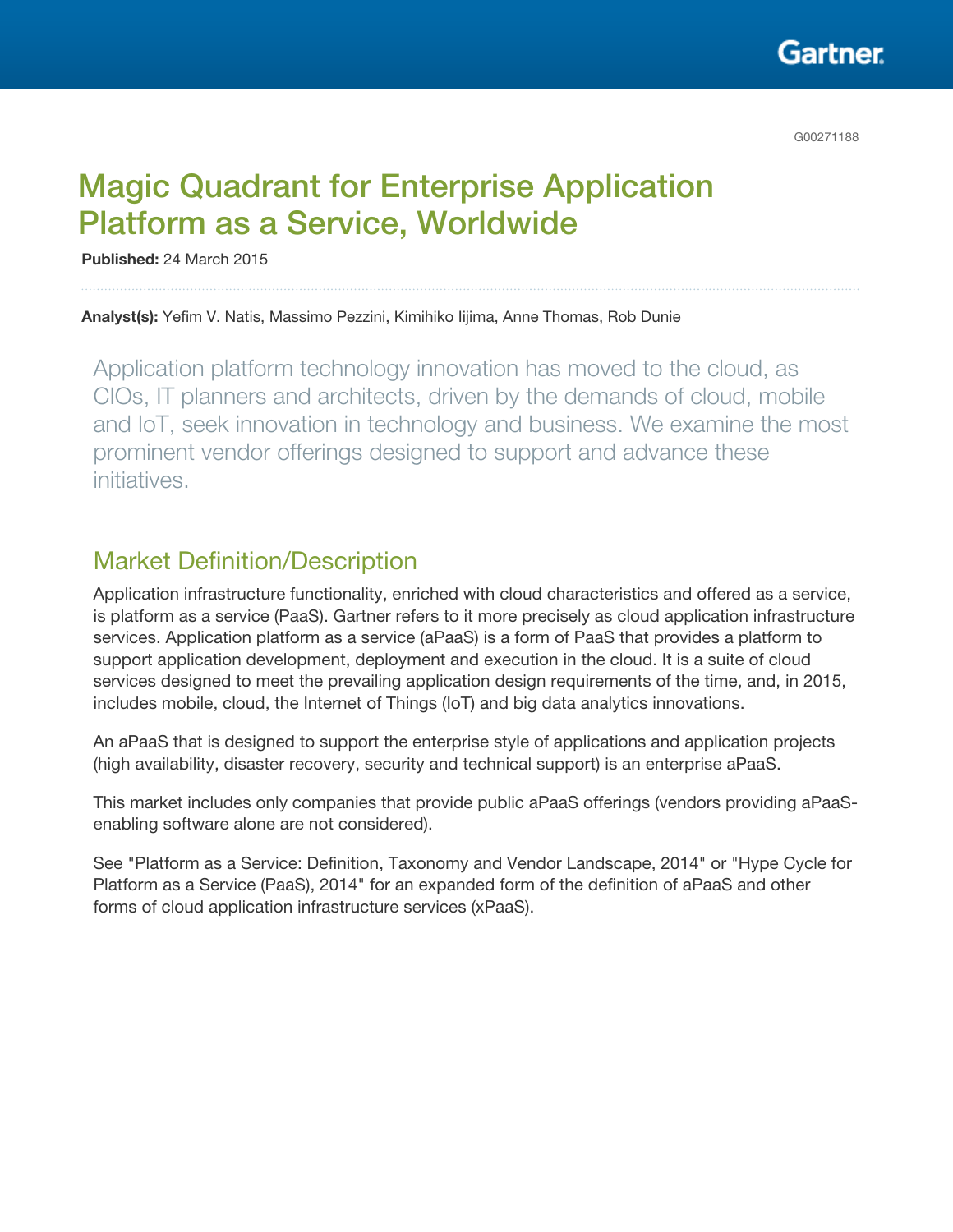

# Magic Quadrant





## Vendor Strengths and Cautions

#### cloudControl

cloudControl is a European vendor that provides a high-control, multilanguage, shared-OS aPaaS deployed on Amazon Web Services (AWS) data centers. In August 2014, cloudControl added to its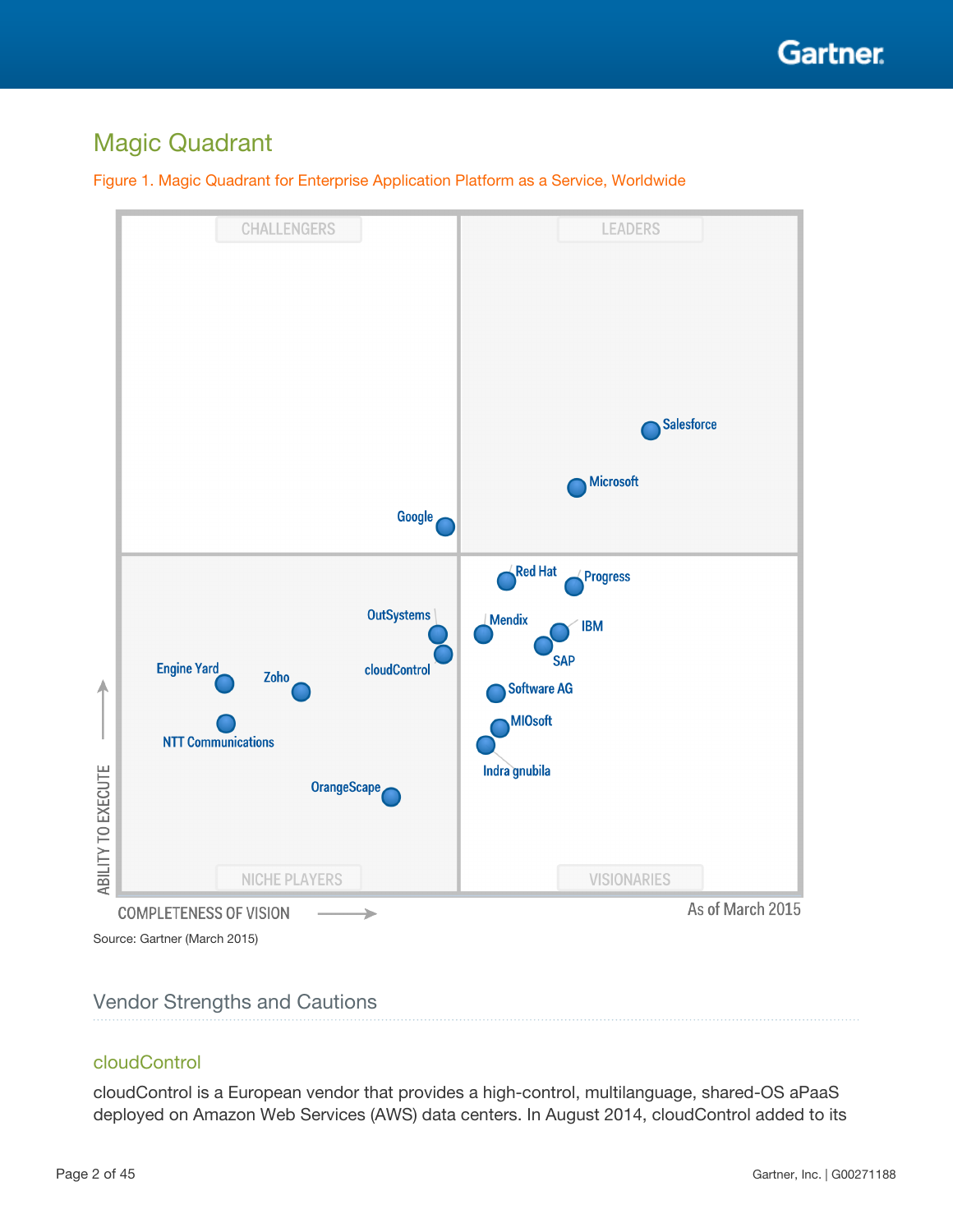geographic coverage and doubled its customers when it bought the dotCloud North American aPaaS business from Docker. The underlying technology of the dotCloud aPaaS is being shifted to the technology used by the cloudControl aPaaS instances (applications built for dotCloud have to be migrated by May 2015), but the U.S.-based aPaaS will continue to operate under the dotCloud name, running on Google Compute Engine and offering an alternative infrastructure to the AWSbased cloudControl branded PaaS. The vendor also offers a white-label aPaaS program, mostly to telecommunications companies and infrastructure as a service (IaaS) providers, where cloudControl provides its aPaaS as a managed layer on top of the partner's IaaS offering. Exoscale, in Switzerland, is an example of a white-label partner.

All of the U.S., European and white-label implementations provide the same developer and runtime services with the same APIs, the same levels of support, and the same pricing arrangements. In addition to its buildpack-based deployment model, cloudControl offers an add-on marketplace where users can leverage more than 40 third-party services in areas such as continuous integration and deployment, log management, email, search, security, data management, analytics, and message queuing.

## **Strengths**

- The vendor has over 1,400 registered customer accounts with more than 800 active deployments across its dotCloud and cloudControl branded services. Overall revenue from aPaaS services has been growing through the dotCloud acquisition, the white-label program and organic growth.
- Support of the buildpack specification enables cloudControl, its partners and its customers to extend the platform with new language engines, frameworks, databases and other software services available from other vendors that support buildpacks. The vendor provides and supports many buildpacks, but developers can create their own to expand the technologies that they can use.
- The vendor's white-label aPaaS program offering for telecommunications companies and laaS providers provides a potentially powerful mechanism for expanding geographical coverage by acting as a force multiplier for cloudControl sales and marketing.

- cloudControl's use of the dotCloud brand in North America and its use of a white-label program for expansion into other geographies limit the vendor's ability to grow worldwide recognition of the cloudControl brand. As a smaller competitor in the aPaaS market, this could create a challenge to cloudControl's long-term market positioning.
- Its use of so many add-on partners for advanced capabilities increases cloudControl's external dependencies, and revenue sharing with these partners reduces cloudControl's net revenue.
- Slow growth of an ecosystem of SaaS providers that have built their applications on cloudControl's platform may be a handicap inasmuch as the extension and customization of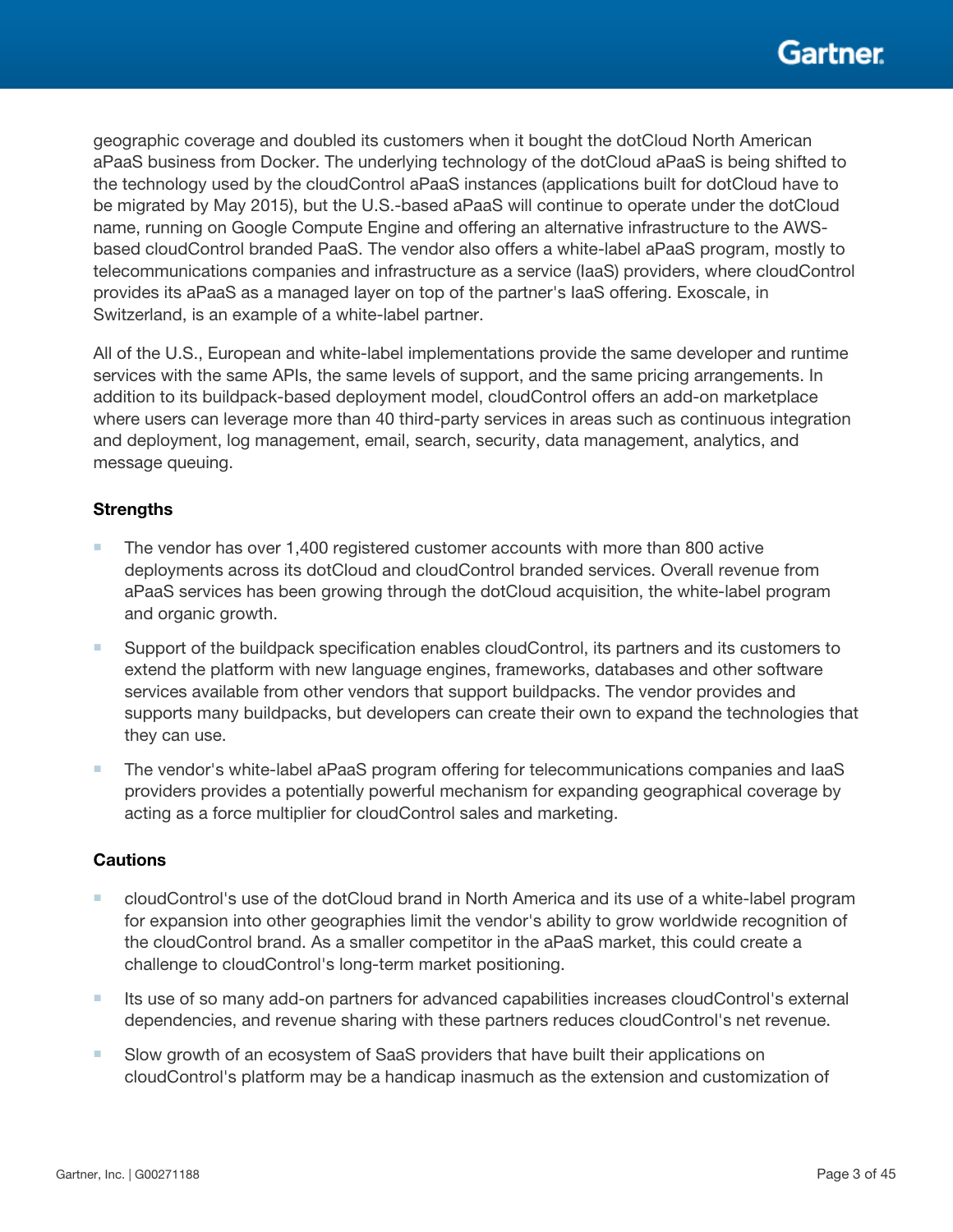

SaaS applications are major drivers of aPaaS adoption in mainstream enterprise IT organizations.

■ Without high-productivity development services for application development and integration, business process management (BPM), and event processing, cloudControl revenue opportunities will be limited to a subset of the market for enterprise PaaS services.

## Engine Yard

Engine Yard is a cloud-based, shared-hardware, high-control aPaaS that uses a dedicated environment for each tenant. The platform supports a limited set of languages and frameworks: Originally focused just on Ruby on Rails, Engine Yard now also supports Java, Node.js and PHP. Each supported environment is a managed and curated infrastructure stack with a configurable composition.

Founded in 2006, Engine Yard was a pioneer in the PaaS market. The platform caters to professional developers looking for a low-level platform that hides and automates system administration of an underlying IaaS. (The platform runs on, and Engine Yard resells, AWS, Azure and Verizon Terremark.) For an aPaaS, Engine Yard provides exceptionally deep control of the underlying environment. In fact, the vendor now refers to the platform as a cloud application management platform, rather than aPaaS, indicating a shift in focus from aPaaS to utilitarian service provider. Applications run directly on the host infrastructure, and subscribers have full root access to the virtual servers. For example, subscribers can define custom Chef recipes to configure the servers. The platform supports manual and scheduled scaling, but no dynamic autoscaling.

#### **Strengths**

- Engine Yard has over 1,500 Web 2.0 and digital business clients. It provides a solid foundation for DevOps and continuous delivery. It remains the leading aPaaS for Ruby on Rails deployments.
- Customers cite Engine Yard's responsiveness, support and reliability as key strengths.
- The vendor's tenant environments have been shown to scale well, and its underlying infrastructure can be extensively customized, which allows for advanced technical control for customers that want it.
- Engine Yard's transparent pricing model clearly shows costs for the Engine Yard platform versus the underlying IaaS, and this model is more cost-effective for larger customers than the previous model. Customers can now also deploy Engine Yard on their own IaaS environments.

#### **Cautions**

■ From a business perspective, Engine Yard stumbled in 2013 when it attempted to expand its market to line of business (LOB) clients in traditional corporate accounts. 2014 was a year of change, and the board brought in a new executive team and restructured the company. The vendor is now refocused on its core strength: the developer and DevOps community. As a result, growth opportunities are limited.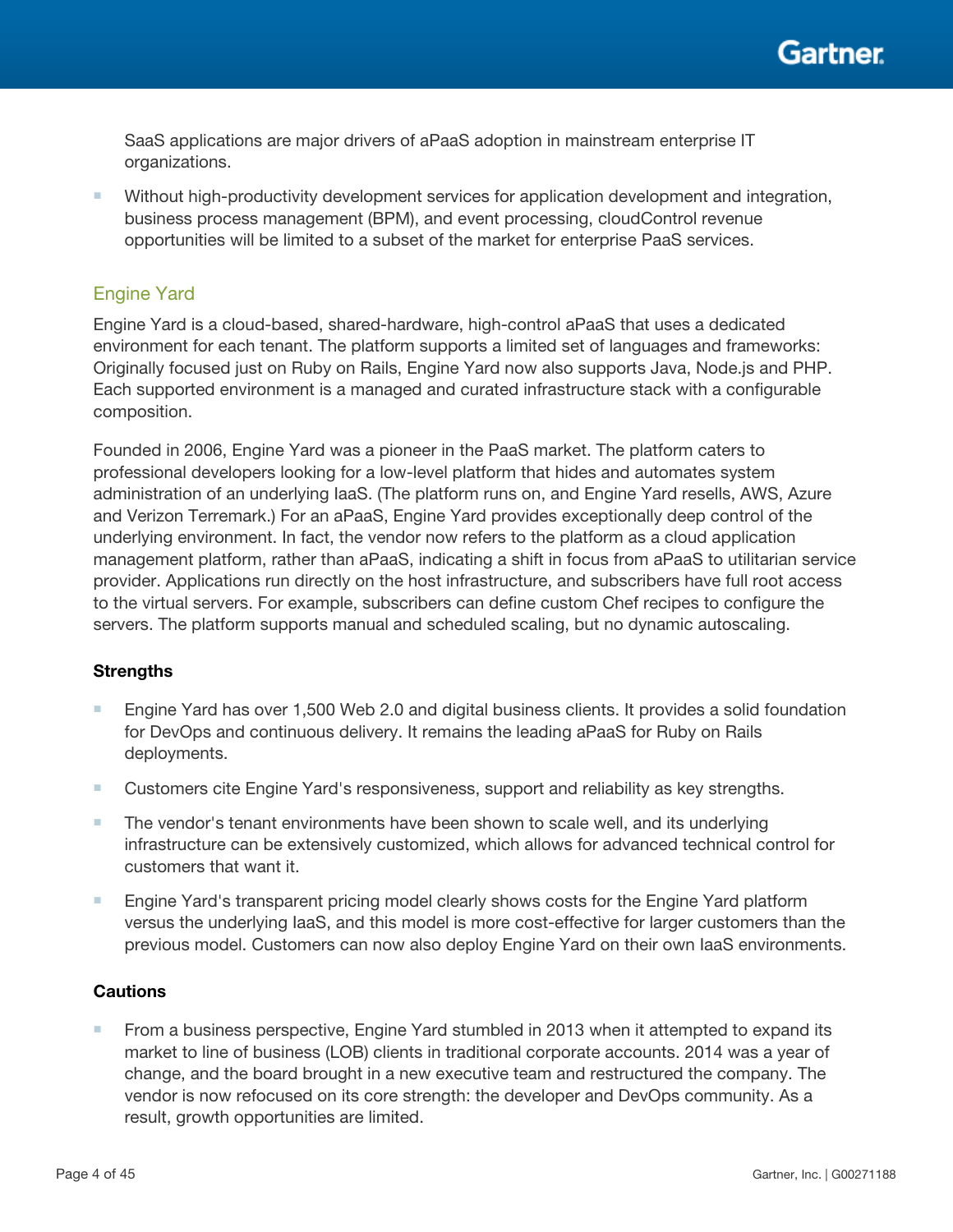

- Engine Yard has limited cloud capabilities, particularly in elasticity and sharing. Its sharedhardware model and lack of dynamic autoscaling mean that it is best-suited for environments that benefit most from manual and preplanned approaches to changing capacity.
- Engine Yard is primarily focused on alleviating subscribers' responsibilities for managing system infrastructure, but not to the point of relinquishing control of those system resources. Although the abstraction level provided does qualify as PaaS, much of the design and many of the use cases for Engine Yard are close to what Gartner calls "IaaS+."
- The vendor does not provide its own integration, BPM, big data and analytics capabilities, nor does it offer a model-driven, high-productivity cloud platform environment. Those looking for an application platform for LOB levels of productivity or advanced enterprise projects should look elsewhere.

## Google

Google's aPaaS offering is available in the form of Google App Engine (a shared-OS, high-control application platform) and managed virtual machines (VMs) — a somewhat extended technology of App Engine offered in the less restrictive, but also less elastic, shared-hardware format. Google's aPaaS offering supports Java, Python, Go and PHP programming. It is offered colocated with multiple related services, including Google Compute Engine and future Google Container Engine (both IaaS), as well as some xPaaS offerings, such as SQL and NoSQL database management systems (DBMSs), analytics and mobile back-end services.

#### **Strengths**

- Google's large installed base (it claims over 20,000 paying customers) consists of many small Web innovators, some very large Web business sites (such as Snapchat and Khan Academy) and a small, but growing number of mainstream enterprise IT organizations. Additionally, Google claims that over 90% of its internal IT is run on App Engine. This diversity in scale and use patterns creates a strong foundation for support of demanding enterprise workloads that also differ in use patterns and demand for quality of service across industries.
- Google's well-established reputation as a cloud-native service provider and an early platform and big data innovator lends credibility to App Engine and other xPaaS offerings for projects that seek cloud-native efficiency, scalability and agility. Google's aPaaS offering operates on the same worldwide network of data centers as all other Google services, such as Google Search and Google Apps for Work, reassuring its strategic priority to the company.
- Some of Google's recently added enterprise capabilities (including 99.95% availability SLAs; multiple models for disaster recovery; enterprise-level support, a relational DBMS in addition to high-scale NoSQL; nonintrusive version control; no planned downtime experience for customers; dynamic multimeasure bidirectional autoscaling; application life cycle management; API management; rich security support; cost optimization for workloads of different urgency; event processing; and conversational mode via channels) mitigate the long-standing obstacles to enterprise adoption of Google's aPaaS.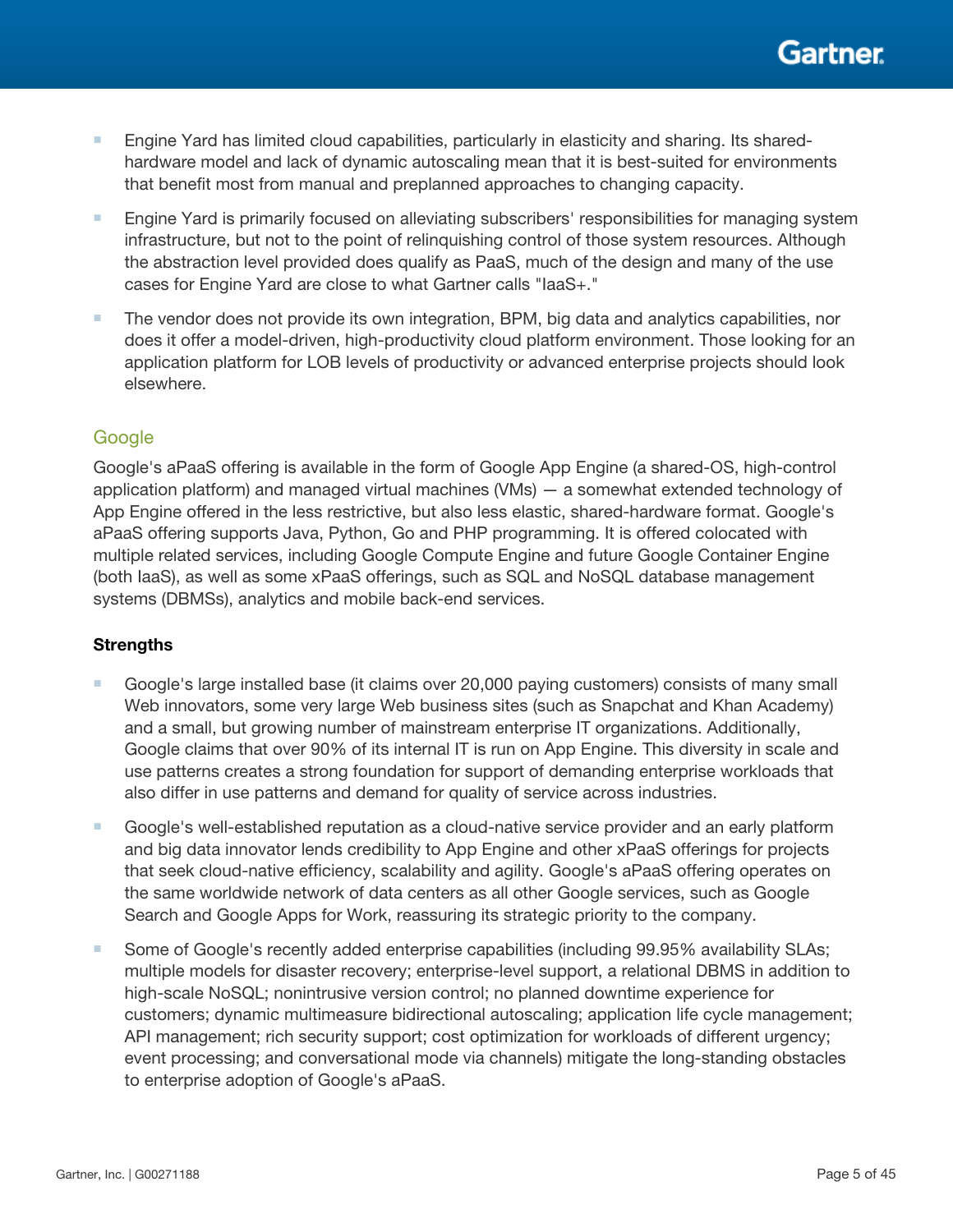

■ API-level integration with Google Apps enables the vendor to offer its PaaS capabilities as an upsell to enterprises adopting Google Apps and looking for new ways to extend them using advanced programming. The combined selling of Google Apps (SaaS) and Google Cloud Platform (IaaS and PaaS) is a promising business opportunity.

#### **Cautions**

- Google's historically limited reputation as an enterprise service provider, in general, and its small presence as an enterprise PaaS provider, in particular, have created a perception that it is a consumer-only vendor. To succeed as an enterprise platform provider, Google must develop an aggressive and convincing marketing campaign to overcome this perception. Beyond marketing, Google will have to continue to aggressively develop sales and account management practices to match the traditional expectations of mainstream enterprise IT (e.g., continuity, presence and trust).
- The lack of a model-driven, high-productivity aPaaS option in the Google Cloud Platform portfolio limits the addressable market for Google's aPaaS offering to highly skilled developers. Most enterprise LOB IT and citizen developers, and some productivity-oriented central IT application projects, will find that App Engine does not match well with their productivity requirements and skill sets, keeping Google out of the fast-growing Mode 2 cloud platform market in bimodal enterprise IT.
- A strategic focus on public cloud-only services and the absence of on-premises versions of Google software exclude the vendor from consideration by some more conservative mainstream enterprises looking for a hybrid PaaS environment as a kind of risk control approach. The few third-party attempts at porting App Engine to on-premises (for example, Red Hat CapeDwarf and AppScale) lack assured viability and have not gathered a substantial following, despite Google's cooperation and endorsement.
- Google's portfolio of xPaaS capabilities misses some important services typically used by enterprise customers in conjunction with aPaaS. These especially include application and data integration, advanced in-memory computing, BPM, and legacy migration services. This delayed recognition of larger enterprise requirements puts Google at a competitive disadvantage in the mainstream enterprise computing market.

#### IBM

IBM's aPaaS offering is part of its Bluemix suite of PaaS capabilities (xPaaS), developed and supported by IBM, its partners or the open community. These include database, integration, mobile, DevOps, security, monitoring and other services. IBM Bluemix is deployed on the network of SoftLayer data centers worldwide. IBM Bluemix is based in part on the open-source OpenStack and Cloud Foundry v.2 software.

The Bluemix Liberty for Java offering implements IBM WebSphere Application Server Liberty Core as a Cloud Foundry buildpack. Managed by the Cloud Foundry PaaS framework using its Warden OS container, it is a shared-OS, high-control, cloud-based application platform service. IBM also provides the SDK for Node.js aPaaS environment. Other language environments and frameworks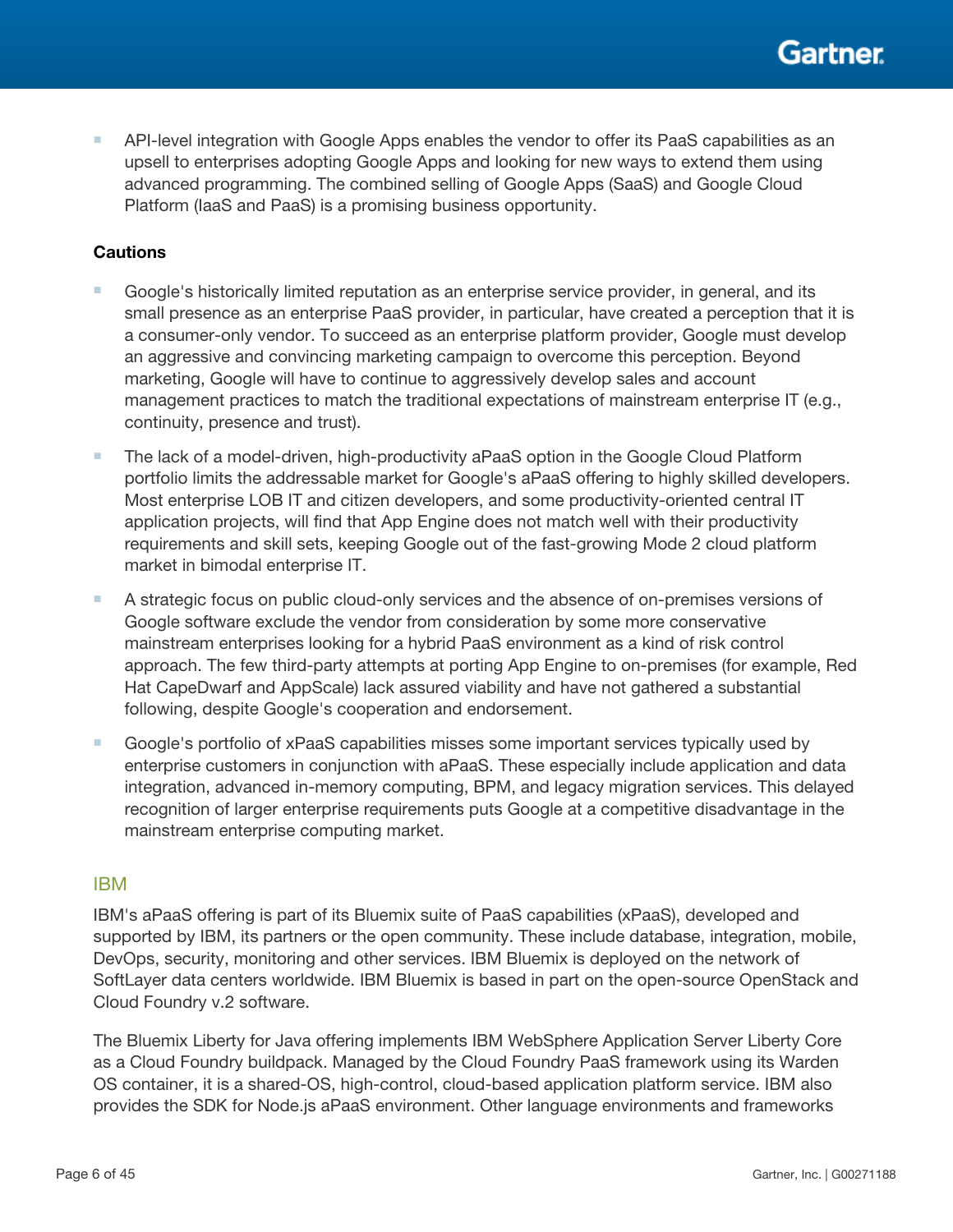available on Bluemix include the community-provided PHP, Go, Ruby and Python. Users are invited to add their own language environments utilizing the open-source buildpack support in IBM Bluemix.

Other IBM Bluemix capabilities (including the multiple available DBMS services that are essential to aPaaS operation) are delivered as Cloud Foundry services. By Cloud Foundry design, the cloud characteristics of buildpacks, such as elasticity and scaling, do not automatically extend to Cloud Foundry services. IBM implements some of the Bluemix services with embedded cloud management, but a consistent cloud enablement of Bluemix services is not yet available.

The recent Bluemix Dedicated option supports the hosted managed private cloud model. Local Bluemix (now in beta) will offer on-premises managed private Bluemix. Having started as a public cloud-only Bluemix service, with these offerings, IBM is now well-positioned to support consistent hybrid PaaS and hybrid IT environments.

## **Strengths**

- IBM's large and loyal installed base, ample partner network, and the popularity and credibility of its on-premises application infrastructure offerings — coupled with its strong professional services and outsourcing businesses — provide the vendor with plenty of opportunities and channels to cross-sell its aPaaS offerings. Adding to this advantage, the partial backward compatibility of Liberty for Java with the on-premises WebSphere Application Server provides a migration path for software and development skills for most IBM customers.
- Wide name recognition achieved by IBM for its Bluemix strategy indicates an effective marketing effort and forms a good foundation for growth.
- The large catalog of capabilities available through the Bluemix marketplace, as well as the ecosystem of partners that is forming around the IBM cloud platform, create an opportunity for aPaaS and PaaS market leadership that IBM can solidify by building up the reputation and scale of its offerings.
- The use of open-source foundation technology in the form of OpenStack and Cloud Foundry, as well as IBM's strategic position in multiple open-source organizations, including the recently established Cloud Foundry Foundation (CFF), help IBM present its cloud vision as open, with less vendor lock-in than many of its megavendor competitors (although most users should not assume substantial freedom from lock-in).

#### **Cautions**

■ IBM Bluemix is the second attempt by the vendor to enter the aPaaS and PaaS market. The previous offering, SmartCloud Application Services (SCAS), has been replaced by Bluemix and discontinued, with customers facing a significant challenge of discontinuity. In that context, some prospects may feel that IBM must prove that Bluemix has the company's long-term strategic commitment and that there will be no more major disruptions on the IBM aPaaS road map. (IBM's growing broad investment in Bluemix can be seen as part of the answer to this concern.)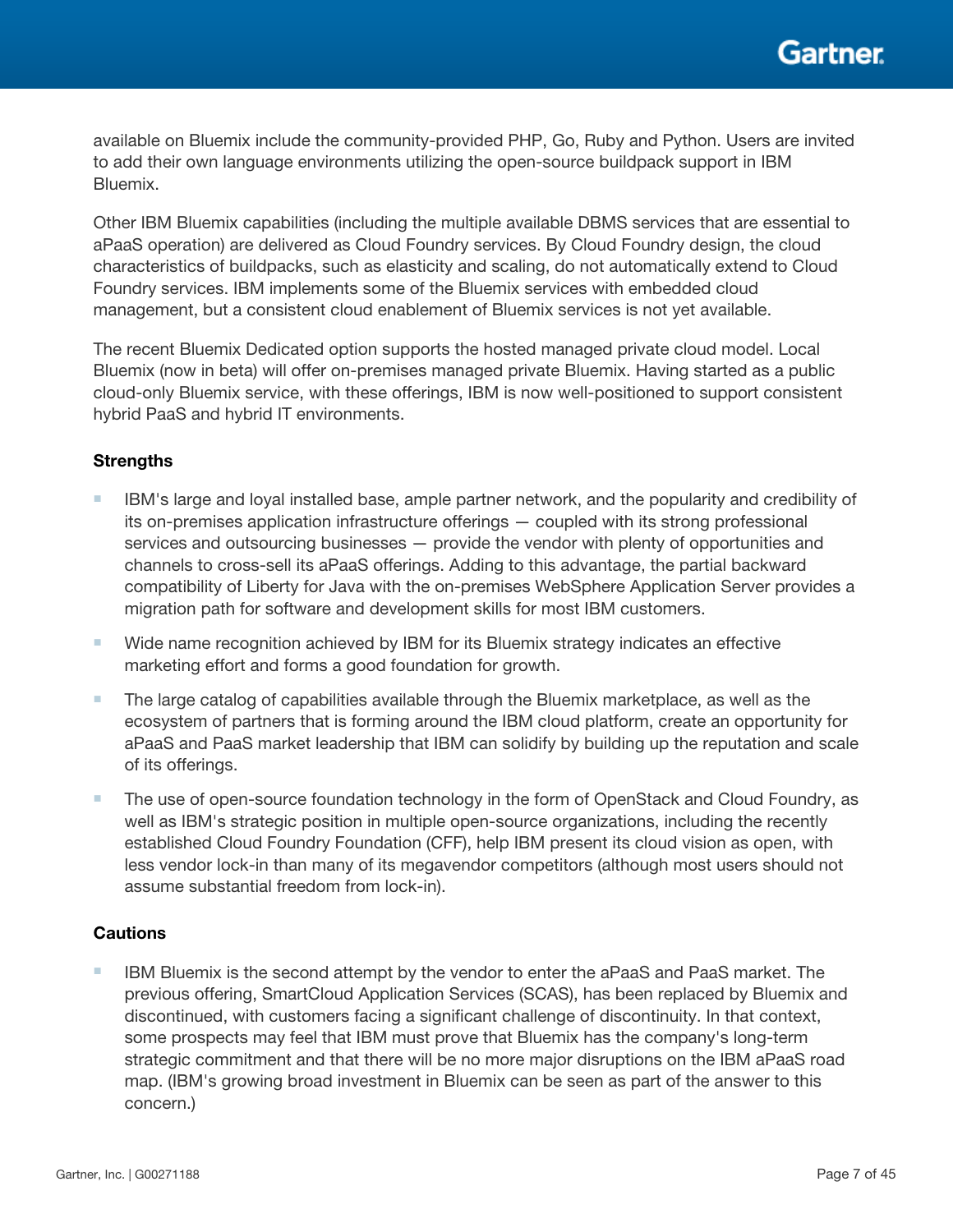- Cloud Foundry software that is at the base of IBM Bluemix remains relatively immature. The next version, Cloud Foundry v.3, is under development now in the CFF community and, given its scale of change, is likely to introduce some discontinuities. IBM's own Cloud Foundry extensions, including the future support of the microservice architecture and a consistent cloud enablement of IBM's diverse Bluemix services, are separate from the CFF development, adding to the potential for some future disruptions for Bluemix customers.
- The lack of a model-driven, high-productivity aPaaS option in the Bluemix portfolio will likely lead LOB IT, citizen developers and some central IT projects to look elsewhere for suitable cloud application platform services, keeping IBM out of a fast-growing, productivity-centric Mode 2 market segment in bimodal enterprise IT. Some Bluemix services, such as DataWorks, use a model-driven design, but there is no strategic, shared, high-productivity aPaaS platform in the IBM portfolio.
- The large installed base of on-premises systems, while providing a potential for a solid base for growth, also forces IBM to adapt its cloud design decisions to meet the expectations of its established enterprise-bound customers. Many of those are demanding continuity of software, practices and skills, and the ability to migrate legacy systems to a cloud foundation. This limits IBM's ability to invest in new cloud-native platform architectures.

## Indra gnubila

Indra gnubila is the software and cloud service business unit of Indra, a large Spanish system integrator operating in about 140 countries. The business unit was set up after the acquisition of gnubila, a small Spanish software company. The vendor's G application platform is available as onpremises, cloud-enabled application platform (CEAP) software (via both an open-source license and as a supported product), and in the form of a high-control, cloud-native, shared-everything aPaaS.

The G platform supports Java EE, .NET, Ruby, PHP, Python and Perl application containers, and provides additional capabilities atop the core application server platform, including mobile app support; a graph-oriented, in-memory multitenant DBMS (Gdb); big data capabilities; a modeldriven rapid development platform; workflow; document management; support for mobile devices; and reporting and data integration features. The recently integrated Sofia2 technology adds API gateway/API management capabilities to the core application platform technology.

The aPaaS rendition of the G platform is available on top of AWS, Google Compute, Microsoft Azure and Indra's Flex-IT IaaS platforms.

The G platform is primarily used to support Indra's business units wishing to move established packaged applications to a cloud (private or public) architecture or to develop cloud-native applications, but is also proposed as a stand-alone offering.

## **Strengths**

■ Indra gnubila's aPaaS core strengths are in its advanced and extensive set of features, and in the wealth of capabilities to support third-party independent software vendors (ISVs) and user organizations willing to move established on-premises applications to the cloud. These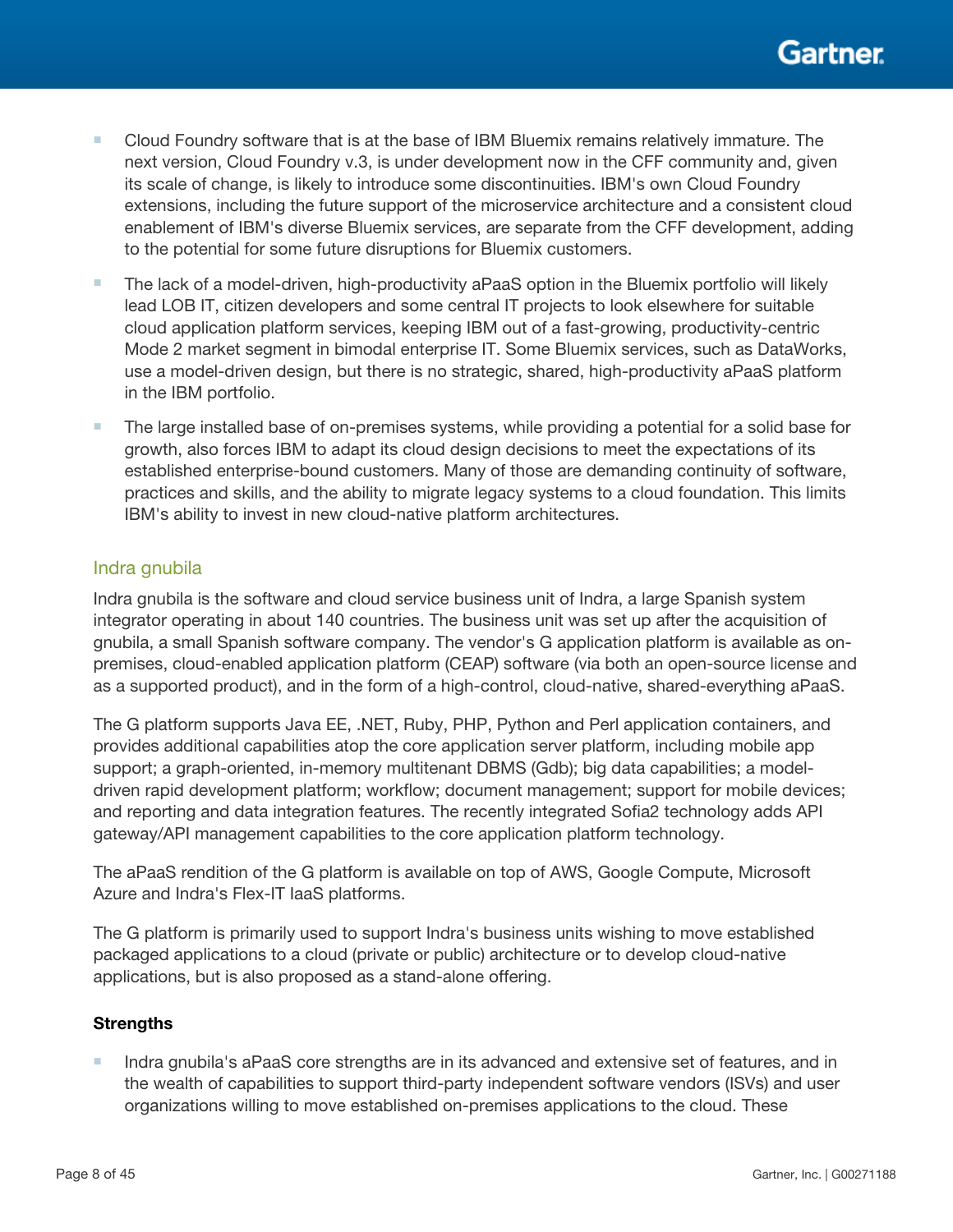capabilities include: a variety of programming languages; an SQL in-memory DBMS; compatibility with Java EE and .NET; migration tools; fast application cloning; an ample set of DevOps APIs; an application marketplace; a billing and accounting module; and integration with a variety of payment gateways. The use of the platform by other Indra business units validates the positioning of G as a platform to help "cloudify" precloud applications.

- In the past 12 months, Indra gnubila focused on further strengthening already notable cloud and enterprise-oriented capabilities (shared-everything, autoscaling, high-availability, disaster recovery, monitoring, security and SLA arrangements) by adding: vertical scaling, self-auditing, an integration/API management platform and DevOps capabilities. The platform was also expanded to address additional use cases, such as IoT (via MQTT and Web sockets support) and big data (via integration with Apache Hadoop and Azure Tables). In this way, the vendor further increased the G platform's appeal with organizations looking for an aPaaS to support a variety of highly business-critical projects in pure cloud or hybrid deployment scenarios.
- Availability of the platform on multiple data centers and laaS platforms, in addition to compatibility with the on-premises version, allows maximum deployment flexibility for user organizations and opens partnership opportunities for the vendor.
- Clients cite reliability, stable performance even during workload peaks, a fast and seamless upgrade process, low cost, and effective and timely support as notable characteristics of the platform.

## **Cautions**

- Indra gnubila's installed base grew modestly in 2014, thus making evident that the potential commercial synergies with Indra's business units and geographic presence have not yet turned into an effective sales strategy able to generate the fast, global growth momentum needed to survive in the highly competitive aPaaS marketplace.
- The G platform suffers from limited market awareness and a weak sales push, including in its own home country, neither of which have notably increased over the past 12 months and for which the vendor doesn't appear to have aggressive plans. Therefore, it will be difficult for the Indra gnubila aPaaS to get on the radar screens of organizations looking for an aPaaS.
- Technical support delivered from Colombia (where the platform is largely developed) and Spain, and a tiny professional services organization may be obstacles for the implementation of international-scale projects.
- Even if Indra gnubila boasts relationships with multiple world-class vendors (such as Microsoft, IBM and Siemens), none of these partnerships has generated significant business for the company, which, in general, lacks a strategy to partner with ISVs and service providers, thus limiting its ability to reach a broader, international market.

#### **Mendix**

Founded in 2005 in the Netherlands, and now with headquarters in Boston, Mendix is a small, but well-established, pure-play aPaaS provider. The Mendix App Platform is a shared-OS, multitenant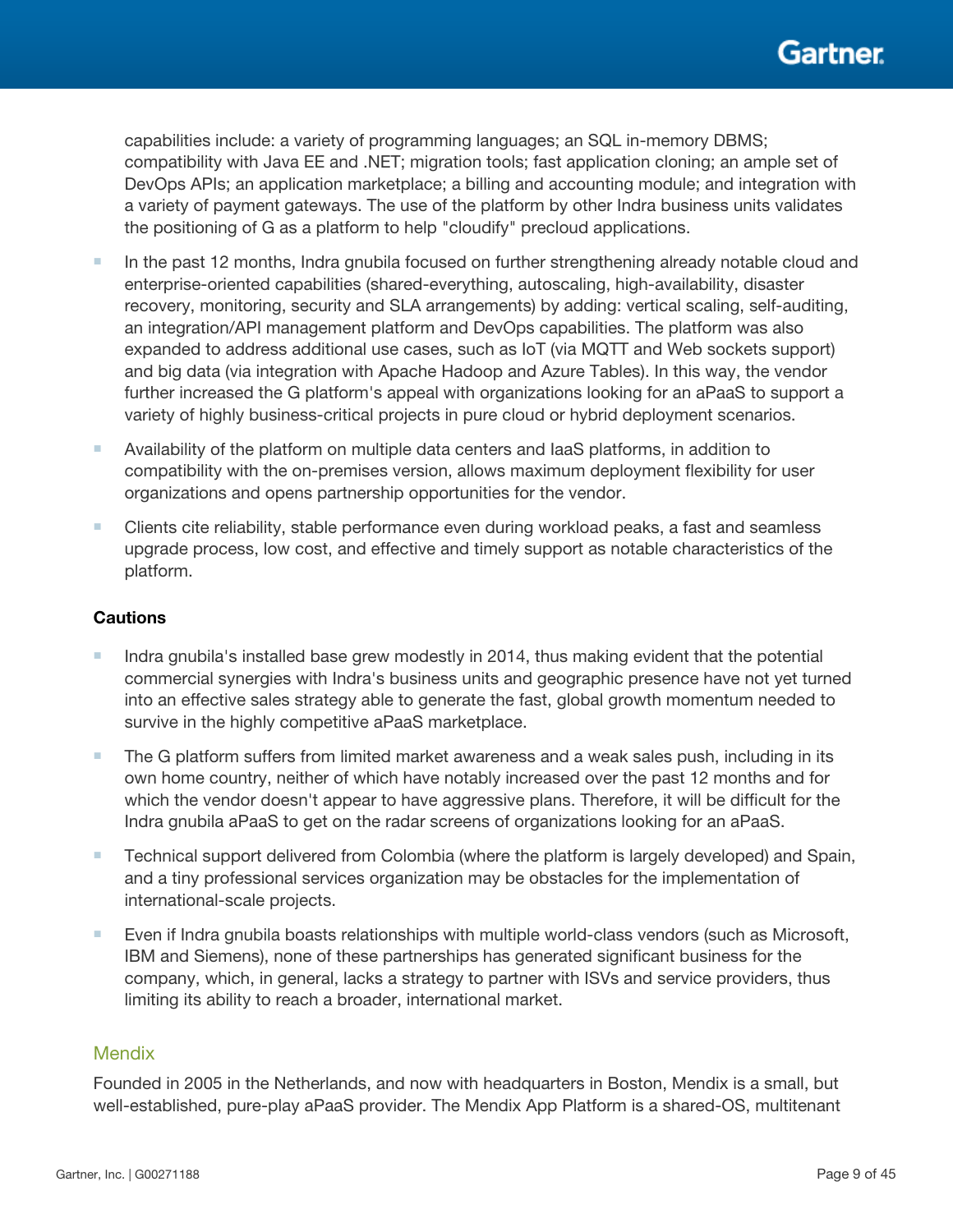

aPaaS comprising a high-productivity development environment (Mendix Business Modeler), a collaboration and administration portal (Mendix Developer Portal), and a runtime server (Mendix Business Server). The Mendix App Store provides a venue for vendors and users to share applications, widgets and services.

Mendix Business Modeler supports "no-code" development of multichannel applications using visual, process-oriented, model-driven development and service composition. Models can be extended using code written in Java, Scala and JavaScript. The development environment is available as a cloud service, or it may be downloaded to a developer's computer. In either case, application metadata is stored in a cloud-resident repository, and applications can be deployed to any Mendix Business Server with a single click.

Mendix Business Server is offered as a hosted public aPaaS (Mendix AppCloud), and it can be deployed on-premises or on a third-party IaaS. Mendix Business Server is also available as a Cloud Foundry buildpack, which means that it can be deployed on any Cloud Foundry-based PaaS and on Heroku. Mendix Cloud currently doesn't run on Cloud Foundry, although Mendix expects to release a new Cloud Foundry-based version of Mendix Cloud by June 2015. The CFF will add high-control and autoscaling features to the Mendix aPaaS. The new version will support the Cloud Foundry system buildpacks (Go, Java, Node.js, PHP, Python and Ruby), as well as third-party Cloud Foundry buildpacks and Cloud Foundry services.

#### **Strengths**

- Mendix has a worldwide presence with more than 500 loyal paying customers and thousands of nonpaying users. The privately held company is well-funded and has a track record of strong annual growth.
- Mendix App Platform has proven capabilities as a high-productivity platform for rapid development of sophisticated business applications. The addition of support for Cloud Foundry in 2Q15 will make Mendix one of the few aPaaS vendors offering a single solution for high productivity and high control.
- Mendix supports subtenancy, allowing ISVs to use Mendix App Platform as a foundation for SaaS. SaaS offerings create a channel for upselling the underlying platform.
- Flexible deployment options enable customers to deploy applications on-premises, on the Mendix Cloud service, or on a supported public IaaS or aPaaS of their choice.

#### **Cautions**

■ The Mendix aPaaS architecture uses shared-OS multitenancy built on Linux containers. This approach represents one of the easier paths to multitenancy, but it doesn't offer the same level of resource sharing as shared-everything multitenancy (which most high-productivity cloudnative aPaaS offerings use). Consequently, underlying infrastructure costs may be higher than with other providers.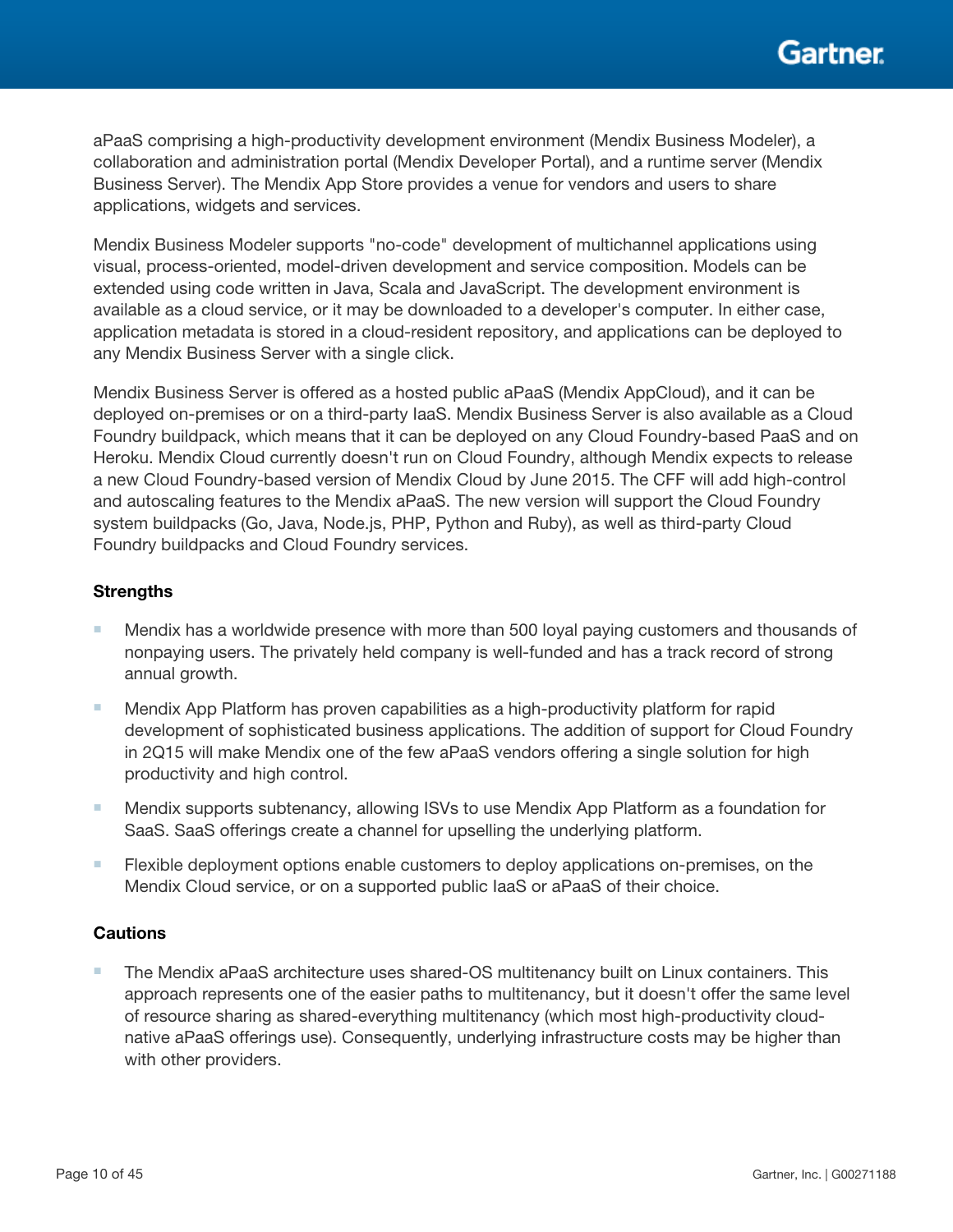

- The Mendix approach to elasticity is not as automatic as some of the other aPaaS offerings, meaning that operators must attend to usage metrics on an ongoing basis for applications that may encounter spikes in use. (The next version will support autoscaling.)
- While Mendix has an established aPaaS business, it will face increasing challenges as larger vendors (such as IBM, Microsoft, Progress, Red Hat, SAP and Software AG) ratchet up their aPaaS efforts.
- Given that Mendix App Platform can be easily deployed in other environments, Mendix is a likely acquisition target for high-control players looking to obtain a high-productivity system.

## **Microsoft**

Microsoft aPaaS is offered in two forms: Microsoft Azure App Service (launched on 24 March 2015) combines the high-control shared-OS Azure Web Sites aPaaS with the public preview of capabilities based on Azure Mobile Services, Azure Biz Talk Services and components of Azure API Management; and separately high-control Microsoft Azure Cloud Services, including Azure Web and Worker Roles (uses less-flexible shared-hardware elasticity). Azure Web Sites is also available as software for private cloud as part of the Windows Azure Pack. The full Azure App Service is intended to be offered as software at some future date. Microsoft aPaaS is part of a larger Azure cloud platform, where other PaaS capabilities, including DBMS, analytics, batch and identity management, and other services, are combined with IaaS capabilities, including compute and storage services. This cloud integrated infrastructure service (CIIS) platform enables on-cloud integration of older and new application software and databases. Microsoft Azure is available in Microsoft or partner-owned data centers in all major geographic regions.

#### **Strengths**

- Windows developers familiar with .NET languages and frameworks find Azure a natural environment from which to move to cloud application development. This presents the opportunity to bring millions of .NET developers, as well as the thousands of .NET ISVs, to Azure, and to establish a significant ecosystem of cloud application services (SaaS) and partners. A SaaS ecosystem in turn elevates its underlying PaaS, including aPaaS.
- Microsoft distinctively combines its proven reputation as an enterprise IT provider and the growing acceptance of the vendor as a competent cloud service provider. This coveted dual strength puts Microsoft ahead of most competitors, which typically lack the strength and reputation in either cloud or enterprise computing. Gartner believes that future platform market leadership will demand competence in both enterprise and cloud computing quality of service.
- Recently implemented support of non-Microsoft technologies (such as Linux-based compute, Java application development and Docker container management), combined with the increasing support of open-source software (including the offering of a .NET framework under an open-source license), help communicate to the market the vendor's commitment to reduce lock-in for its customer base. This, as well as support for the on-premises variant of some Azure capabilities, helps attract aPaaS customers, including ISVs, often sensitive to lock-in issues.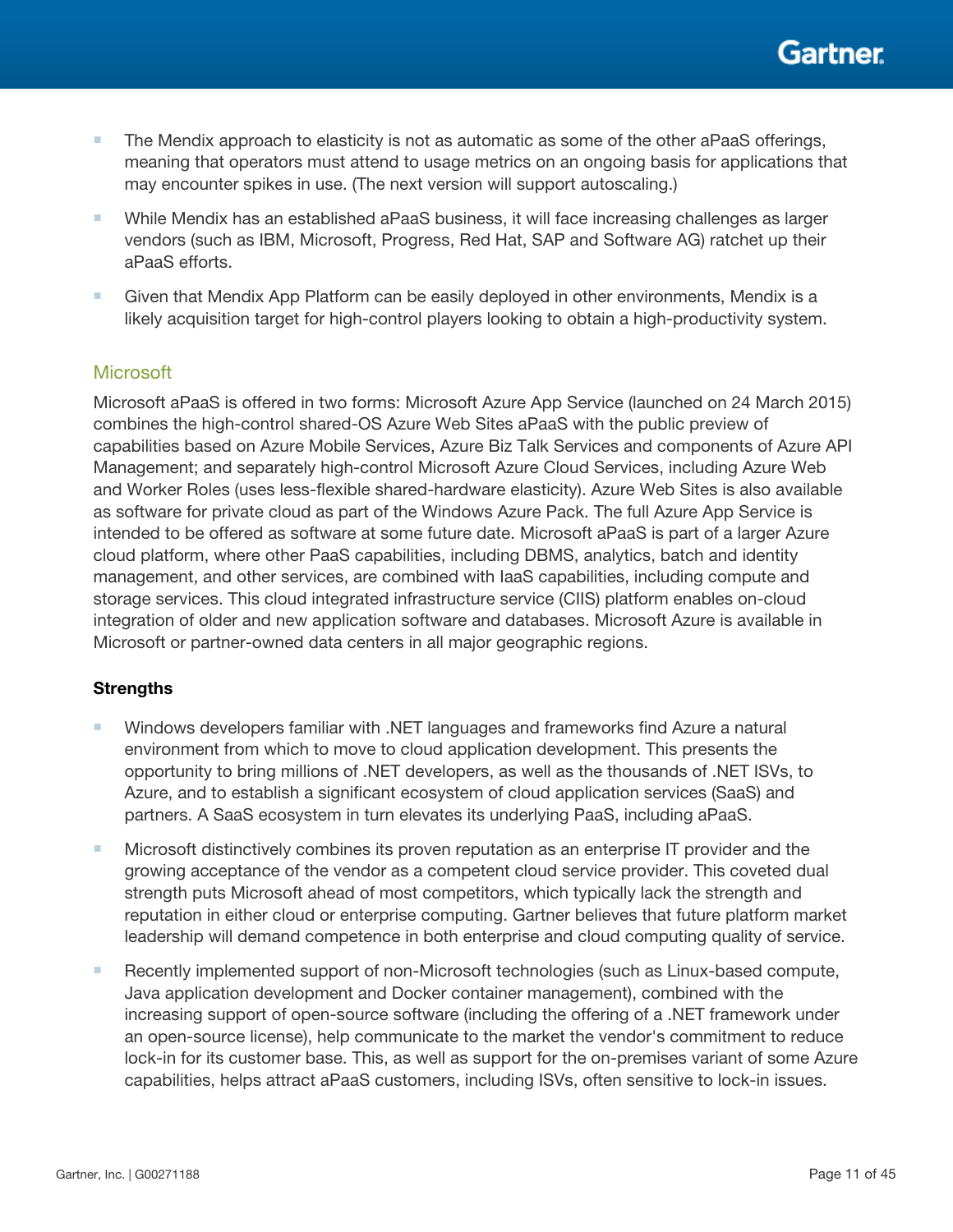■ Revamped company leadership and new strategic investments that demonstrate innovative vision across multiple Microsoft business lines, as well as its fast-growing worldwide presence as a cloud service provider, lift many customers' expectations of Microsoft's future, and help accelerate momentum in adoption of Microsoft aPaaS capabilities, which struggled in the market in prior years.

## **Cautions**

- The Microsoft Azure environment lacks a high-productivity, model-driven application design and development capability (Visual Studio productivity tools and some support of workflow in Azure App Service notwithstanding). Having a high-control programming environment alone, without a competitive high-productivity option, limits the market for the vendor's aPaaS offerings to advanced projects in enterprise central IT and independent developers. Reaching aPaaS market leadership will also require addressing the simpler application projects in central IT, as well as the requirements of LOB IT and citizen developers, all of which demand productivity tools. (Gartner expects that Microsoft will begin to address this shortcoming during the next 12 months and beyond, but the degree of success of future innovation is uncertain.)
- Microsoft's ambitious vision of a comprehensive laaS/PaaS offering and its determination to adopt the latest market innovations demand a massive and highly agile development effort. The vendor is progressing in the right direction; however, in the meantime, this positions the current aPaaS environment as "under construction," pending the arrival of a revamped, comprehensive underlying PaaS framework and many of the promised relevant capabilities, such as integration and BPM.
- Microsoft investment in cloud application services (Dynamics, Office 365) remains separately standing from its Azure services. This minimizes for Microsoft the best accelerator to adoption of PaaS: the SaaS customer base looking to extend, customize and integrate its SaaS capabilities. The business application services are also challenged to compete without a natively integrated PaaS. In a competitive market, Microsoft will need all the essential tools in its portfolio to succeed, and SaaS/PaaS synergy is one of them.
- Limited support for vertical-industry-specific requirements leaves the vendor open to challenges from some, possibly smaller, more focused platform competitors.

#### MIOsoft

MIOsoft is a Madison, Wisconsin, company, with offices also in Germany and China. It was founded in 1998. MIOsoft MIOedge is an advanced, data-centric, cloud-native aPaaS using a shared-OS model for cloud elasticity. It offers high-productivity application development options with some high-control opportunities. MIOedge is available from data centers in the U.S., Europe and Asia. MIOedge's capability can be delivered as public, virtual private, managed private and private cloud service or software. It includes some data integration and business analytics capabilities, in addition to core data-centric application and object database platform services, including in-memory data processing. MIOedge is focused on big data-analytics-oriented and context-aware application design, and is less suitable for common Web or other enterprise applications.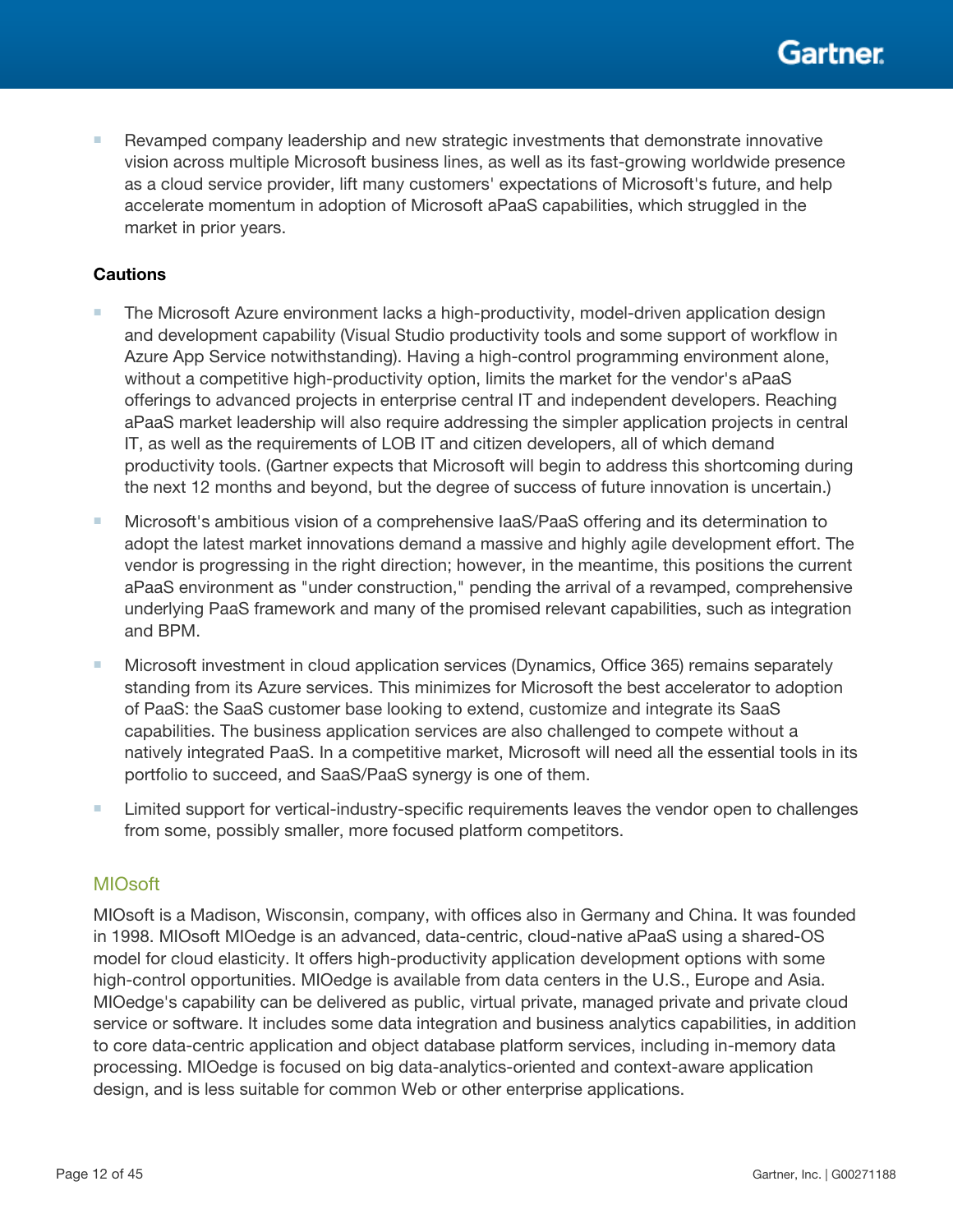

#### **Strengths**

- Strategic investment in big data management (offering *variety* through support of multiple data formats, models and sources; *velocity* through support of IoT endpoints and other event streams; and *volume* through the ability to absorb petabytes of incoming data), data integration and business analytics, including support for parallel processing and in-memory computing, differentiates MIOsoft from most aPaaS competitors. Its vision for a hybrid transaction/analytics platform (HTAP) and context-aware enterprise computing is market-leading in its category.
- High-productivity, model-driven development tools feature the graphical design of big-dataoriented applications and analytics, producing high-performance, parallelized and in-memory HTAP applications with Web or mobile UIs. Application designers need not be experts in advanced cloud computing architecture to create advanced cloud computing applications.
- Support of integrated public, managed private and virtual private delivery of the platform enables IT organizations to build hybrid and distributed applications. Customers choose locations for the data, the degree of its distribution, and the degree of control over different segments of their business data and data processing.
- A customer base and company presence that is distributed across the U.S., Europe and Asia form a promising foundation for future growth. The use of colocation data centers in multiple geographical locations, and support of Amazon and other IaaS platforms, adds to the available deployment options.

- A focus on advanced NoSQL/Hadoop analytical data models makes the platform less suitable for simple transactional applications using a basic relational data model, and not suitable for migrating existing enterprise applications to the cloud.
- Minimal name recognition reflects the limited ability of the vendor to market and reach its addressable market. It also keeps MIOsoft off many longlists and denies it many opportunities to compete. Most paying customers use MIOsoft technology either on-premises or hosted offpremises (virtual private deployment), further reducing its exposure as a full-functionality cloud aPaaS provider.
- The proprietary encoding of business logic (graphics and proprietary scripting language) translates to a vendor lock-in and can prevent adoption by some mainstream IT organizations. Recently, MIOsoft added support of Java and JavaScript programming surrounding the core MIOsoft data store, as an alternative to the native proprietary MIOscript and to mitigate this challenge.
- The business model focus on advanced analytical application scenarios, while supporting advanced software projects, limits MIOsoft's target market to leading-edge IT organizations, mostly missing the large potential opportunity of aPaaS support for simple, mainstream enterprise and LOB applications.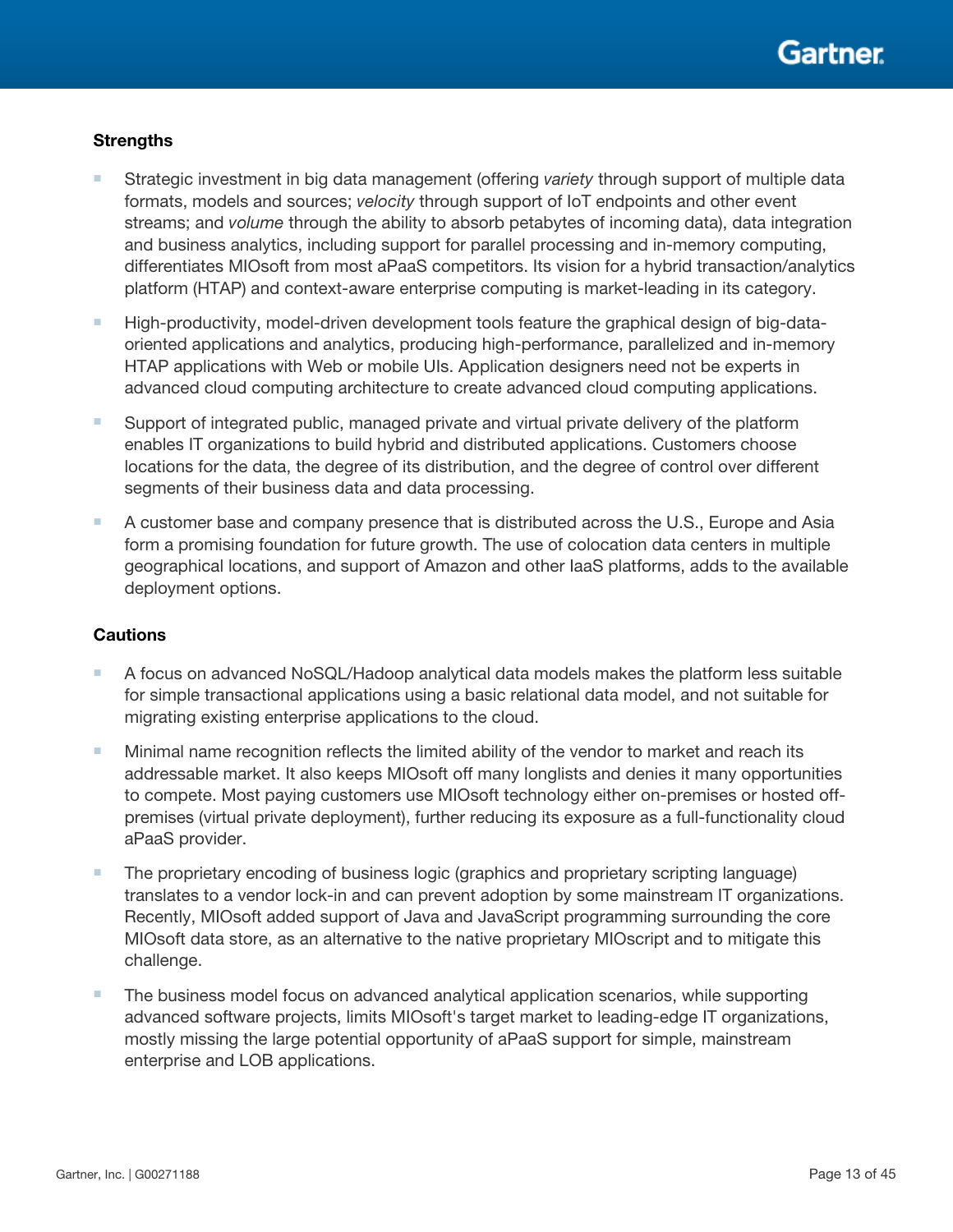

## NTT Communications

NTT Communications is a large, well-recognized, proven global sourcing carrier service provider and cloud service provider, with headquarters in Tokyo and many regional offices globally.

NTT Communications' Cloud<sup>n</sup> PaaS is a high-control aPaaS on top of its public laaS offering, introduced in April 2013. The service leverages Pivotal Cloud Foundry as an enabling technology, to which NTT Communications added "cloudiness" characteristics.

The vendor has succeeded in earning a good presence in the IaaS business among demanding large enterprises. Its PaaS business is a strategic piece in expanding its strength across the larger cloud service stack (both in public and private deployments) and its business ecosystem, on top of its telecommunications service capability.

## **Strengths**

- **■** The vendor's Cloud<sup>n</sup> PaaS has approximately 500 customers and supports multiple application server containers (Tomcat 6 and Resin) and multiple languages (including Java, Node.js, Ruby and multiple frameworks such as Spring and Play), and it provides a Cloud Foundry Eclipse plug-in for development. Its open-source-software-based openness provides application portability, minimizes vendor lock-in and strongly promotes the open PaaS movement by itself.
- Cloud<sup>n</sup> PaaS offers a broad set of high-control services, including AWS-compatible APIs (for example, autoscaling, monitoring, provisioning and multiple kinds of compute services). Cloud<sup>n</sup> PaaS supports multiple deployment scenarios (i.e., on-premises, hosted private, virtual private, public and hybrid cloud). By connecting Cloud<sup>n</sup> PaaS to Enterprise Cloud, its own private cloud (IaaS), via a VPN through an open network/closed network, a virtual private cloud is configured. Cloud<sup>n</sup> PaaS runs in NTT Communications' own data centers both in Japan and the U.S., with high availability (i.e., an SLA of 99.99%) and options to choose where customers' applications will run.
- NTT Communications plans to revamp its enabling application platform, starting with an upgrade to Pivotal Cloud Foundry v.2.0 or a newer-version-based technology set, as well as adding multiple IaaS orchestration features.
- Customers report the high quality of NTT Communications' professional services resources in addressing customers' needs in a responsive manner.

- The vendor's responsiveness to the aPaaS-enabling technology evolution is slower than its competitors (for example, it only recently upgraded to Cloud Foundry v.2.0 as its enabling platform, and does not support alternative container technologies, such as Docker).
- NTT Communications' Cloud<sup>n</sup> PaaS's focus is primarily on hosting or migrating on-premises applications to the cloud, not on new application development, and it lacks high-productivity development tools.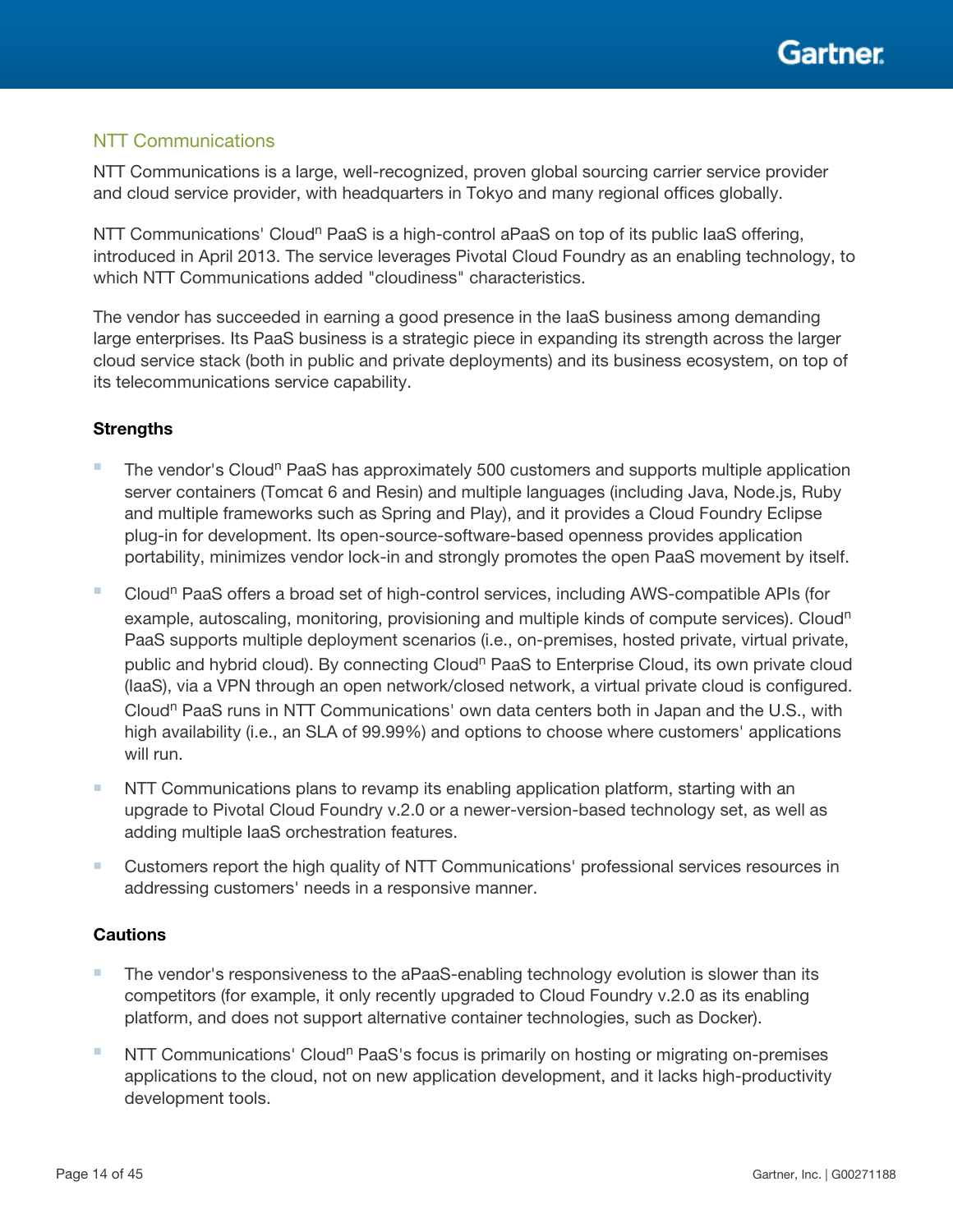

- The vendor's PaaS adoption growth is slow due to increasing severe competition from cloud service providers in SaaS/PaaS/IaaS, and from conventional application platform vendors. Its installed base is still limited to inside Japan, with almost no presence abroad.
- The road map of Cloud<sup>n</sup> PaaS, from a business and technology perspective, is not clear, nor has notable evolutional progress been proposed.

## **OrangeScape**

OrangeScape is a Chennai, India-based company (operating also from Mountain View, California). It was founded in 2003 as a vendor of on-premises, high-productivity development software. A highproductivity aPaaS offering, built over Google's high-control App Engine aPaaS, was offered in 2008. OrangeScape also offers KiSSFLOW, a bpmPaaS available since 2012. Zapier is supported for citizen integration tasks. OrangeScape's technology, sales and marketing focus has been shifting toward bpmPaaS capabilities since the introduction of KiSSFLOW.

#### **Strengths**

- OrangeScape offers broad functionality that supports development of simple solutions as well as complex applications incorporating business rules, workflow, complex data models, reporting and composite services that involve integration of third-party programs and data.
- While positioned as an environment that can be used by a nontechnical developer, the OrangeScape aPaaS has many advanced features that allow it to support multiple application development and integration styles. For example, each table defined in the OrangeScape environment automatically generates a Web services interface with five operations. Then, OrangeScape-generated Ajax UIs call the Web services generated for these tables, as well as Web services generated from rule sets or workflows generated from other components of the OrangeScape platform.
- OrangeScape's ability to generate REST Web services interfaces for internal components means that its application development environment can be extended by using third-party UI tools such as Adobe Flash or Flex, Microsoft Silverlight, or a mobile application development platform.

- Despite being active in the aPaaS market since 2009, OrangeScape has yet to generate global brand awareness, something that is essential to broad aPaaS sales and marketing. The vendor's focus on BPM use cases and the KiSSFLOW brand further limits its positioning in the general-purpose aPaaS market.
- Although OrangeScape has deployed resources outside of India, most of its aPaaS sales successes are local.
- Without support for high-control aPaaS services, OrangeScape's growth will be limited to those developers who best fit its relatively narrow target developer profile.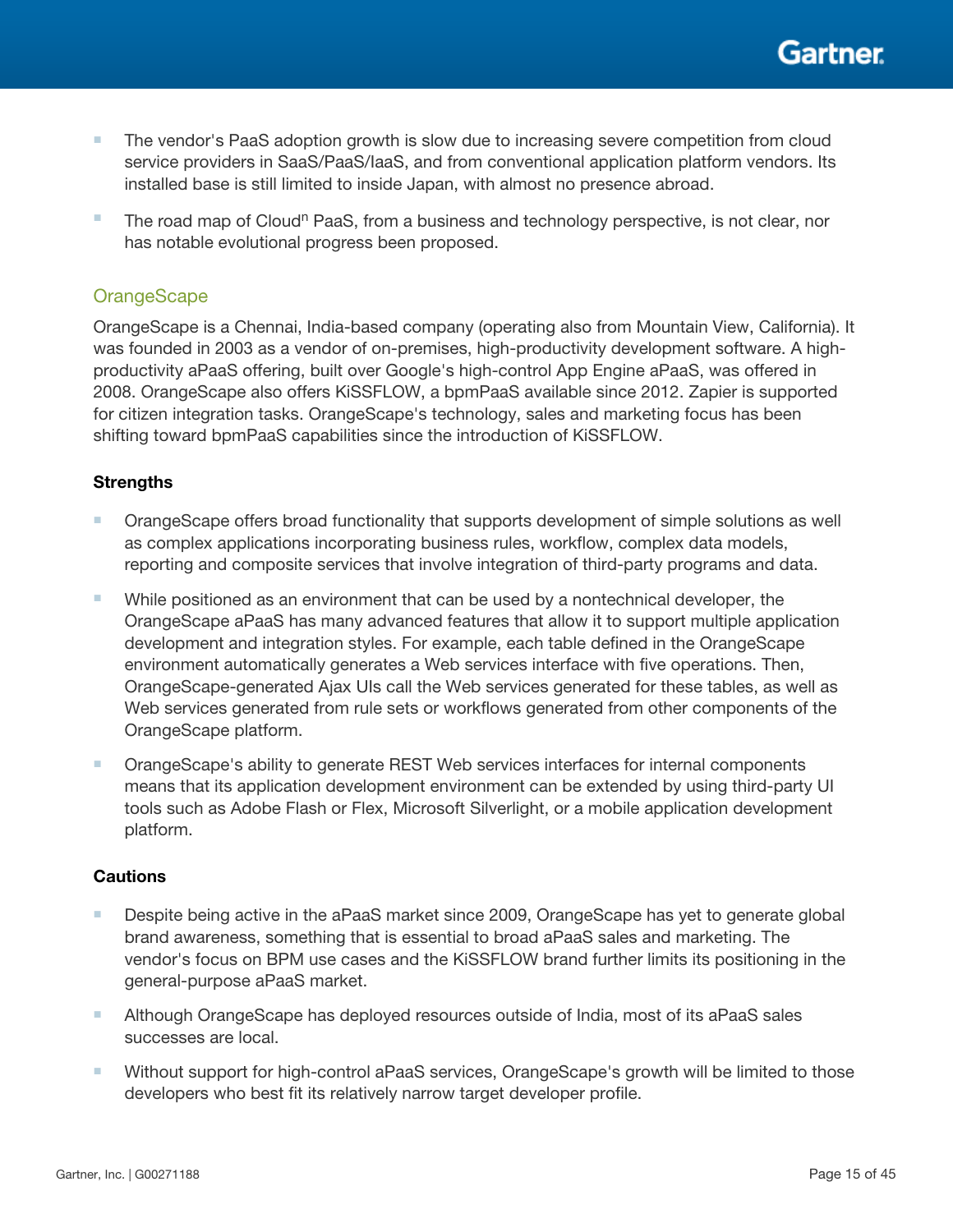■ OrangeScape has had limited success in recruiting ISVs to build their applications on the OrangeScape platform. Because a considerable part of current aPaaS use is derived from building extensions to SaaS offerings, this will limit the vendor's opportunities for growth.

## **OutSystems**

OutSystems is a high-productivity enterprise rapid application delivery (RAD) PaaS that focuses on accelerating the time to solution of enterprise apps. OutSystems' platform uses an indirectly executed metadata-driven model — that is, the metadata model is used to generate .NET or Java code, which ultimately drives the execution of the application. Applications are developed using native desktop tools and deployed to the on-premises, private cloud or public cloud, and are usable with Web and mobile devices.

## **Strengths**

- $\blacksquare$  The platform makes extensive use of metadata models to configure the application layers  $\blacksquare$ business processes, integration workflows, UIs, business logic, data model, Web services and APIs — enabling high-productivity development and faster time to solution. Developers can incorporate their own custom Java or C# code or libraries, and compose them as part of the model.
- Applications built using OutSystems are very portable. Applications can be exported to an Eclipse or Visual Studio project, and can be deployed and maintained outside the OutSystems aPaaS. Also, the platform allows developers to take a hybrid approach to application development and hosting, thus avoiding lock-in to any one platform.
- Through OutSystems Forge, anyone (including partners, enterprise and individual developers, and OutSystems) can provide — and developers have access to — a number of a prebuilt components and sample applications that offer different platform capabilities, such as Google Maps, email and PayPal services integration, and prebuilt UI components, like file upload and calendars. OutSystems also provides a number of sample applications and industry frameworks that demonstrate how different components can quickly be brought together to build an application.
- OutSystems' platform provides a number of APIs, such as those allowing detailed monitoring of application and environment performance metrics. Further, it also enables the management of user accounts and access roles. The platform also provides a number of other APIs, including: Business Process Technology (BPT) for processes and activities, Charts, TaskBox for custom activity inbox management, and REST to consume external APIs.

## **Cautions**

■ Because OutSystems' platform uses a metadata model to describe the behavior of an application, it does not give the developer complete control over the generated code. While generated code can be detached from the platform, generated code modified outside the platform cannot be easily reintegrated back into the original solution without rework (no automated round-trip development).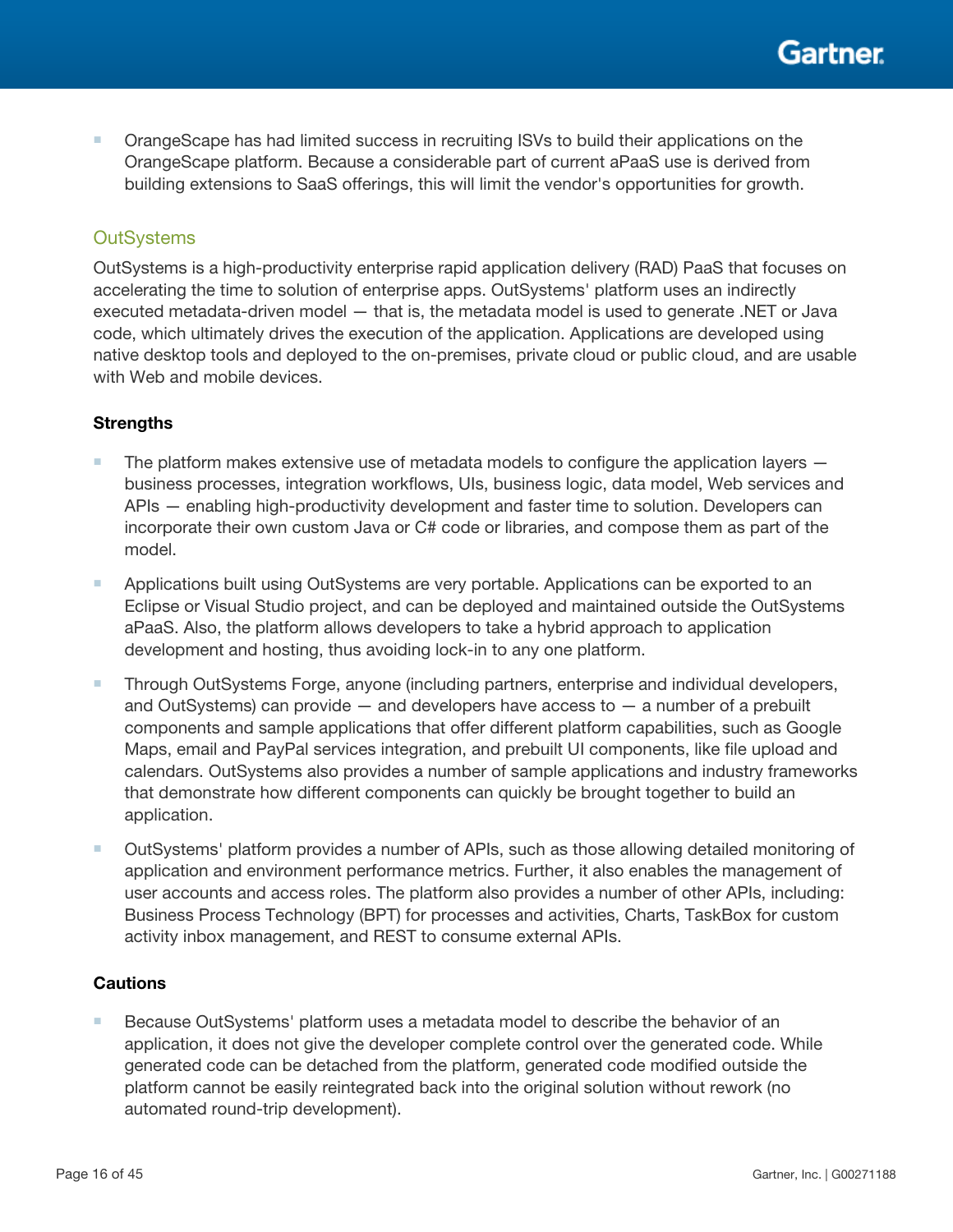- OutSystems Forge currently provides no way for partners to monetize their Forge components; there is little incentive for developers to contribute to Forge. Further, guaranteed technical support is only provided for a handful of the available Forge components; most components are published by third parties and support is provided by the component creator through a discussion forum.
- While OutSystems' model-driven approach to development accelerates the time to solution, developers experienced in more traditional approaches to application development may struggle to understand how to balance the use of custom code and libraries, versus using the model.
- Production enterprise applications do not scale automatically with the usage of the application. While resources can be added in a relatively easy way, the decision to allocate more resources to run an application is a manual one.

## Progress

Through a series of acquisitions and homegrown development, Progress has put together a comprehensive, multifunctional set of PaaS offerings collectively known as Progress Pacific. The family includes two aPaaS offerings: Rollbase and Modulus.

Rollbase (acquired in June 2013) is a high-productivity, cloud-native, shared-everything aPaaS that natively supports subtenancy. The runtime engine for Rollbase is the Pacific Application Server (based on Tomcat), which can also support native Java applications and applications developed with Progress' on-premises platform, OpenEdge. Modulus (acquired in June 2014) is a mature, high-control aPaaS for running Node.js, MongoDB and the Meteor.js framework. The Pacific family also includes the Telerik Platform (acquired in October 2014), which adds cloud-hosted, userexperience-focused mobile and desktop development tools, as well as a set of mobile back-end services, and DataDirect Cloud, which provides data connectivity, virtualization and integration cloud services. Although Progress has not yet deeply integrated the products, they all work well together, and they interoperate with on-premises OpenEdge applications and databases. All Progress Pacific offerings support development with JavaScript. Both Rollbase and Modulus are also available as a CEAP, and can be deployed on-premises and in any public IaaS environment.

#### **Strengths**

- Progress Pacific is a comprehensive aPaaS offering. A combination of high-productivity and high-control environments caters to all users. User-experience-focused tooling, mobile services and data virtualization capabilities facilitate compelling multichannel business applications. Flexible hosting options allow customers to deploy applications in public, hosted private and on-premises configurations.
- Progress has a well-established on-premises platform business with its high-productivity OpenEdge platform and database. The vendor is aggressively selling Pacific to this existing customer base, and provides tools that make migration to Rollbase simple and straightforward.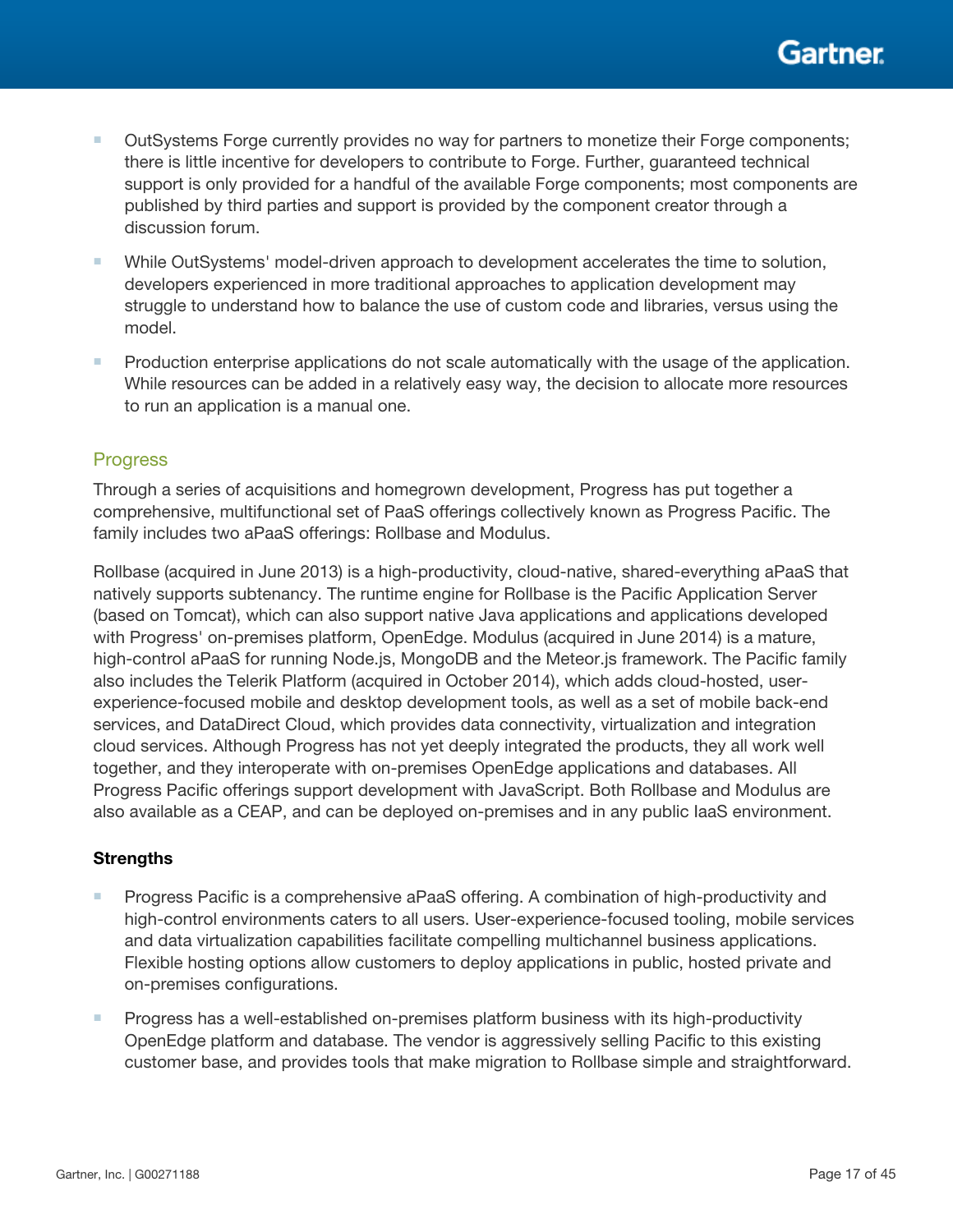- Progress has a strong ISV program. More than 1,400 ISVs provide applications built on Progress technology, and Progress is recruiting these partners to build solutions on Rollbase (more than 40 have done so already). ISVs can white-label the Rollbase platform, and ISV partners speak well of Progress' technical and marketing support. A strong ISV program generates growth opportunities because SaaS offerings create a channel for upselling the underlying platform.
- Progress has launched a program to win clients and ISVs from Salesforce, touting lower costs and increased flexibility. Rollbase includes a tool that can import Salesforce and Force.com applications. The three-step process imports all metadata and data, and instantly generates a comparable Rollbase application. (The tool cannot convert Apex and SOQL code, however.)
- Progress' plans for Modulus include support for Docker, additional languages, one-click deployments and subtenancy.

## **Cautions**

- Although it has had long-standing success with selling to ISVs and their midmarket customers, Progress has had less success selling to large end-user enterprises, which limits its potential market.
- Progress has a solid reputation as an on-premises platform vendor in the small or midsize business (SMB) market. It now needs to establish its brand as a major cloud player. And it must do more than just leverage its installed base; to be successful in this highly competitive market, Progress must win net new customers.
- The different offerings work well together, but Progress still has work to do to provide a wellintegrated suite. This considerable R&D effort may, at least temporarily, lower the vendor's investment in other areas, such as new features, sales and marketing.
- The Progress Pacific development environments support only Node.js (Modulus) and JavaScript (Rollbase). (Rollbase can also host applications developed using Java and OpenEdge scripting.) Organizations looking to develop using other programming languages will have to look elsewhere.

## Red Hat

Red Hat OpenShift Origin is an open-source, high-control, polyglot PaaS framework that provides the foundation for Red Hat's xPaaS family of offerings. Red Hat provides two configurations of its public aPaaS: OpenShift Online is a shared-OS public aPaaS, and OpenShift Online Dedicated Node Services is an optimized shared-hardware public aPaaS, in which each tenant has exclusive use of its VMs. Red Hat also provides an on-premises CEAP called OpenShift Enterprise, which IT organizations can use to build a private PaaS environment. All variants of OpenShift run on Red Hat Enterprise Linux (RHEL), and it can be deployed on AWS, OpenStack, VMware or bare metal. OpenShift Origin is available for free download without support.

OpenShift supports multiple middleware environments and languages using a plug-in cartridge model that is similar to the Heroku and Cloud Foundry buildpack model. (Cartridges and buildpacks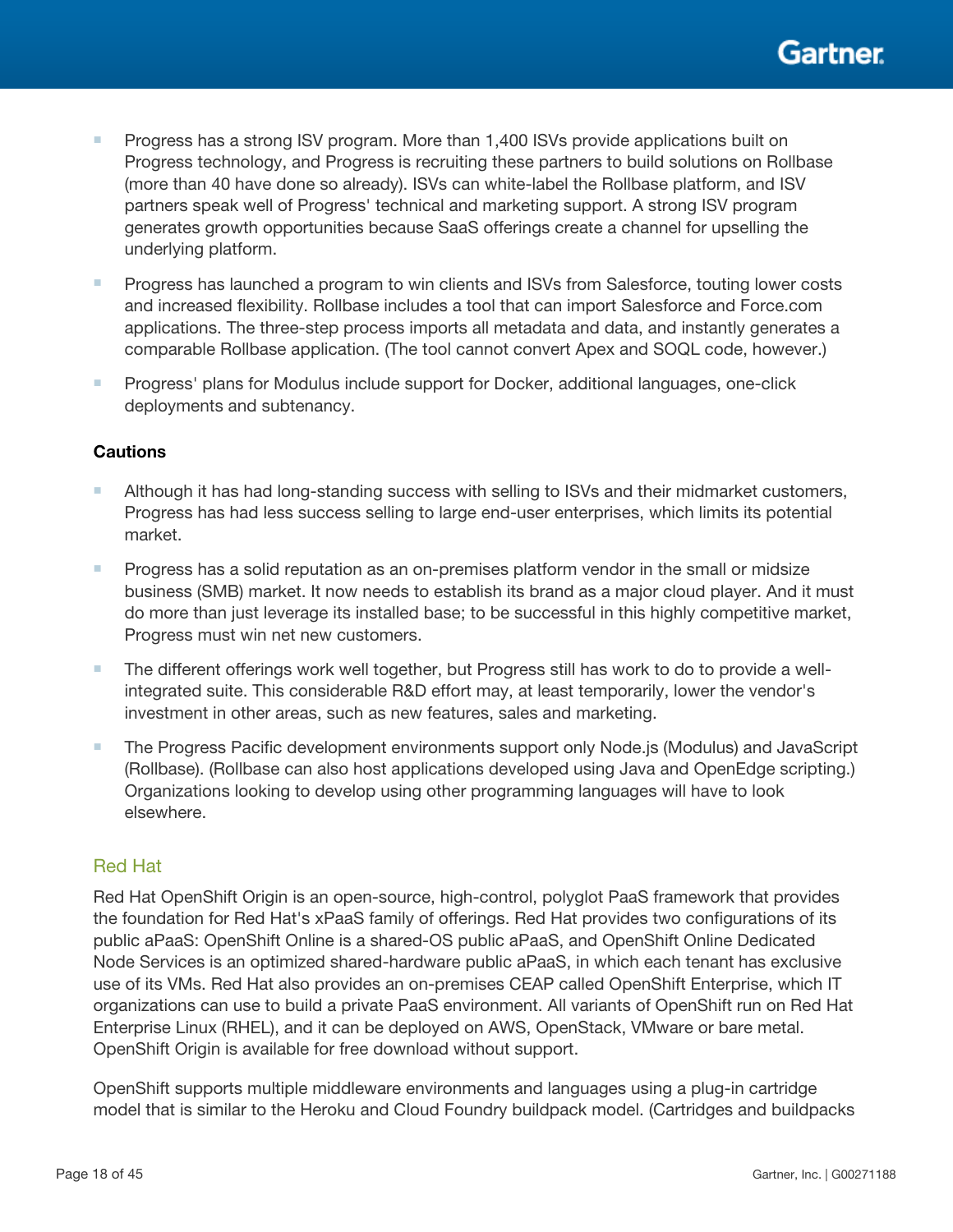are not interchangeable, however.) A cartridge contains application code and its supporting application infrastructure stack. Red Hat offers a number of preconfigured cartridges featuring curated JBoss software stacks, such as Enterprise Application Platform, Fuse, BPM, business rule management system (BRMS) and the LiveOak mobile back-end platform. Additional cartridges are available for Node.js, Perl, PHP, Python and Ruby. Users can also define their own cartridges to support any language, framework, high-productivity tool or add-on service. Users and third-party vendors can share or sell cartridges via Red Hat's OpenShift Marketplace, which thus far has garnered modest participation.

Cartridges are deployed into Linux containers (called Gears), which allocate system resources to tenants and ensure tenant isolation. OpenShift Online supports three standard Gear sizes (small, medium and large). OpenShift Online Dedicated Node Services allows organizations to create custom Gear sizes. Applications with volatile scalability requirements typically do better with custom Gears. In the next version of OpenShift, Red Hat will replace its homegrown Gear container API with Docker. Full support for Docker will produce a number of advantages: Users will be able to deploy any Docker image into an OpenShift Gear; users will have access to the enormous ecosystem of Docker images on Docker Hub; and atomic Docker images will deploy faster than cartridge packages.

## **Strengths**

- OpenShift Online and OpenShift Enterprise use the same codebase, and offer the flexibility and choice to deploy in the public cloud and in the enterprise's data center.
- Red Hat's financial strength and its expertise in Linux, Java and security make its offerings attractive to enterprises. Although Red Hat had a late start in the aPaaS market, it now has a solid offering, and it is gaining market share.
- The JBoss software stacks are familiar to many enterprise developers, and the polyglot cartridge model (and future Docker integration) can support any middleware environment.
- Users cite simplicity and ease of use as two compelling advantages to the platform. OpenShift has good support for DevOps and continuous delivery, as well as autoscaling. Docker support will make it even easier to deploy applications. Red Hat will also adopt Google's Kubernetes for orchestration, which will provide fine-grained control of automation and autoscaling.

## **Cautions**

■ Red Hat promotes the OpenShift framework as a standard, although, to date, Cloud Foundry has gained wider vendor support as a PaaS framework standard. This has put Red Hat at a disadvantage in its efforts to develop a partner ecosystem, which is illustrated by modest thirdparty participation in the OpenShift Marketplace. In an effort to spur OpenShift adoption, Red Hat recently launched the OpenShift Commons Community to foster collaboration and engagement via an open-source community. Docker support will greatly expand the OpenShift ecosystem.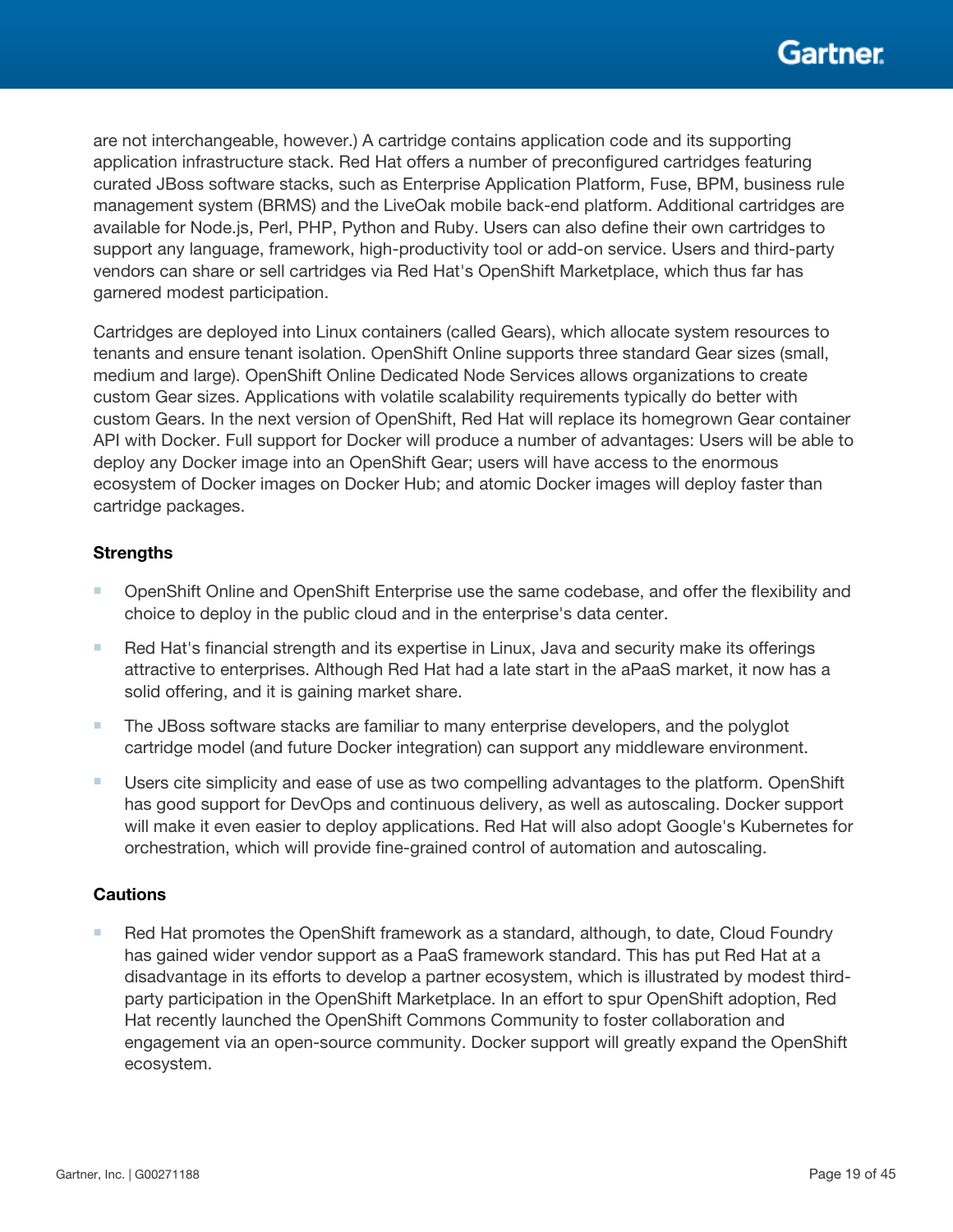- The JBoss BPM and BRMS cartridges support model-driven development, although they don't provide the kind of high-productivity advantages typical of a high-productivity aPaaS. OpenShift can support third-party high-productivity cartridges, but the DevOps experience is designed for the professional developer. It offers few GUI interfaces, and developers typically interface with the environment using command line interfaces (CLIs).
- OpenShift's built-in analytics and operational dashboards are fairly limited. To augment the basic capabilities, the customer must use third-party monitoring cartridges. For example, New Relic and AppDynamics cartridges are available through the OpenShift Marketplace.
- Users note that, although OpenShift supports autoscaling, it may take a few minutes to spin up a new Gear for large applications. The next release, which includes Docker image-based deployment and Kubernetes orchestration, will improve system resource management and should alleviate this scalability concern.

## **Salesforce**

Salesforce is a cloud computing pioneer offering a market-leading SaaS, first introduced in 1999, and a market-leading PaaS unveiled in 2007. The vendor's flagship aPaaS offering has been and remains Force.com, a cloud-native, high-productivity, shared-everything cloud platform service. Salesforce1 Platform joins Force.com Heroku (via Heroku Connect) and a collection of other platform-related capabilities. Force.com is built around a proprietary, high-scale, cloud-native relational DBMS. This is the same DBMS that underlies Salesforce applications.

Heroku is a separately standing, multilingual, shared-OS, cloud-based, high-control aPaaS offering. Heroku was acquired by Salesforce in 2010 and continues to run on AWS platform. Heroku Connect provides a bidirectional data synchronization bridge between the PostgreSQL DBMS managed by Heroku on AWS and the massive (although still remote) Salesforce SaaS and PaaS databases.

Other notable components of Salesforce1 Platform include AppExchange (an app store listing native Force.com and Heroku, plus some connected external applications) and ExactTarget Fuel (another separately deployed service, dedicated to development for Salesforce Marketing Cloud). Everything Salesforce offers is available exclusively as a cloud service. There is no deployable software version of Salesforce1 Platform or any of its components.

#### **Strengths**

- The vendor is by far the largest provider in the enterprise aPaaS market by revenue and customer base. A cloud pioneer, Salesforce has a long-standing strategic successful presence in the cloud application and platform markets. This gives it the name recognition and reputation that, for many prospects, translate to a safe choice in the otherwise still immature and unsettled PaaS market.
- Continuing innovation over the years produced an offering with a broad portfolio of capabilities to create applications that are mobile, social and highly scalable, with identity management, and some flow control, portal and big data capabilities. The platform is open for interoperability via multiple classes of APIs, including REST, SOAP, streaming and batch. Most recently, the vendor introduced Salesforce1 Lightning, a new, mobile-first composite application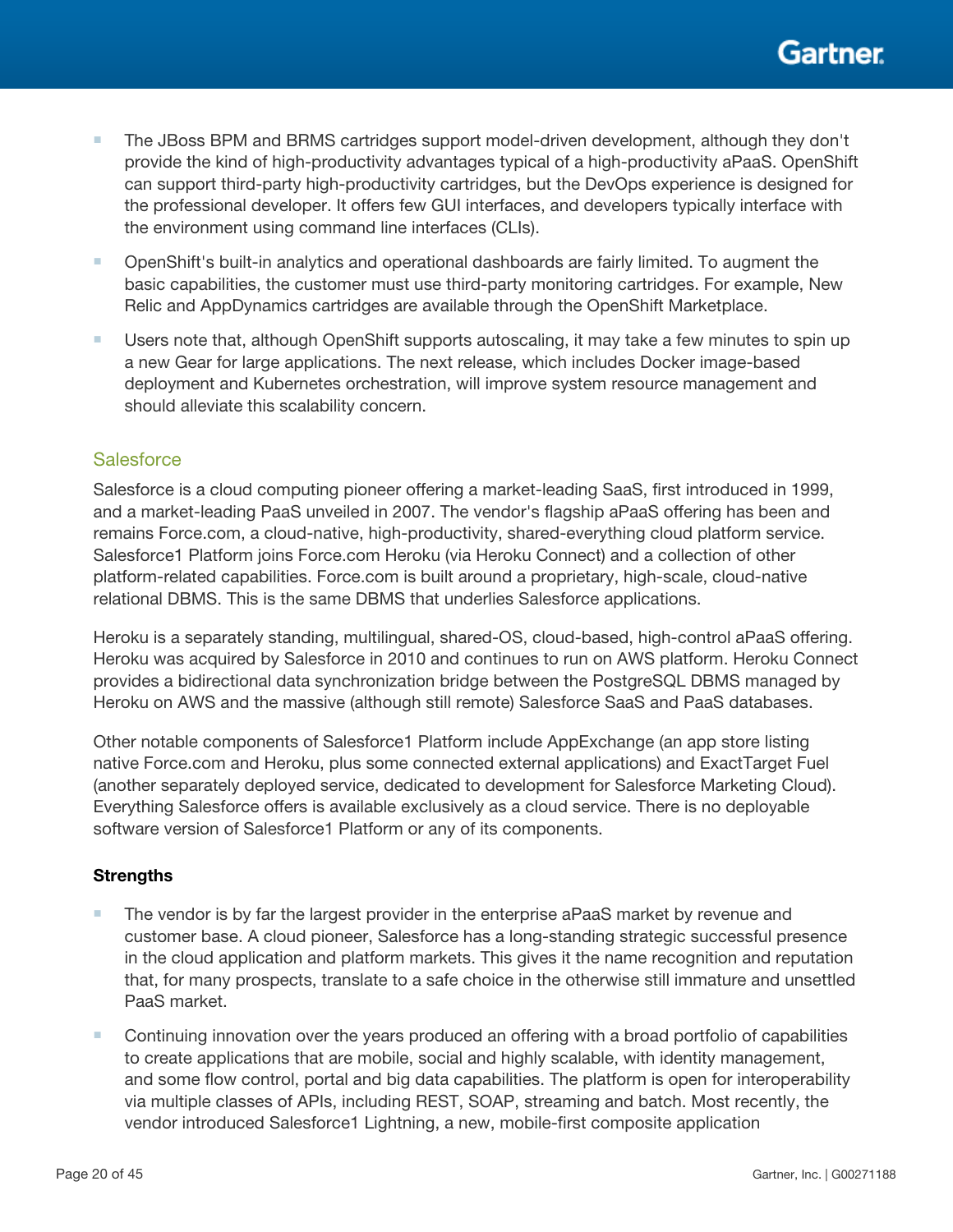

development platform to advance the agility, productivity and user-centricity of its application platform. With over \$4 billion in acquisitions during the last five years, including Heroku, Salesforce continues to add more platform capabilities.

- Dedicated support for ISVs in Salesforce1 Platform and in the vendor's business model recognizes the critical importance of the ecosystem of partners to the success of a platform offering, and helps Salesforce broaden the channels and market presence for its platform. Salesforce enables partners to deploy solutions to customers quickly through AppExchange.
- The market-leading success of Salesforce SaaS offerings creates a massive channel for the upselling of Salesforce1 Platform; for many projects building extensions around Salesforce SaaS, the use of Force.com is a natural choice, enabling the vendor to command premium prices and increase users' usage of its offerings.

#### **Cautions**

- The proprietary nature of the Force.com platform deters adoption by many independent application development projects seeking to avoid vendor lock-in, and prevents application migration projects from utilizing the platform.
- The lack of on-premises options for Force.com applications leaves many enterprise organizations looking for a portable hybrid cloud platform environment outside Salesforce's addressable market. While Heroku has been trying to shake its reputation as a lightweight application development platform, it has only recently introduced more powerful versions of its services (such as Heroku XL).
- The well-established identity of Salesforce as a SaaS/CRM provider creates the perception of its platform offering as secondary, leading many advanced enterprise application projects to look elsewhere for a suitable technology and business partner to address their complete enterprise needs. The Salesforce1 Platform initiative is aimed at addressing this issue, but changing or extending a brand identity is a difficult undertaking.
- Force.com uses fixed pricing (per user and application) when pricing for registered users (typically the tenant's employees), which minimizes one of the common characteristics of a cloud platform: cost exposure that is proportional to use. Once the tenant saturates the allotted resources (a relatively rare occurrence), there is no automatic upgrade, and the manual upgrade is not self-service and can be expensive. As other aPaaS vendors reach more comparable levels of maturity, this inflexibility in control of cost and resource provisioning may turn some platform customers away.

#### **SAP**

The SAP PaaS strategy is framed in the SAP Hana Cloud Platform offering, which includes an aPaaS (SAP Hana Cloud Platform AppServices) as well as portal, mobile, integration, analytics and collaboration services, and in-memory DBMS capabilities.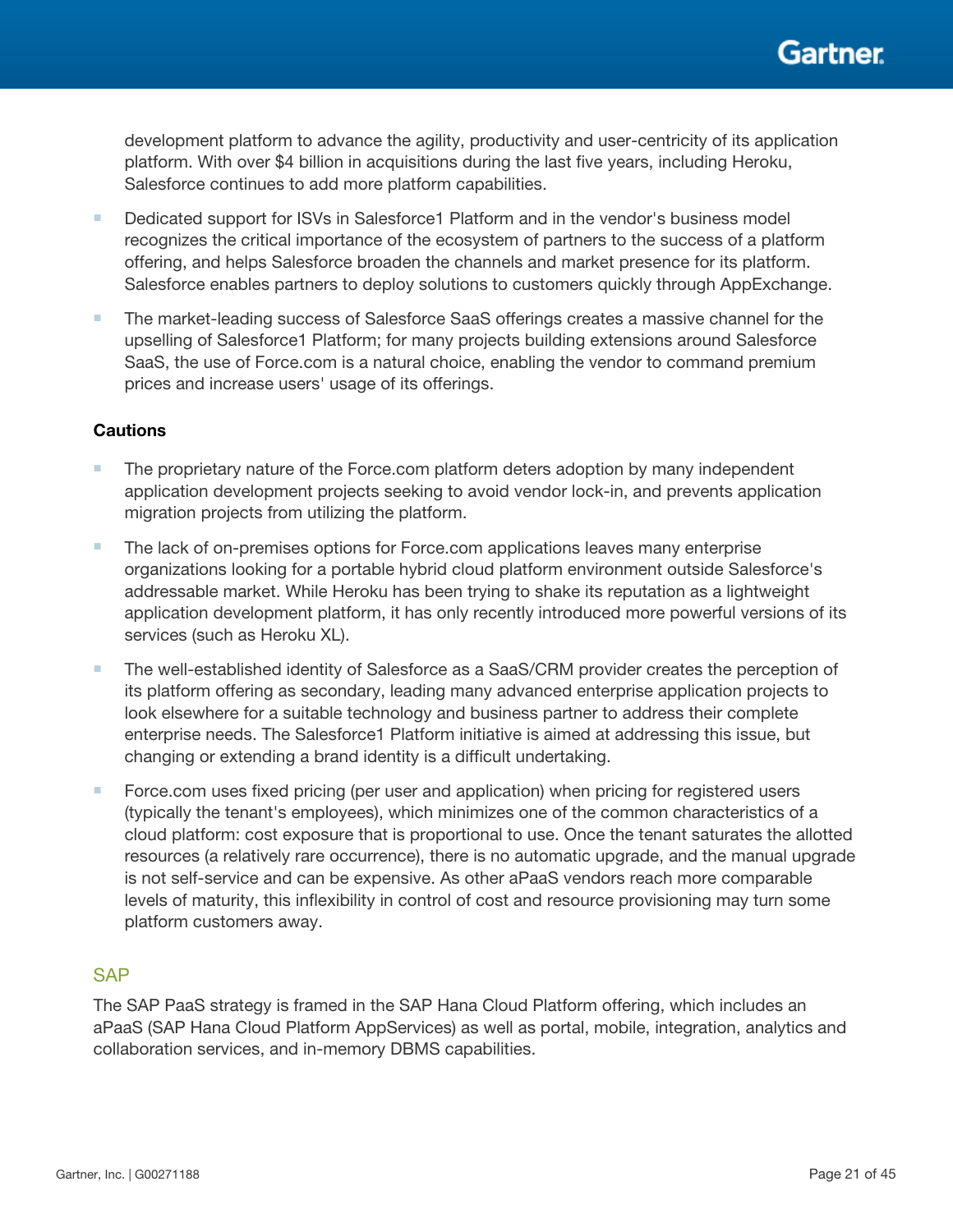SAP Hana Cloud Platform AppServices is a high-control/high-productivity, shared-hardware platform. It includes a Java EE 6 Web Profile-based application server, an HTML5-based development tool (SAPUI5), a SAP Hana DB-based in-memory DBMS service, a portal service, cloud storage, identity management, and a connectivity service to integrate with back-end SAP and non-SAP on-premises and cloud-based applications.

SAP aPaaS is used as the foundation for several SAP SaaS offerings, but it's also proposed as a stand-alone platform for custom developments and for extensions to SAP SaaS and on-premises packaged applications.

## **Strengths**

- Support for popular open standards (such as Java EE, server-side JavaScript, HTML5 and OData); compatibility with SAP on-premises NetWeaver Java Application Server, which enables hybrid architectures; native integration with SAP on-premises and cloud applications; and colocation with SAP SaaS offerings make SAP Hana Cloud Platform AppServices an attractive proposition for user organizations and ISVs looking for an aPaaS to extend SAP application offerings on the basis of fully cloud-based or hybrid architectures.
- Integrated support with the SAP Hana in-memory DBMS enables user organizations and ISVs to develop innovative applications that would be difficult or even impossible to implement using traditional data management techniques.
- Over the past 12 months, SAP Hana Cloud Platform AppServices added a great deal of new functionality (including a new Web and wizard-based high-productivity tool for fast development of Web and mobile HTML5-based applications), and extended geographic coverage by opening data centers in the U.S. and Australia, and notably grew its customer base. Clients mention scalability, reliability, security, monitoring, seamless integration with SAP ERP on-premises, open standards support, configuration management and SAP Hana database as notable characteristics of the platform.
- The road map for the next 12 months increases SAP Hana Cloud Platform AppServices' appeal for organizations looking for a versatile aPaaS by adding support for popular cloud open-source technology (OpenStack, Cloud Foundry and Docker), enabling greater openness and extensibility; API management (including some technologies resold from Apigee); support for SAP ASE and IQ DBMSs; support for the SAP Fiori UI technology; integration with SAP Solution Manager for end-to-end operation management; event stream processing and support for IoT connectivity protocols (e.g., MQTT); elastic scaling; improved security and high availability; and deployment on more data centers (including in China). Later, SAP Hana Cloud Platform will also be extended with BPM and business rule management capabilities, and with options for onpremises and third-party IaaS offering deployment.

## **Cautions**

■ Clients cite limited functionality of the portal capability, a user experience development environment (SAPUI5) not suitable to support consumer-oriented application development, a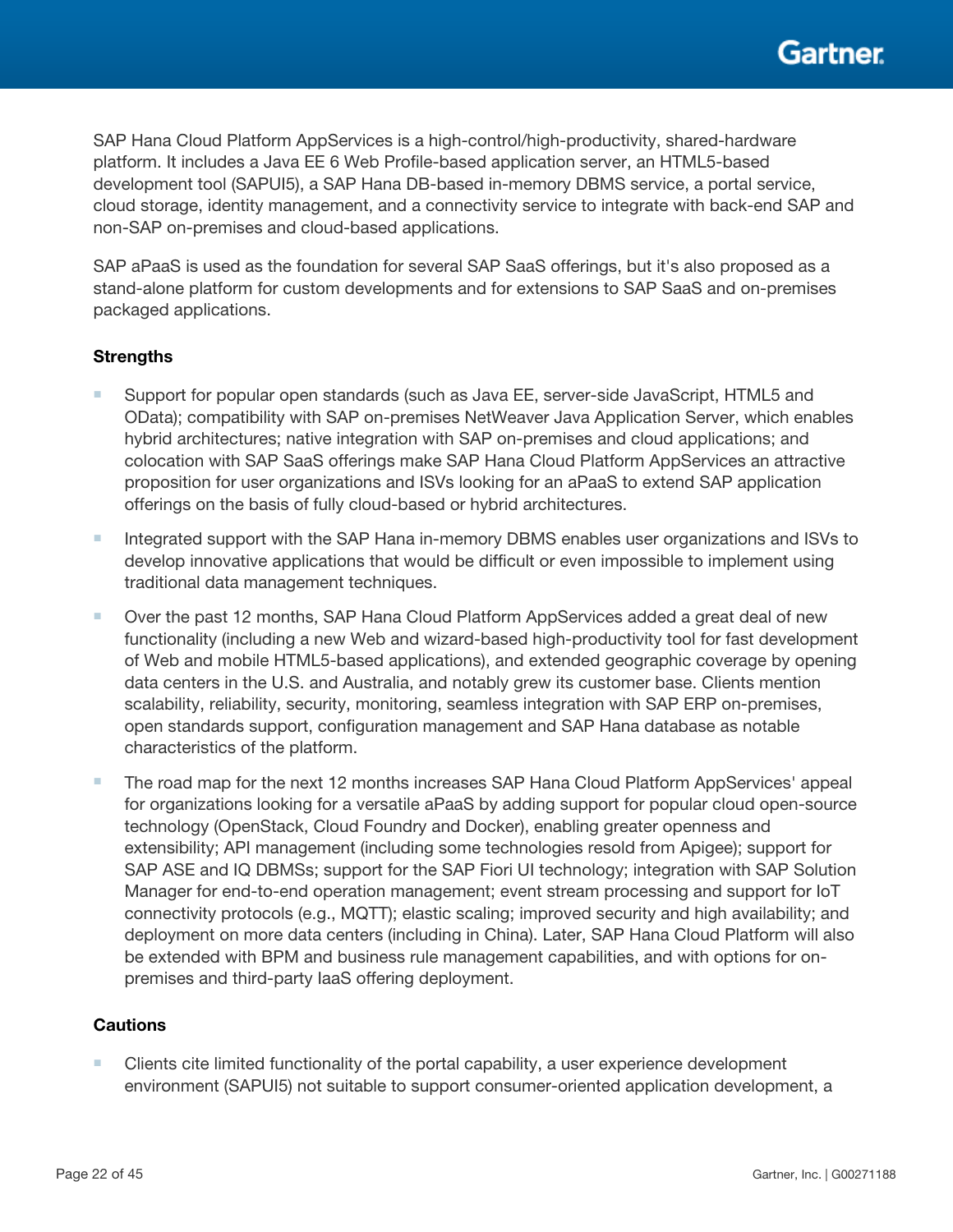lack of standardized disaster recovery options, a lack of data centers in Asia and Latin America, and some challenges in the sales process as areas for improvement.

- Although SAP Hana Cloud Platform AppServices made progress in adoption and functionality, it remains a well-kept secret, even for loyal SAP clients and partners, thus slowing down the pace of adoption and limiting the perception of its strategic relevance.
- Its technical merits and fast growth notwithstanding, the SAP Hana Cloud Platform AppServices client base is still much smaller than the leading aPaaS providers.
- Despite its established and expanding openness and standard support, SAP Hana Cloud Platform AppServices' positioning and strength of being deeply integrated with SAP applications and technologies (SAP Hana, Solution Manager, SAPUI5, Fiori, etc.) risks limiting its attractiveness for non-SAP-minded organizations or even for non-SAP-centric projects of loyal SAP clients.

## Software AG

Software AG's aPaaS offering is webMethods AgileApps Cloud (previously Software AG AgileApps Live), based on the technology and service of LongJump, a company that Software AG acquired in 2013. webMethods AgileApps Cloud is a shared-everything, cloud-native, high-productivity and process-oriented aPaaS. The technology is also available as a software product for private cloud and ISV use, and is part of a broader PaaS offering also including a bpmPaaS (Aris Cloud) and an iPaaS (webMethods Integration Cloud), both based on the equivalent Software AG's classic onpremises technologies.

## **Strength**

- Software AG is a well-entrenched enterprise application infrastructure player, with an installed base of over 10,000 clients for its Aris (business process modeling), webMethods (integration middleware) and Adabas/Natural (mainframe-based DBMS and application development tools). This gives the vendor a solid enterprise provider reputation and a powerful cross-selling opportunity for its PaaS offering.
- In addition to a wealth of incremental technical improvements, over the past 12 months, Software AG added several business-process-oriented capabilities to its aPaaS, such as BPMN 2.0 process modeling, business rule management, case management, task management, ad hoc process/task creation, social network integration and HTML5 mobile device support, thus increasing the appeal of the platform for use cases beyond its traditional, LOB-level Web application target.
- Clients mention easy-to-use and intuitive development and management tooling, fast application deployment, seamless mobile device support, integration features, reliability, hybrid deployment model support, and effective and responsive technical support as notable qualities of the offering.
- The webMethods AgileApps Cloud road map targets closer integration with Software AG's onpremises webMethods products (BPMS, ESB and API Portal). Terracotta BigMemory in-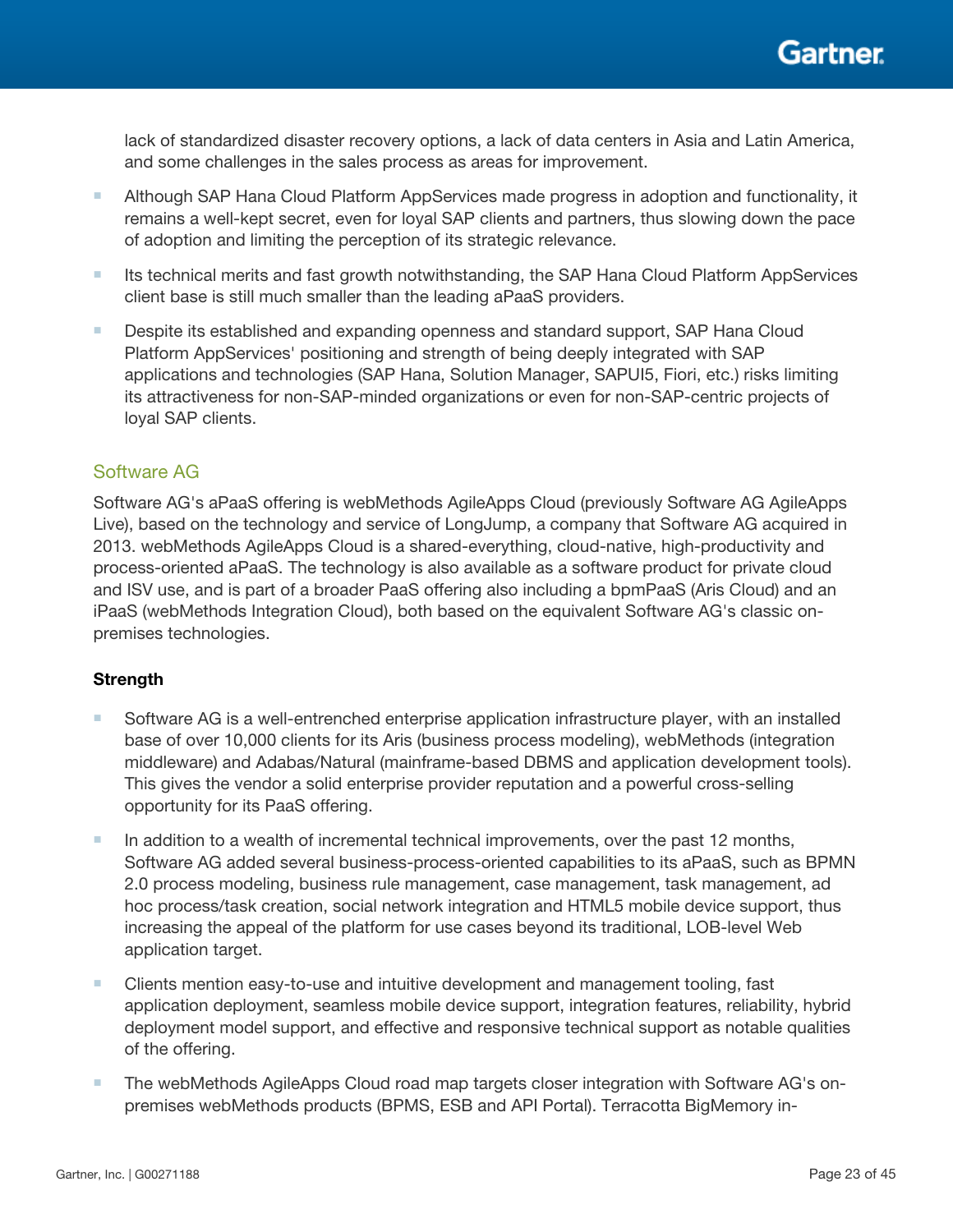memory technology and Terracotta Universal Messaging message-oriented middleware will be incorporated in the platform. The road map also includes a Java/Spring application container, an application marketplace, IoT support, enterprise content management and document management capabilities, API management, support for citizen integrators (Action Framework), better integration with the webMethods Integration Cloud iPaaS, and deployment in European and Australian data centers, thus improving the platform's attractiveness and making it available in a broader set of geographies than the U.S.

## **Cautions**

- Over the past 12 months, Software AG added only a small number of new logos to the webMethods AgileApps Cloud client list. This limited sales effectiveness, coupled with an installed based almost entirely in the U.S. and inherited from LongJump, indicates that the vendor hasn't yet devised an effective global sales strategy for an offering and delivery model with which it is not familiar. Further prolonged sales stagnation may challenge the offering's long-term viability.
- Software AG's conservative sales, marketing, partnership and geographic-expansion strategy, primarily focused on serving its traditional client base, is likely not sufficiently aggressive to fuel the rapid growth, widespread adoption and ample third-party support that is needed to gain momentum in the highly competitive and fast-growing aPaaS market.
- Software AG's aPaaS road map addresses high-control capabilities in a limited way and doesn't include autoscaling, thus limiting its appeal for users and ISVs looking for a platform to address advanced requirements.
- Clients mention the following as areas in need of improvement: documentation, a lack of data centers in Europe and the Asia/Pacific region, and a relatively rigid pricing model.

## Zoho

Zoho Creator is high-productivity, database-centric business aPaaS. It emphasizes a low-code development experience that is usable by citizen developers. The platform uses a directly executable metadata-driven model to describe all aspects of an application. Zoho Creator offers high-control capabilities through its model-driven visual scripting environment to construct code using a proprietary language called Deluge (Data-Enriched Language for the Universal Grid Environment). It is available only as a public cloud hosted PaaS, with future plans for partial onpremises deployment support. Zoho Creator can be used to orchestrate the use of the Zoho Office Suite, which includes enterprise productivity SaaS applications, such as Zoho CRM.

#### **Strengths**

■ Zoho Creator is a very easy-to-use platform. It offers drag-and-drop configuration of the metadata model used to build an application. Applications can be built quickly, with little or no involvement from IT staff.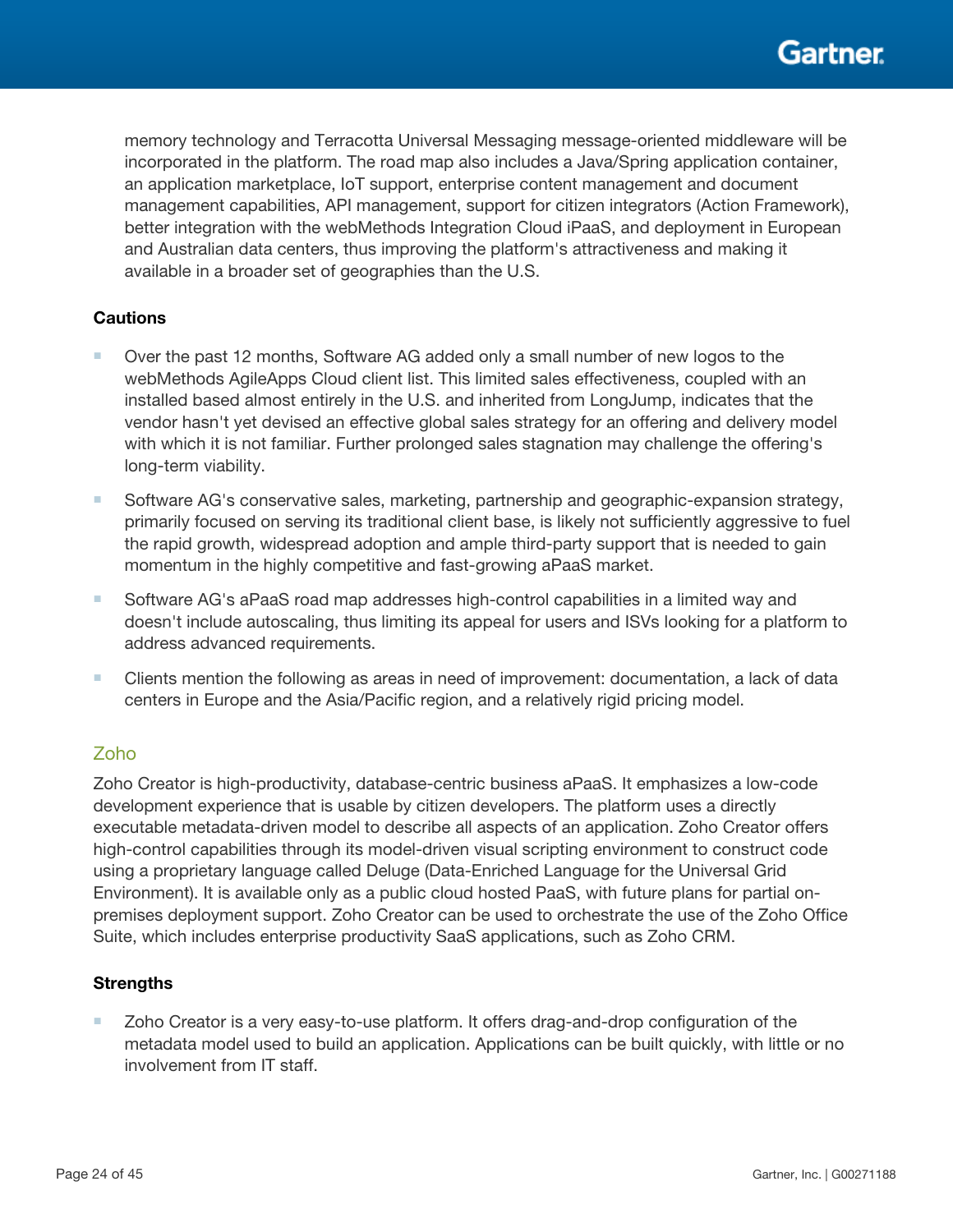

- Zoho Creator is very "cloudy." The platform abstracts all management of elasticity of compute and storage resources from the developer. All tenants are hosted on shared resources, with logical tenant separation. It also meets enterprise availability and reliability needs.
- Citizen developers and IT leaders charged with supporting citizen developers may find Zoho Creator's pricing attractive. While not the most powerful application development platform, it is inexpensive and meets the high-productivity application development needs for citizen developers looking to build database-centric business applications. A citizen developer can build moderately complex business applications within the confines of the model.
- Zoho Creator is easily integrated with other products in the Zoho Office Suite, as well as a handful of other services, such as Salesforce and QuickBooks. Additional integrations can be created using Deluge.

#### **Cautions**

- While Deluge allows developers high-control capabilities and enables the construction of custom logic, it only allows composition using existing functions provided by the platform; no third-party libraries are supported.
- The Zoho Creator platform offers little portability. It does not use standard metadata models and is only available on publicly hosted cloud infrastructure.
- While Zoho Creator offers administrative and deployment features, it does not support full application life cycle management. The vendor has only recently (in February 2015) added more testing and versioning capabilities. Zoho Creator also provides no API access to administrative capabilities.
- The Zoho suite of tools has long been focused on serving the needs of the SMB market segment. Zoho Creator is meant to address the need for simplistic data-centric applications. It struggles to provide enough flexibility to support applications that require complex logic, thirdparty libraries and integrations required by many enterprise applications. Zoho Creator does not offer subtenant self-service management, limiting the ability of ISV partners to provide SaaS applications to their customers. Support is only available 24/5, with no weekend telephone support.

## Vendors Added and Dropped

We review and adjust our inclusion criteria for Magic Quadrants and MarketScopes as markets change. As a result of these adjustments, the mix of vendors in any Magic Quadrant or MarketScope may change over time. A vendor's appearance in a Magic Quadrant or MarketScope one year and not the next does not necessarily indicate that we have changed our opinion of that vendor. It may be a reflection of a change in the market and, therefore, changed evaluation criteria, or of a change of focus by that vendor.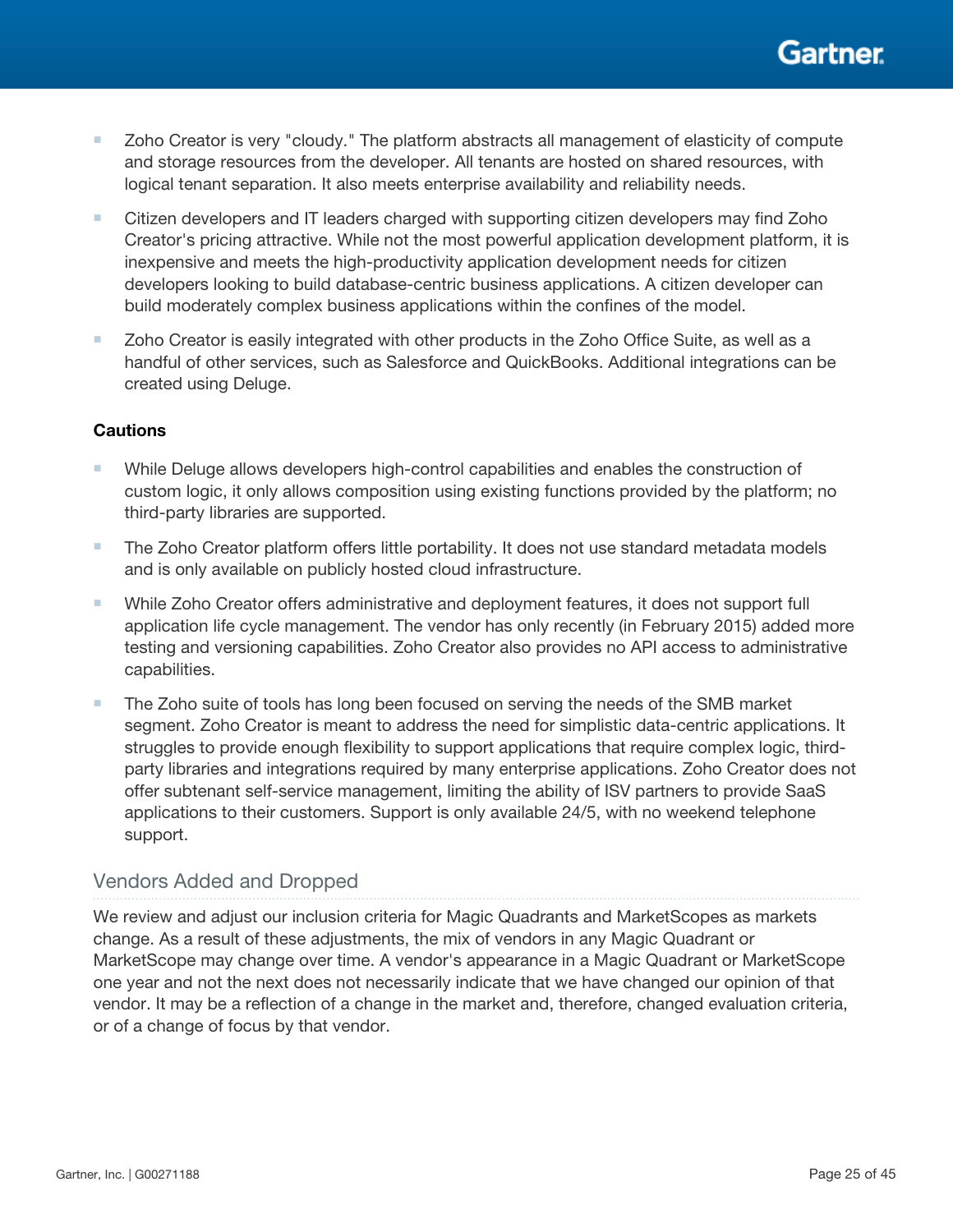## Added

■ OrangeScape, OutSystems and Zoho were added. These three vendors of high-productivity aPaaS were deemed to offer sufficient cloud and enterprise capabilities, and were estimated to exceed the admission thresholds on revenue and number of paying customers. Bimodal enterprise IT calls for complementary requirements for both high-productivity and high-control aPaaS capabilities, which allows more high-productivity aPaaS providers to compete in the enterprise aPaaS market.

## **Dropped**

- AppPoint Software Solutions This vendor did not meet the more demanding inclusion criteria, including the revenue and number of paying customer thresholds.
- CloudBees This vendor exited the aPaaS market; it discontinued its RUN@cloud service to focus all business resources on DEV@cloud application development life cycle management (ADLM) PaaS.
- Docker This vendor exited the aPaaS market: it sold its aPaaS business to cloudControl and is focusing entirely on its Docker container technology.
- CenturyLink-Tier 3 After the acquisition of Tier 3, the vendor retired its WebFabric aPaaS offering, and is focusing on its Tier 3 IaaS offering; CenturyLink AppFog did not meet the revenue and number of paying customer thresholds.
- WSO2 This vendor retreated from the aPaaS market to redesign its offering and to re-enter with a more functionally complete and competitive aPaaS offering. The new App Cloud did not meet the revenue and number of paying customer.

# Inclusion and Exclusion Criteria

To be included in this research, a vendor must deliver a service with the following characteristics (all evaluated as of 1 September 2014):

- It has to be a cloud service:
	- Available by subscription and accessible over Internet technologies
	- Available uniformly to all qualified subscribers
	- Includes some sharing of physical resources between logically isolated tenants
	- Includes some self-service provisioning and management by subscribers
	- Includes bidirectional scaling without interruption of activities and with some automation
	- Includes some instrumentation for tracking of operations
- It has to be a PaaS: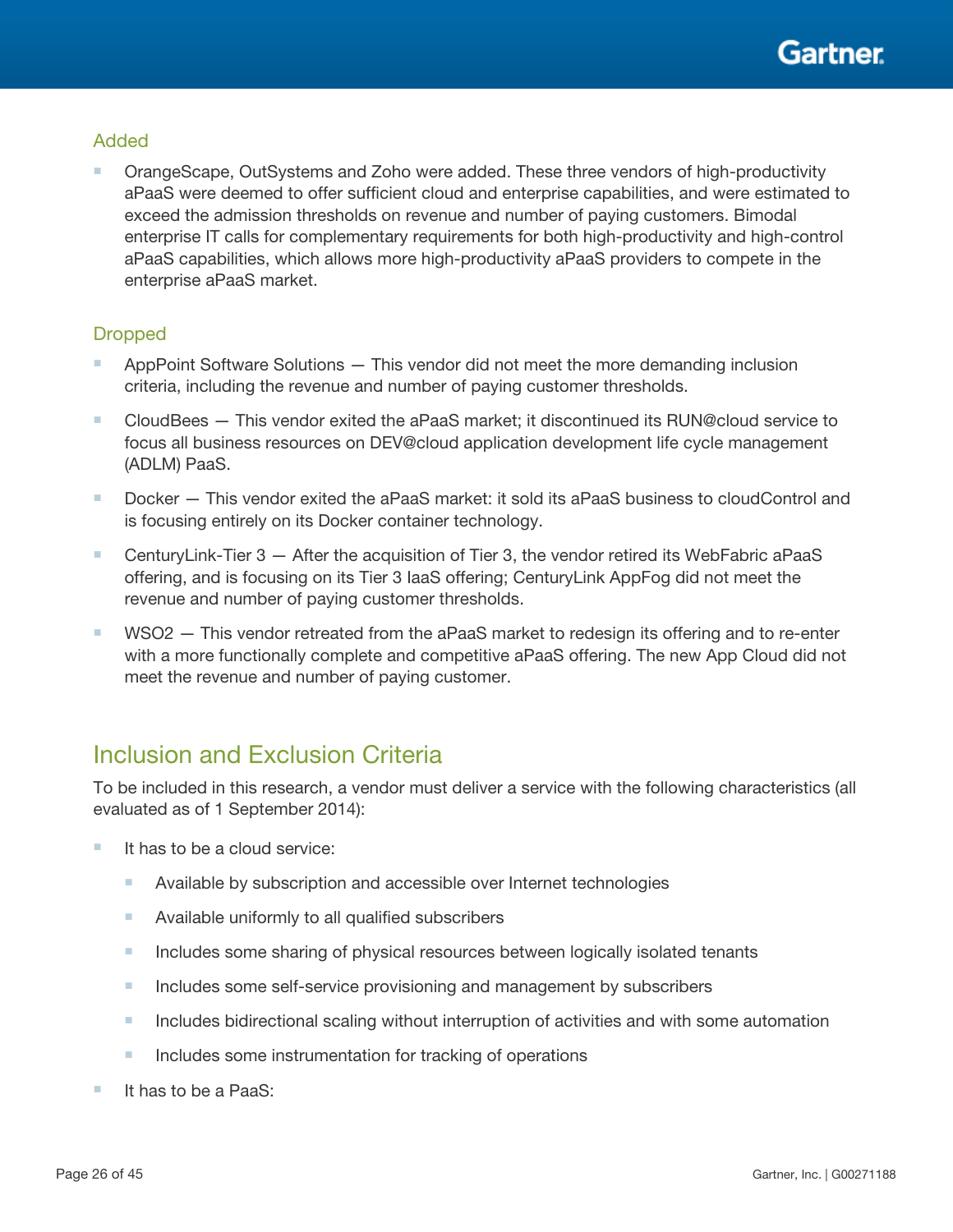

- Encapsulates the underlying system infrastructure and hardware, and its procurement, management and direct costs, and does not require subscribers to be aware of it (optional access is OK)
- Takes responsibility for patching, versioning and health of the platform software
- It has to be an aPaaS:
	- Supports deployment and execution of encoded application logic
	- Includes development tools for encoding of general-purpose application logic and some management of application life cycle
- It has to be enterprise-grade:
	- Includes some support for high availability and disaster recovery
	- Provides some technical support to paying subscribers
	- Includes some provisions for securing access to application services
	- Enables formation of SOA-style service APIs for external access to application logic and/or data
	- Allows invocation of external service APIs
- It has to be generally available.
- It must have more than 30 paying customers.
- It must have more than \$1 million in annual revenue.

The aPaaS market is rapidly changing. This research represents a snapshot in time. Multiple vendors in the cloud platform market do not appear because they did not meet the revenue or the count of paying customers thresholds, have not yet implemented sufficient cloudiness or did not target enterprise-style software projects by 1 September 2014. Some of the vendors and offerings in this category include:

- Acumatica Cloud xRP
- appsFreedom
- Caspio Bridge
- Fhoster Platform
- HP Helion
- IS Tools Cloud Platform
- KeyedIn Konfigure
- NTT Data Intramart Accel Platform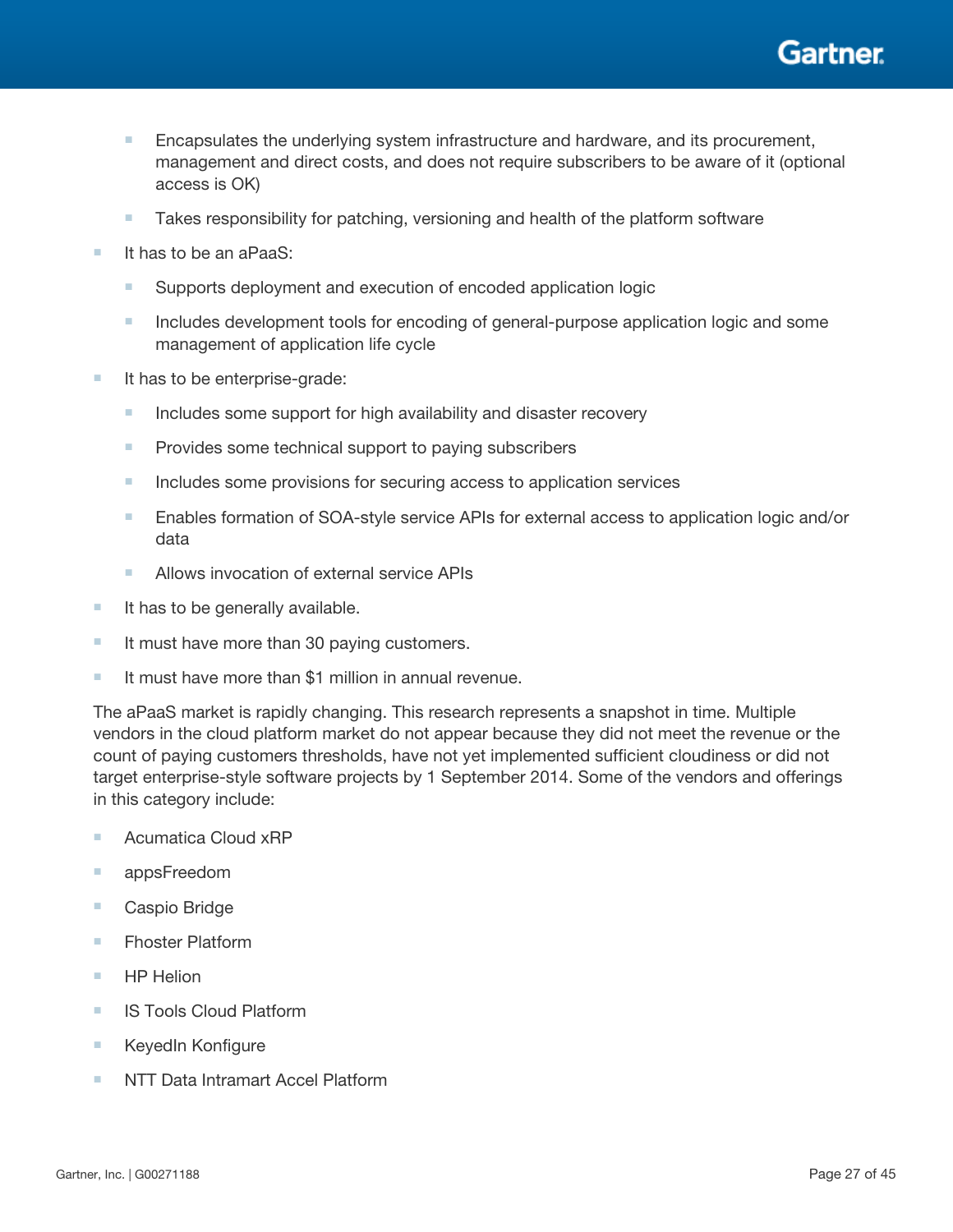

- Oracle Java Cloud Service
- Pivotal Web Services
- ServiceNow Service Automation Platform
- WebRatio Platform

We recommend that you examine these vendors' offerings in addition to those evaluated in this Magic Quadrant. Many may have advanced to meet your cloud application PaaS requirements.

All vendors in the market will be examined again for the 2016 version of this Magic Quadrant.

# Evaluation Criteria

## Ability to Execute

Gartner analysts evaluate technology providers on the quality and efficacy of the processes, systems, methods or procedures that enable IT provider performance to be competitive, efficient and effective, and to positively impact revenue, retention and reputation. Ultimately, technology providers are judged on their ability and success in capitalizing on their vision.

#### Table 1. Ability to Execute Evaluation Criteria

| <b>Evaluation Criteria</b>   | Weighting |
|------------------------------|-----------|
| Product or Service           | High      |
| Overall Viability            | Medium    |
| Sales Execution/Pricing      | Medium    |
| Market Responsiveness/Record | Medium    |
| Marketing Execution          | Medium    |
| <b>Customer Experience</b>   | High      |
| Operations                   | Medium    |

Source: Gartner (March 2015)

To evaluate the functional capabilities of vendors' available enterprise aPaaS offerings, we examined the vendors' current services and their record in the market for the following characteristics:

■ Degree of cloudiness (Medium), including some or all of: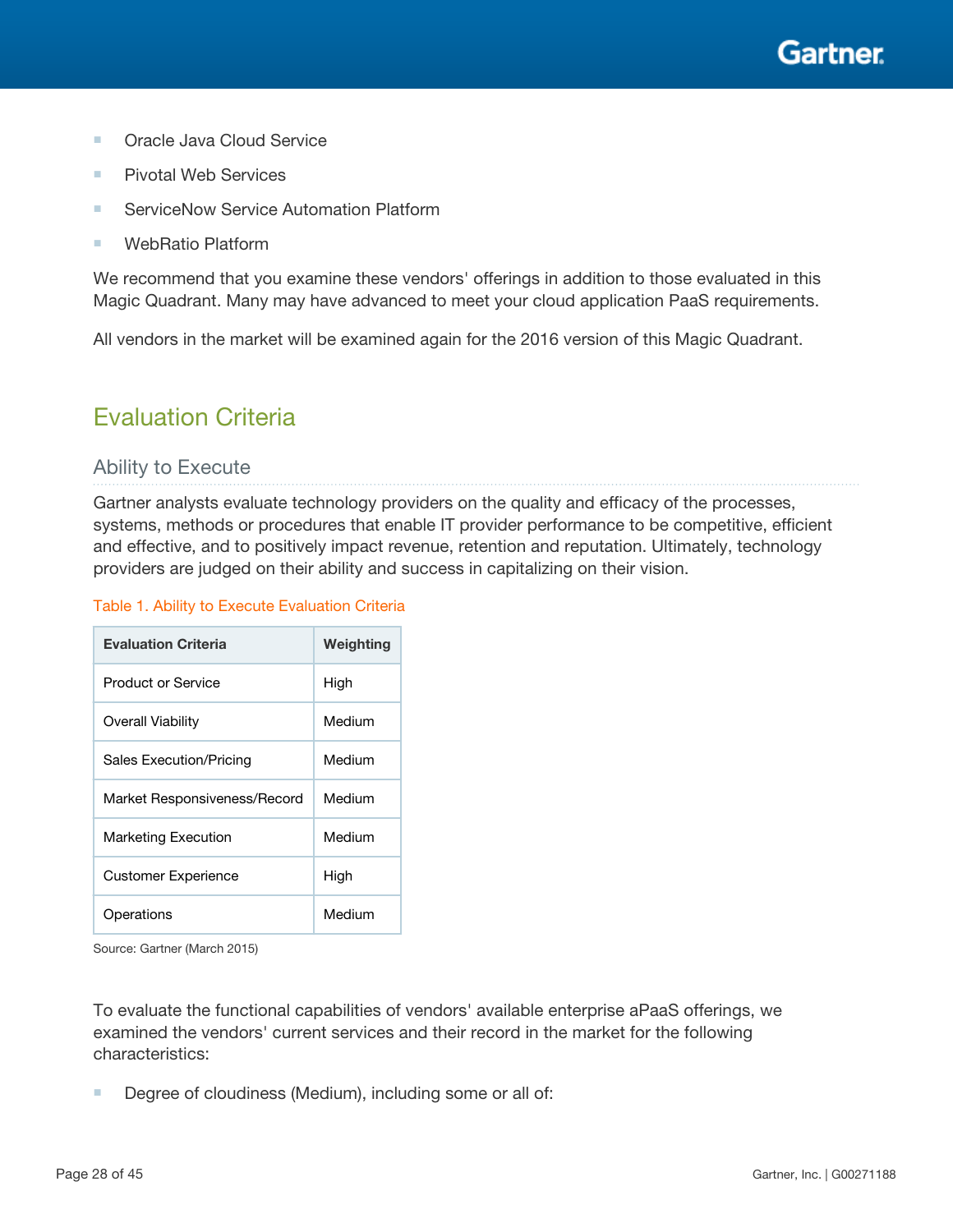

- Self-service access to provisioning, monitoring and management of platform and applications
- API access to provisioning, monitoring and management of platform and applications
- Sharing of resources between tenants
- Tenant isolation
- Bidirectional scaling and autoscaling
- Resource use tracking
- Enterprise worthiness (Medium), including some or all of:
	- High availability
	- Disaster recovery
	- Secure access
	- High-volume throughput
	- SLAs
	- Exposure and access to near and far application APIs
	- Technical support
- Functional completeness (breadth of offering; Medium) and functionality of an application platform, including some or all of:
	- Execution of encoded application logic
	- Multitype data access
	- Multichannel applications
	- Composite applications
	- Messaging
	- Cloud-aware development
	- Life cycle management tools (DevOps)
	- API management
	- Monitoring, management and administration of application execution
- Openness (High), including some or all of:
	- Application portability across on-premises single-tenant, private and public cloud deployments
	- Application portability with third-party aPaaS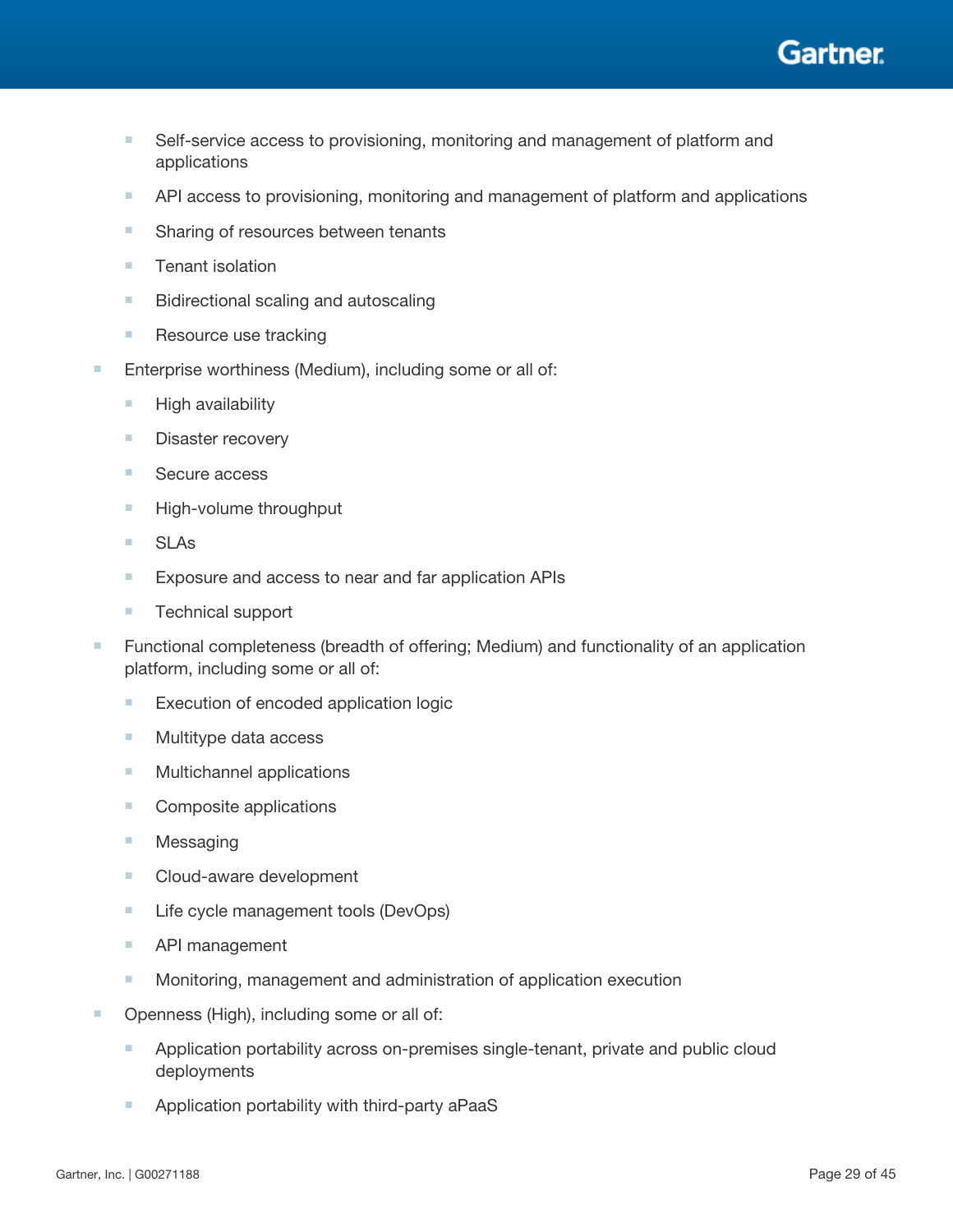

- Platform portability with third-party laaS
- Support of standards (de facto or de jure)
- Use of open-source components
- Developer access to advanced design and operation (Medium), including some or all of:
	- Multiple language support and mixed multilingual programming (polyglot)
	- Programming frameworks/libraries
	- Request/reply communication protocols and models
	- Messaging, event-driven and publish/subscribe (pub/sub) communications protocols models
	- Programmatic access to data sources
	- Custom design of service APIs for near and far access
	- Programmatic invocation of external (near and far) service APIs
	- Interaction with API management tools
	- Subtenancy
	- In-memory computing
	- Parallel computing
	- Integrated tooling for:
		- Application design
		- Development
		- Life cycle management and administration (DevOps)
- Developer productivity and ease of operation (High), including some or all of:
	- Model-driven encoding of:
		- Business logic
		- Process flow
		- Multistyle data
		- Multistyle/multidevice UI
	- Automatic and protected support of cloud characteristics
	- Libraries of prebuilt applications:
		- Services (executable)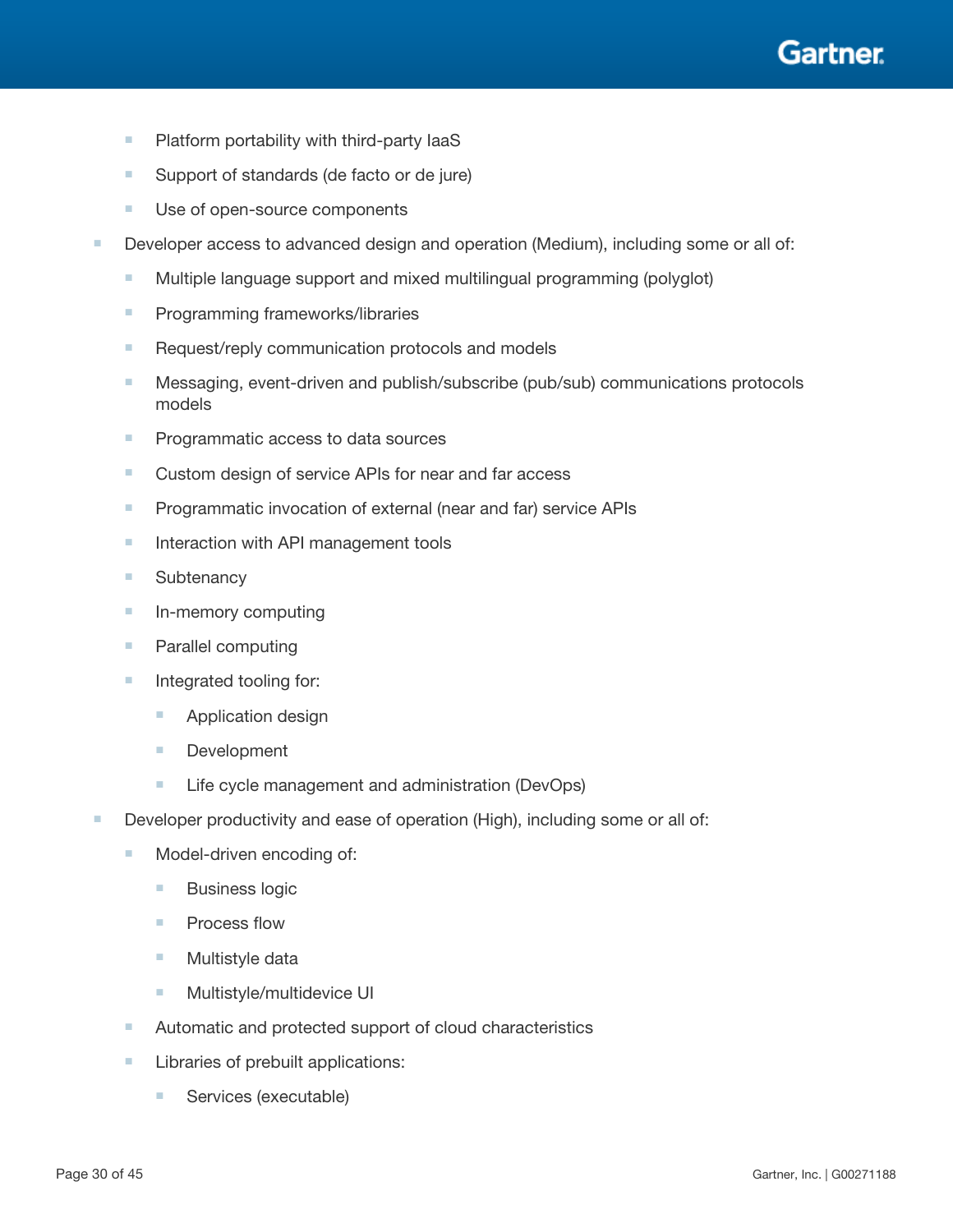

- Software modules (source)
- Data models/schemas
- Data content
- Integrated high-productivity tooling for:
	- Management
	- Testing
	- Deployment
	- Versioning
- Architectural versatility (Medium), including support for some or all of:
	- Service-oriented architecture (SOA)
	- Event-driven architecture (EDA)
	- Microservices
	- Software-defined application services (SDAS)
	- Model-View-Controller (MVC)
	- State-transition modeling
	- Batch processing
	- Eventual consistency (BASE)
	- Atomic consistency (ACID)
	- In-memory computing
	- Context-aware computing

## Completeness of Vision

Gartner analysts evaluate technology providers on their ability to convincingly articulate logical statements about current and future market direction, innovation, customer needs, and competitive forces and how well they map to the Gartner position. Ultimately, technology providers are rated on their understanding of how market forces can be exploited to create opportunity for the provider.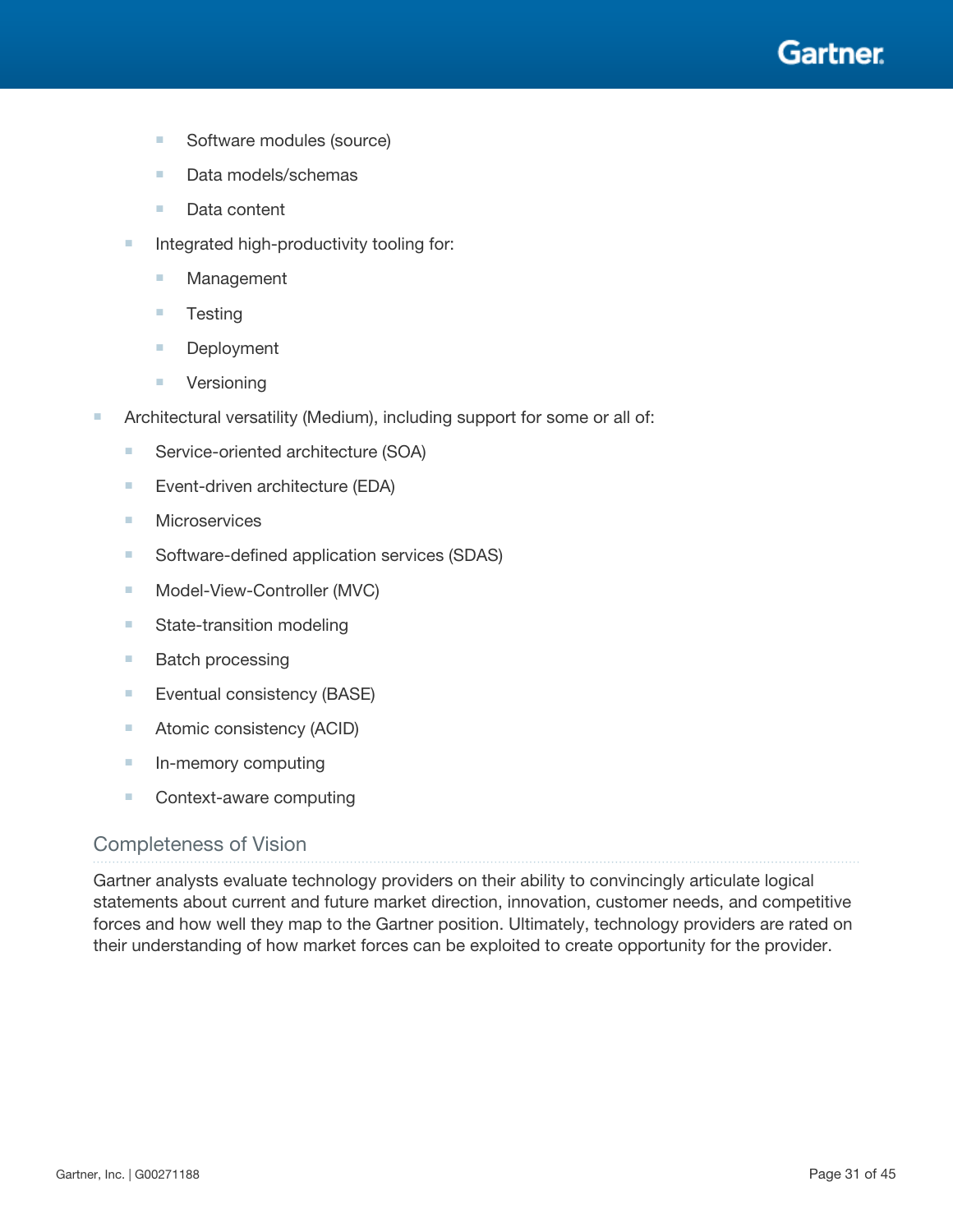**Gartner** 

| <b>Evaluation Criteria</b>  | Weighting |
|-----------------------------|-----------|
| Market Understanding        | High      |
| Marketing Strategy          | Medium    |
| Sales Strategy              | Medium    |
| Offering (Product) Strategy | High      |
| <b>Business Model</b>       | l ow      |
| Vertical/Industry Strategy  | l ow      |
| Innovation                  | Medium    |
| Geographic Strategy         | Medium    |

#### Table 2. Completeness of Vision Evaluation Criteria

Source: Gartner (March 2015)

To evaluate the forward strategy for functional capabilities of vendors' enterprise aPaaS offerings, we examined the available road maps and credibly committed initiatives for the following characteristics:

- Degree of cloudiness (Medium), including some or all of:
	- Self-service access to provisioning, monitoring and management of platform and applications
	- API access to provisioning, monitoring and management of platform and applications
	- Sharing of resources between tenants
	- Tenant isolation
	- Bidirectional scaling and autoscaling
	- Resource use tracking
- Enterprise worthiness (Medium), including some or all of:
	- High availability
	- Disaster recovery
	- Secure access
	- High-volume throughput
	- SLAs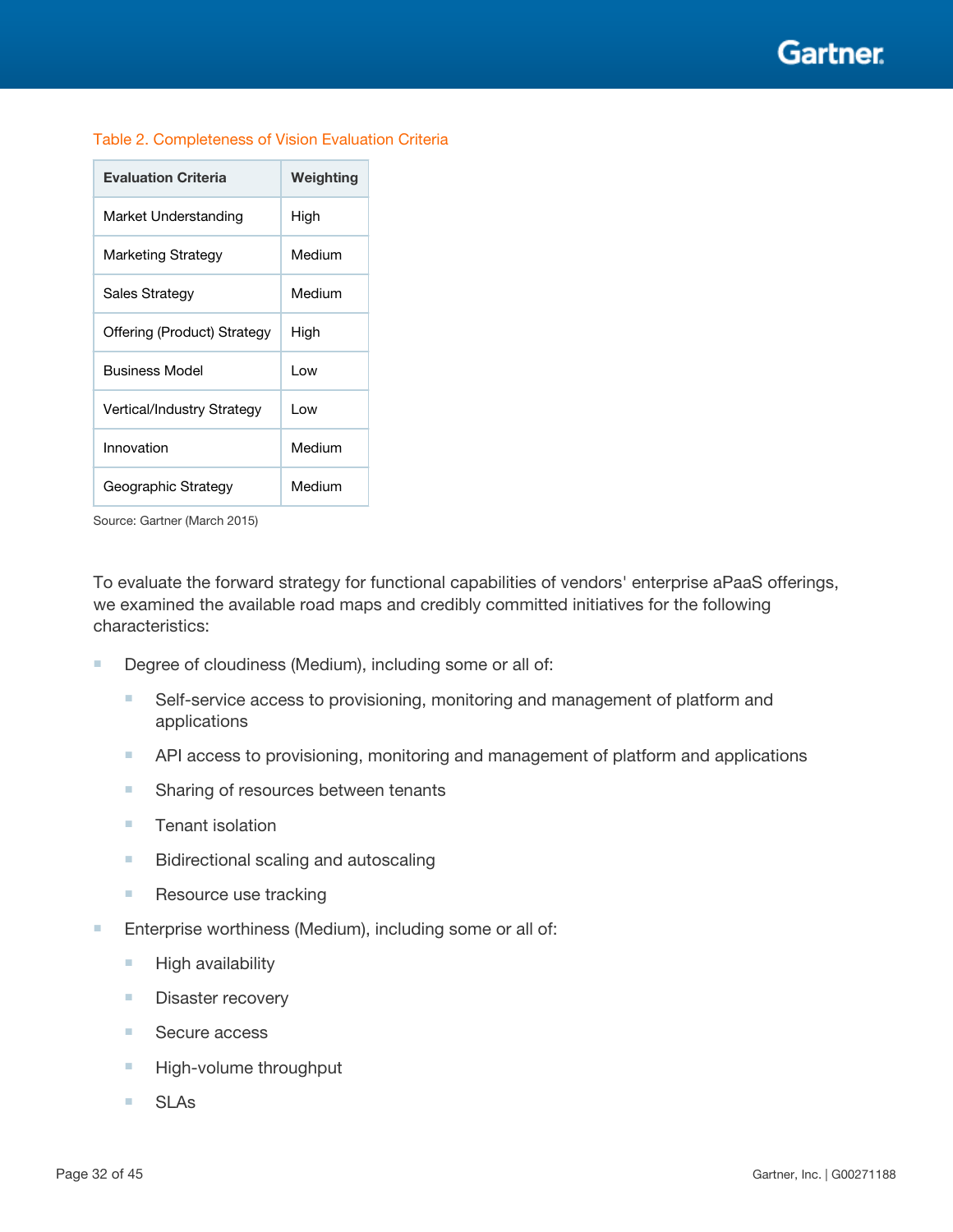

- Exposure and access to near and far application APIs
- Technical support
- Functional completeness (breadth of offering; High) and functionality of an application platform, including some or all of:
	- Execution of encoded application logic
	- Multitype data access
	- Omnichannel applications
	- Composite applications
	- Messaging
	- Cloud-aware development
	- Life cycle management tools (DevOps)
	- API management
	- Monitoring, management and administration of application execution
- Openness (Medium), including some or all of:
	- Application portability across on-premises single-tenant, private and public cloud deployments
	- Application portability with third-party aPaaS
	- Platform portability with third-party laaS
	- Support of standards (de facto or de jure)
	- Use of open-source components
- Developer access to advanced design and operation (High), including some or all of:
	- Multiple language support and mixed multilingual programming (polyglot)
	- Programming frameworks/libraries
	- Request/reply communication protocols and models
	- Messaging, event-driven and pub/sub communications protocols models
	- Programmatic access to data sources
	- Custom design of service APIs for near and far access
	- Programmatic invocation of external (near and far) service APIs
	- Interaction with API management tools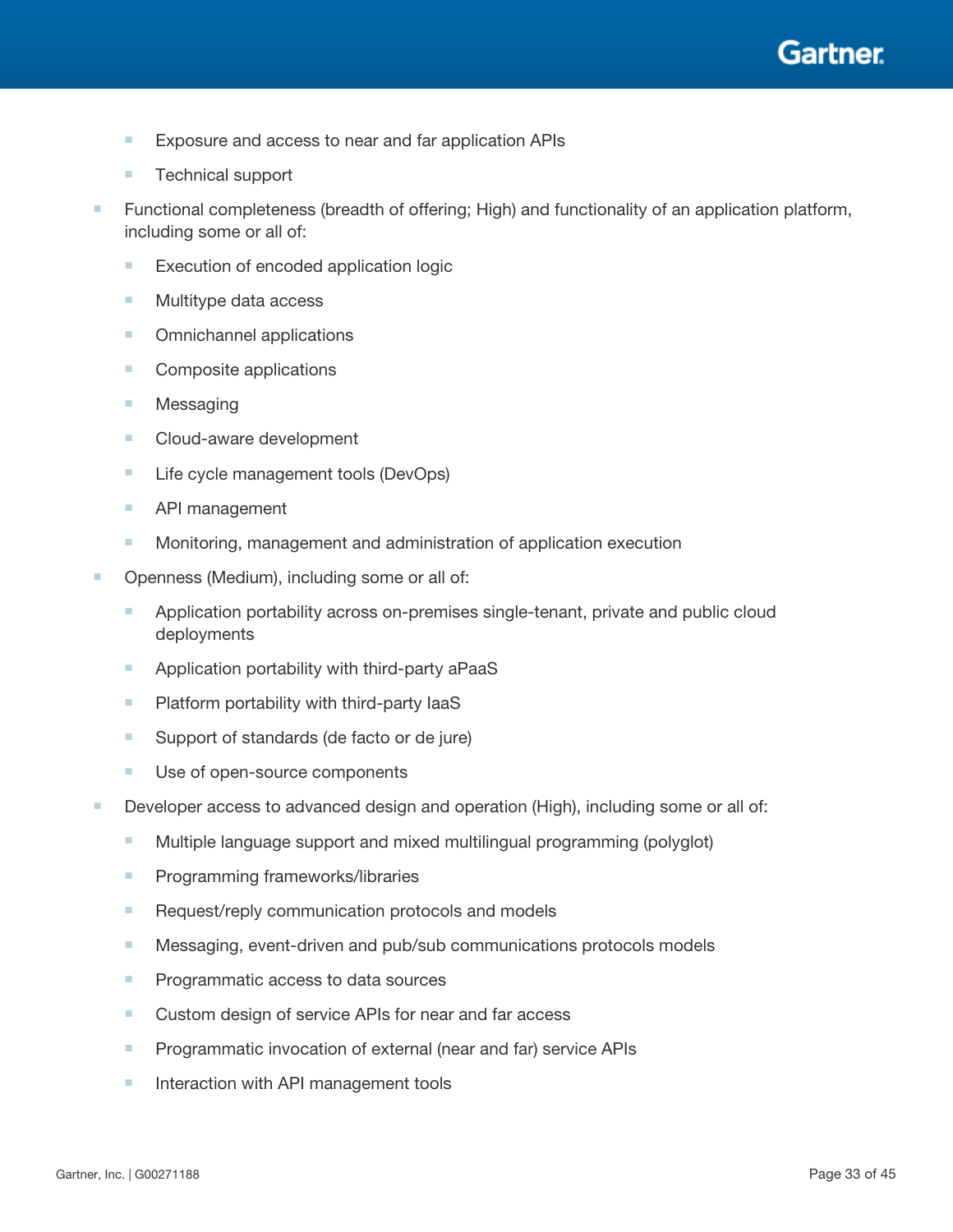

- Subtenancy
- In-memory computing
- Parallel computing
- Integrated tooling for:
	- Application design
	- Development
	- Life cycle management and administration (DevOps)
- Developer productivity and ease of operation (High), including some or all of:
	- Model-driven encoding of:
		- Business logic
		- Process flow
		- Multistyle data
		- Multistyle/multidevice UI
	- Automatic and protected support of cloud characteristics
	- Libraries of prebuilt applications:
		- Services (executable),
		- Software modules (source)
		- Data models/schemas
		- Data content
	- Integrated high-productivity tooling for:
		- Management
		- Testing
		- Deployment
		- Versioning
- Architectural versatility (High), including support for some or all of:
	- SOA
	- EDA
	- Microservices
	- SDAS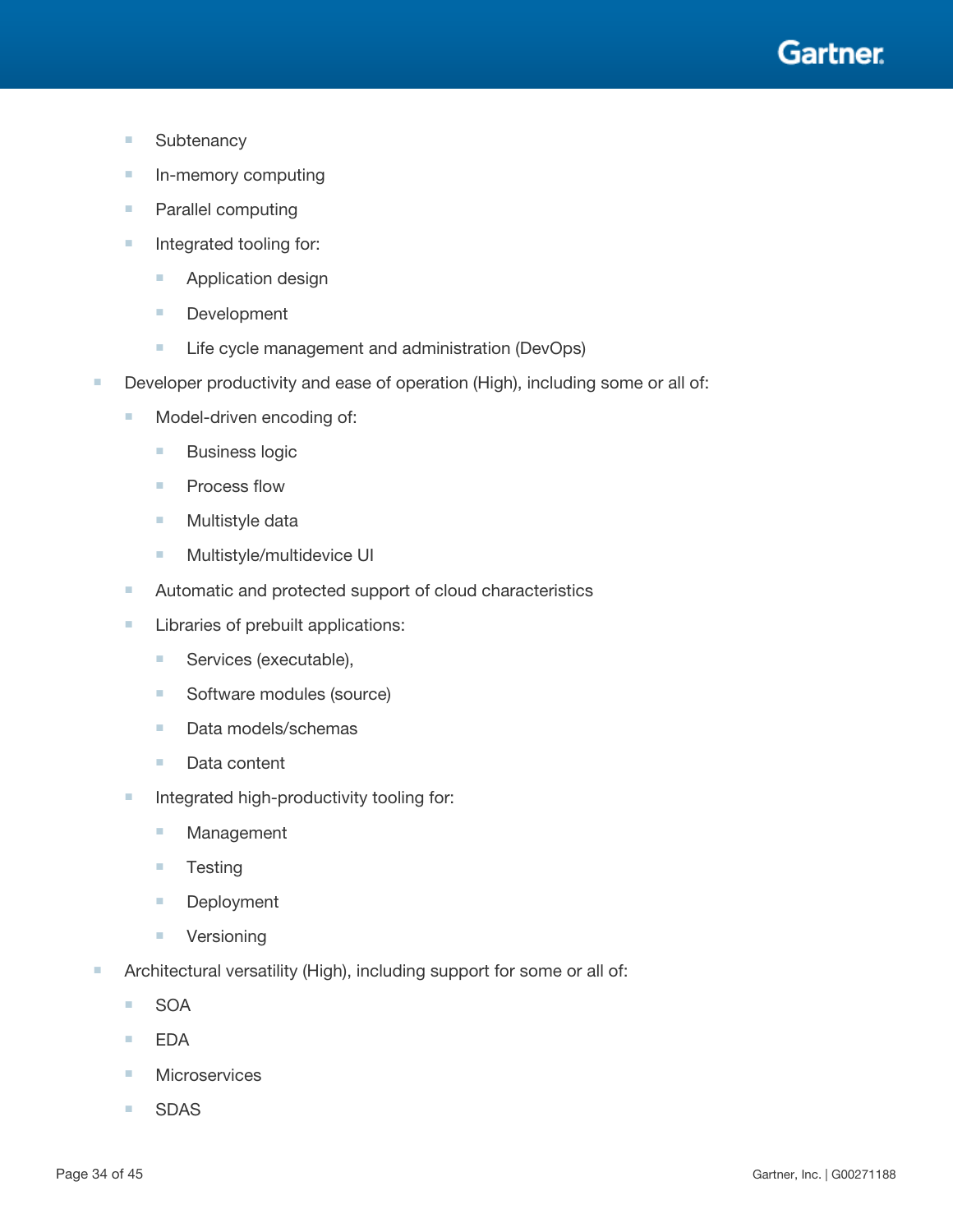

- MVC
- State-transition modeling
- Batch processing
- BASE
- ACID
- In-memory computing
- Context-aware computing

## Quadrant Descriptions

#### Leaders

Leaders in a market combine an insightful understanding of the realities of the market, a reliable record, the ability to influence the market's direction, the capability to attract and keep a following, and the capacity to lead.

In the enterprise aPaaS market, leadership implies an understanding of the demands of the enterprise and the opportunities of cloud computing, and a genuine commitment to enterprise cloud computing. A Leader must have demonstrated a market-leading vision and the ability to deliver on that vision. In this new and still emerging market, few vendors have been in it for long enough to demonstrate sustainable leadership, but multiple vendors are advancing in this direction. We expect notable changes in the market by the time this research is refreshed for 2016.

A Leader is not always the best choice for a particular enterprise initiative. A focused, smaller vendor can provide excellent support and commitment to individual customers, especially when geographic or vertical industry specifics, or the need for a deep capability and commitment to specific features/functions, are important. Such a vendor would not be rated as a Leader in the overall market, but within a specific segment, it may be treated as such.

#### **Challengers**

Challengers in a market excel in their ability to attract a large user following, but this ability is limited to a subset segment of the market. For members of that target audience, Challengers can be treated as Leaders, but that specificity presents a barrier to adoption for those outside the segment.

In the enterprise aPaaS market, a Challenger may have a strong proven presence and following in the Web or mobile development market, but lack traction, commitment or insight in the enterprise market. A Challenger must demonstrate a sustained excellence in execution and must have amassed a significant following, which is hard to achieve in this new, still evolving and forming market. Only one vendor is rated as a Challenger in the enterprise aPaaS market this year, but multiple vendors are likely to reach that level of execution in the coming years.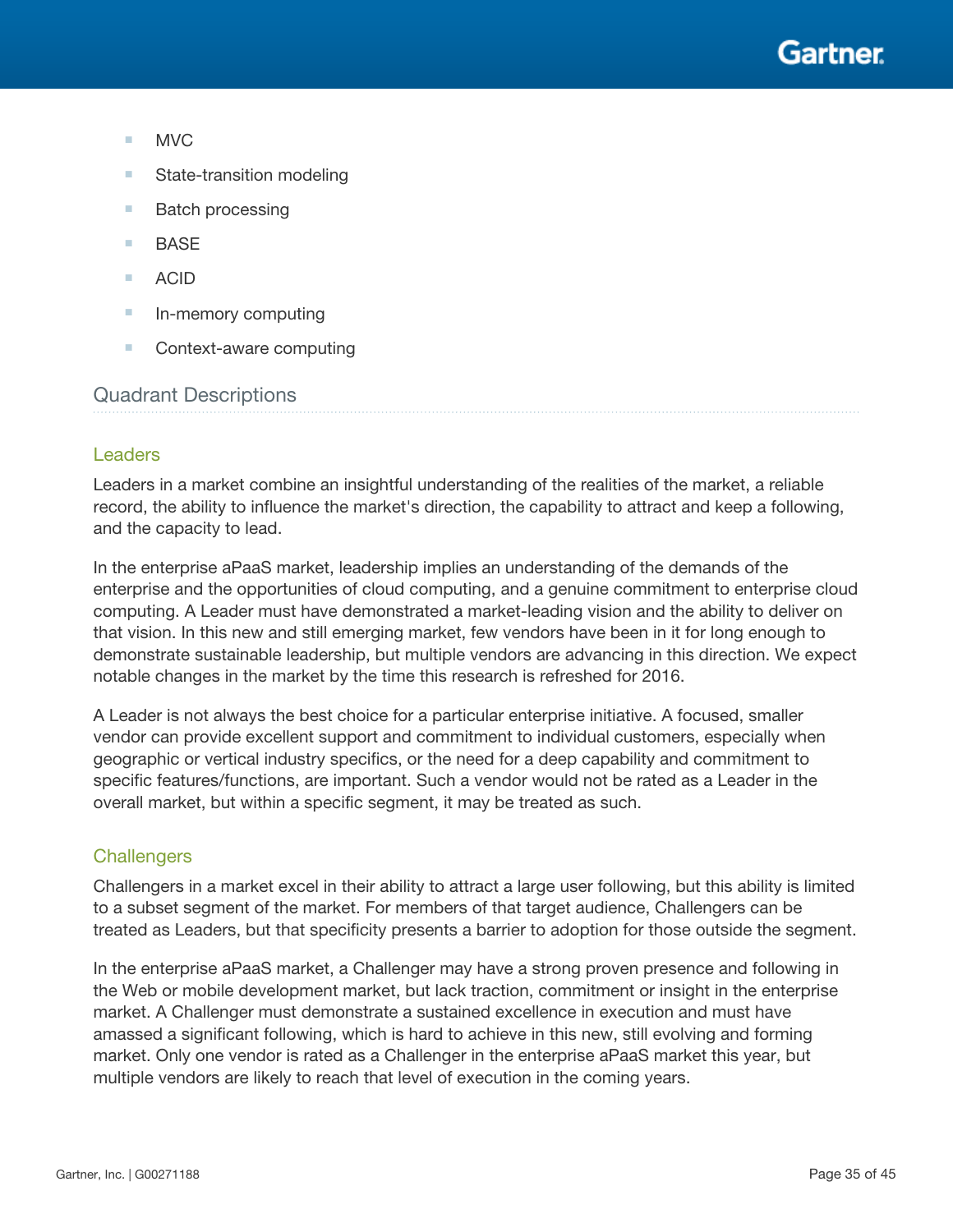A Challenger can evolve into a Leader if it adopts aggressive, innovative strategies to expand to the full-breadth target market; demonstrates exceptional insight in understanding of IT market directions; and retains the capability to deliver on its vision.

## Visionaries

Visionaries in a market are innovators that drive the market forward by responding to emerging leading-edge customer demands and by offering the businesses of their customers' new opportunities to excel. Typically, these vendors appeal to leading-edge customers, and may have minimal mainstream presence or name recognition. Their ability to deliver sustained dependable execution in the mainstream enterprise markets is not sufficiently tested. Note that the vision of a vendor is not expressed just in its technological innovation; insightful understanding of market trends is also required for visionary marketing, sales, product and business management strategies.

In the aPaaS market, some visionary vendors are investing in leading-edge enterprise aPaaS services not yet readily adopted by mainstream enterprise customers, including support of big data and stream analytics, IoT, and native mobile computing. Other Visionaries excel in understanding enterprise demands on the road to cloud adoption, and support high productivity for LOB users; polyglot high-control for IT developers; integration, orchestration and API management for composite application services; and self-service management for hybrid application deployments.

Some Visionaries will eventually grow to become Leaders or will be acquired by them (or by Challengers seeking a leadership position in the market). Others will limit their target markets to focus on their core competencies and will become Niche Players, or they will grow in their specialty to become Challengers.

#### Niche Players

Niche Players in a market typically specialize in a vertical, geographical or functional specialty, therefore addressing only a segment of a market. Neither their execution nor vision is marketleading; often, these are vendors in transition from or to other markets, or they may be subject to excessively conservative risk-averse leadership.

In the enterprise aPaaS market, many Niche Players are providers that just recently entered the market with only a limited set of capabilities and have not yet articulated a broad vision and road map, either in technology or in go-to-market terms.

Niche Players often represent the best choice for a specific category of buyer, or for a particular use case. They typically offer specialized expertise, focused support practices, flexible terms and conditions, and greater dedication to a particular market segment and its customers.

Some Niche Players will improve their ability to execute and evolve into Challengers. Others will discover innovative solutions that attract interest beyond their niche segments and will emerge as Visionaries. Some will look to strengthen and broaden their businesses to challenge the Leaders. In this fast-changing and consolidating market, opportunities exist for all comers.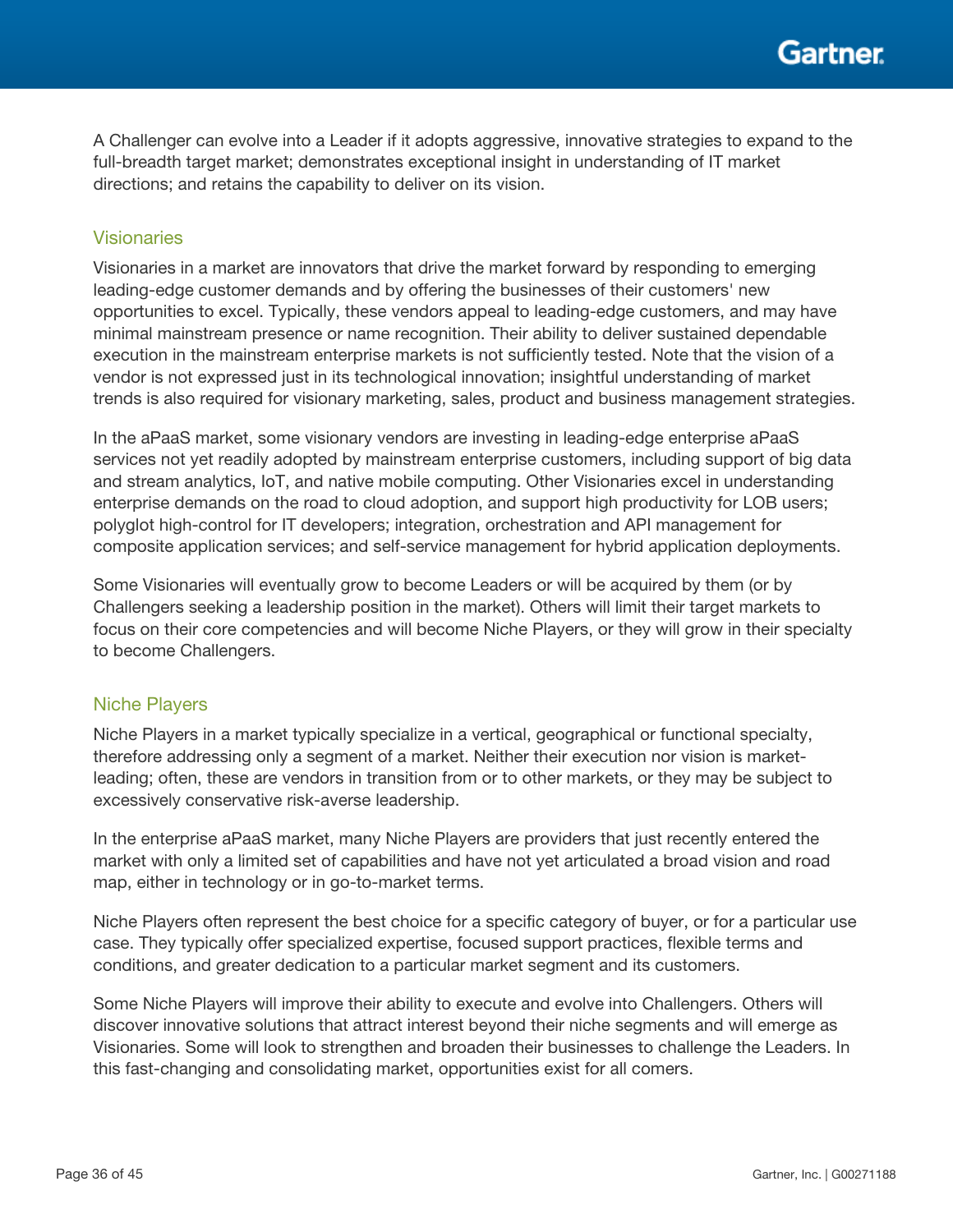# **Context**

The enterprise aPaaS market is formed by vendors aiming to provide enterprise customers with a cloud platform for the development and execution of cloud-based applications and business solutions. The enterprise aPaaS market targets subscribers in midsize to large business settings, building new software-based solutions, but constrained by enterprise requirements, policies and regulations.

This research covers only the vendors with aPaaS offerings aimed at enterprise customers; however, within this category, vendors still differ in multiple dimensions by the way they envision enterprise realities, requirements, opportunities and best practices in cloud computing:

- Developer experience (see "Productivity vs. Control: Cloud Application Platforms Must Split to Win"):
	- **High productivity:** A model-driven graphical development environment, typically producing metadata that is interpreted at runtime. Some programming is possible, but the core of the application is designed graphically and is interpreted at runtime. Typically proprietary and limited to the more common application design patterns. Typically suitable for LOB developers, but also useful for many less unique projects at central IT. Ensures a certain degree of application cloudiness. Typically not suitable for unique or advanced application designs.
	- **High control:** A programming environment based on established on-premises models (Java, Ruby, .NET) that allows for the design of more unique and advanced applications than the high-productivity offerings, but also imposes greater responsibilities on the programmer in creating cloud-compatible applications (stateless, scalable, service-oriented, instrumented for management). Ease of use for the developers is the same or less than with comparable on-premises projects.
- Model of elasticity (see "Gartner Reference Model for Elasticity and Multitenancy"):
	- **Shared hardware:** Multiple tenants may share the resources of a physical machine, but each VM is exclusively dedicated to one tenant. The increment of elasticity is the whole VM image. Isolation is implemented by the virtualization hypervisor. Elasticity is implemented by additional control software.
	- Shared OS: Multiple tenants share an instance of a virtual or physical server OS, each isolated via OS containers. The increment of elasticity is an instance of an OS container, which is more lightweight than a whole VM, making elasticity more fine-grained and more responsive to changing demands (an OS container can be instantiated faster than a VM and, therefore, can be triggered in response to smaller changes in demand). Isolation is implemented via OS containers. Elasticity is implemented by additional control software (a PaaS framework).
	- **Shared container:** Multiple tenants share an instance of an application platform (aka application container). The increment of elasticity can be a thread, a segment of real memory, a priority level or a database connector. Fine-grained elasticity is the most efficient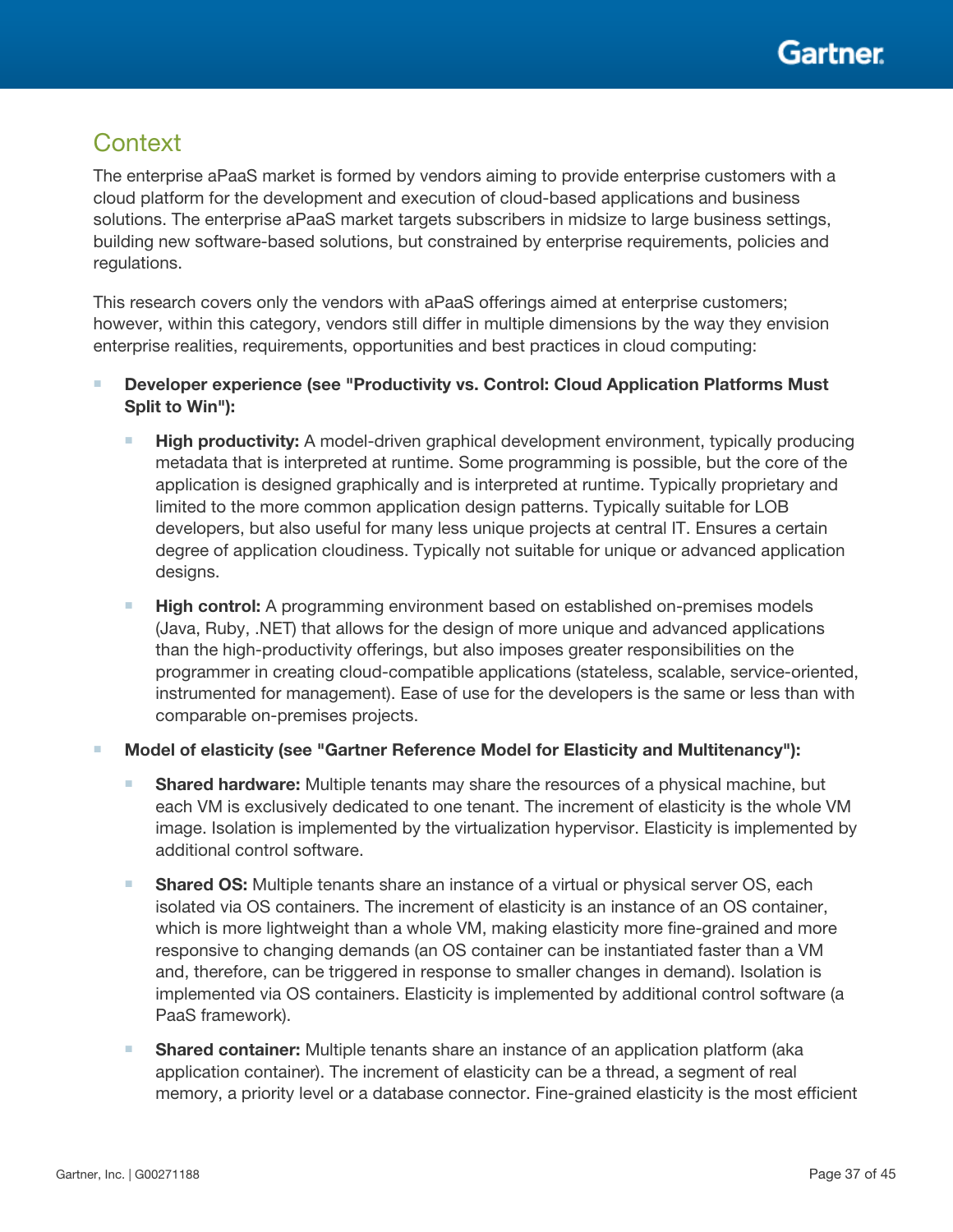

in responding to changing demands and in density of the resource utilization. Tenant isolation and resource elasticity are implemented inside the application platform container.

- Architecture (see "What IT Leaders Need to Know About Application PaaS Models and Use Patterns"):
	- **IaaS plus middleware (not PaaS):** Subscriber provisions VMs and chooses the middleware technology deployed over the VMs. Subscriber is partly or fully responsible for configuring, tuning and versioning of middleware and the underlying OS, and pays for the use of IaaS resources as well as for the middleware. Subscriber arranges for scaling (typically at additional cost). Provider does not "hide" the system infrastructure and leaves responsibility for the middleware to the subscriber. Although this is middleware functionality offered off a cloud environment, it is not a PaaS experience (or cost structure) for the subscriber.

Vendors that only offer this category of application platform service (such as Amazon) do not qualify for Gartner's aPaaS market research, although they are the appropriate choice for some less strategic enterprise cloud projects.

- **Cloud-based:** Tenant isolation and elasticity are implemented by software that manages middleware (PaaS framework), not in the middleware itself; therefore, the middleware can remain (nearly) fully backward-compatible. Since middleware is unaware of the cloud, the application designers and programmers must be careful not to violate multitenant cloud "citizenship" rules (avoid access to system resources and APIs, promptly release unused resources, persist state across invocations, and provide tracking APIs).
- **Cloud-native:** Middleware itself is designed with cloud awareness and implements tenant detection, provisioning, isolation, resource allocation and elastic scaling. The programming model supported by the middleware also reflects the cloud context, enforcing cloud compliance of applications.
- Scope (see the Private PaaS technology profile in "Hype Cycle for Platform as a Service, 2014"):
	- **Public:** The aPaaS services are operated by the provider in the data center network of the provider's choice. Software that executes the application is unavailable for review or change, and is fixed and versioned exclusively by the provider (with the subscriber having some control over the timing of updates).
	- **Hybrid:** The provider of the public aPaaS also offers the software that enables its public service, as a software product that is deployed and managed on-premises at a data center of the buyer's choice. The software may not be 100% the same, but offers sufficient portability and interoperability for a homogeneous hybrid application PaaS. The vendor may retain a degree of control of the versioning of the software, even if it does not control its day-to-day operations.
	- **Private:** Some vendors (such as ActiveState and Apprenda) offer only CEAP software. They are not service providers and are not covered in this research, but their products should be evaluated along with the hybrid providers' software, if the plan is to develop a separately standing private PaaS.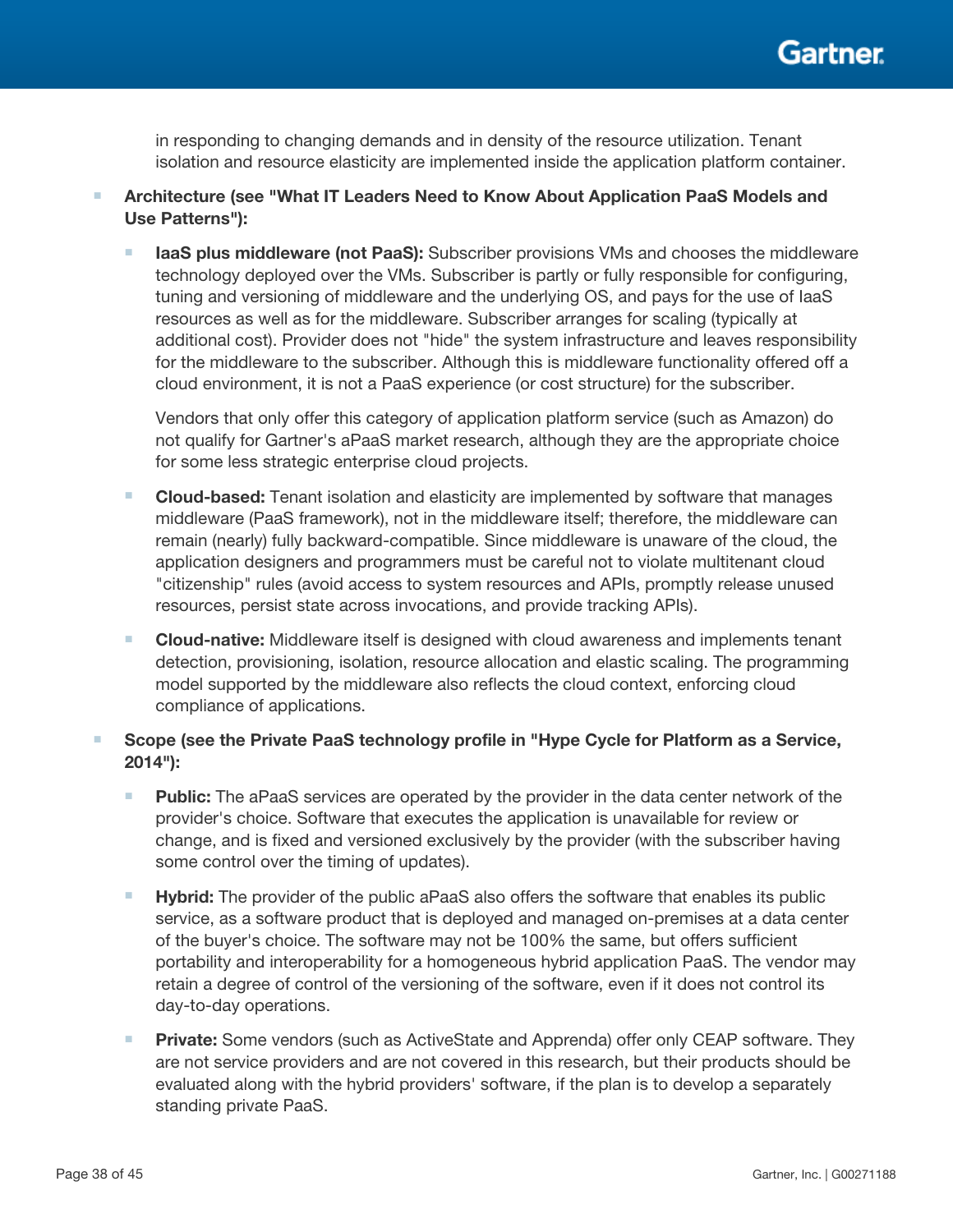

- Target audience (see "What IT Leaders Must Know About the Adoption of Platform as a Service"):
	- LOB developers: Application PaaS targeting LOB citizen developers must offer highproductivity graphical design, and easy reference to application data and services. They offer high-productivity, model-driven design of UIs. Typically, LOB developers use these tools in conjunction with a SaaS.
	- **Enterprise IT developers:** aPaaS targeting enterprise IT organizations must support development of one-of-a-kind application services — some would choose high-productivity rapid results, while others would opt for high-control, more-advanced programming opportunities. The applications are the tenants of the aPaaS — sharing and competing for the resources between them. Often, the applications have no tenants of their own and are deployed in the cloud for reasons other than multitenancy (delegating system management, time to results, attractive tools or pricing); however, in some cases, custom IT applications may be used by isolated departments or branches within the subscriber organization, and those become tenants of the application and subtenants of the aPaaS.

In a bimodal IT world, the high-productivity aPaaS may be required in central IT looking for fast returns on investment, and high-control aPaaS may be needed in the LOBs as some of them become more technically skilled. The divide between the LOBs and central IT is becoming less pronounced as cloud services that recognize the bimodal nature of modern IT deliver new solutions.

**SaaS ISVs:** aPaaS targeting SaaS ISVs (a key customer category for aPaaS vendors) must provide full support of subtenancy, because the objective of the ISVs is to sell their application services to independent customers (their tenants). Successful SaaS ISVs will have thousands of tenants of their own. Support of subtenancy for ISVs includes support of tracking and billing per subtenant, version control of the application that is seamlessly delivered to subtenants, management that allows the ISV to control all subtenants (including scaling, failover, backup/restore, noisy neighbor control and security), and the self-service management that is offered to subtenants. In other words, the experience of a subtenant must, within its scope, be the same as the experience of the tenant (the ISV) itself.

#### ■ Costs:

- **Fixed:** Priced in proportion to the number of registered users (with some established scope boundaries, such as the number of data objects, and a ceiling on some physical resources, such as bandwidth or storage, with variable overage costs). Users that are significantly under the use thresholds are paying a premium for the predictable budget exposure, and relief from the burden of capacity planning and continuous use tracking. Minimal or no system administration of the service is required of the subscriber.
- **Variable:** Priced in proportion to use of physical resources (models and techniques of price calculation differ, but all include some floor and ceiling thresholds). Users have an opportunity to align their costs to the patterns of use at the cost of having to engage in continuous use tracking and capacity planning. Users that have a steady 24/7 demand pay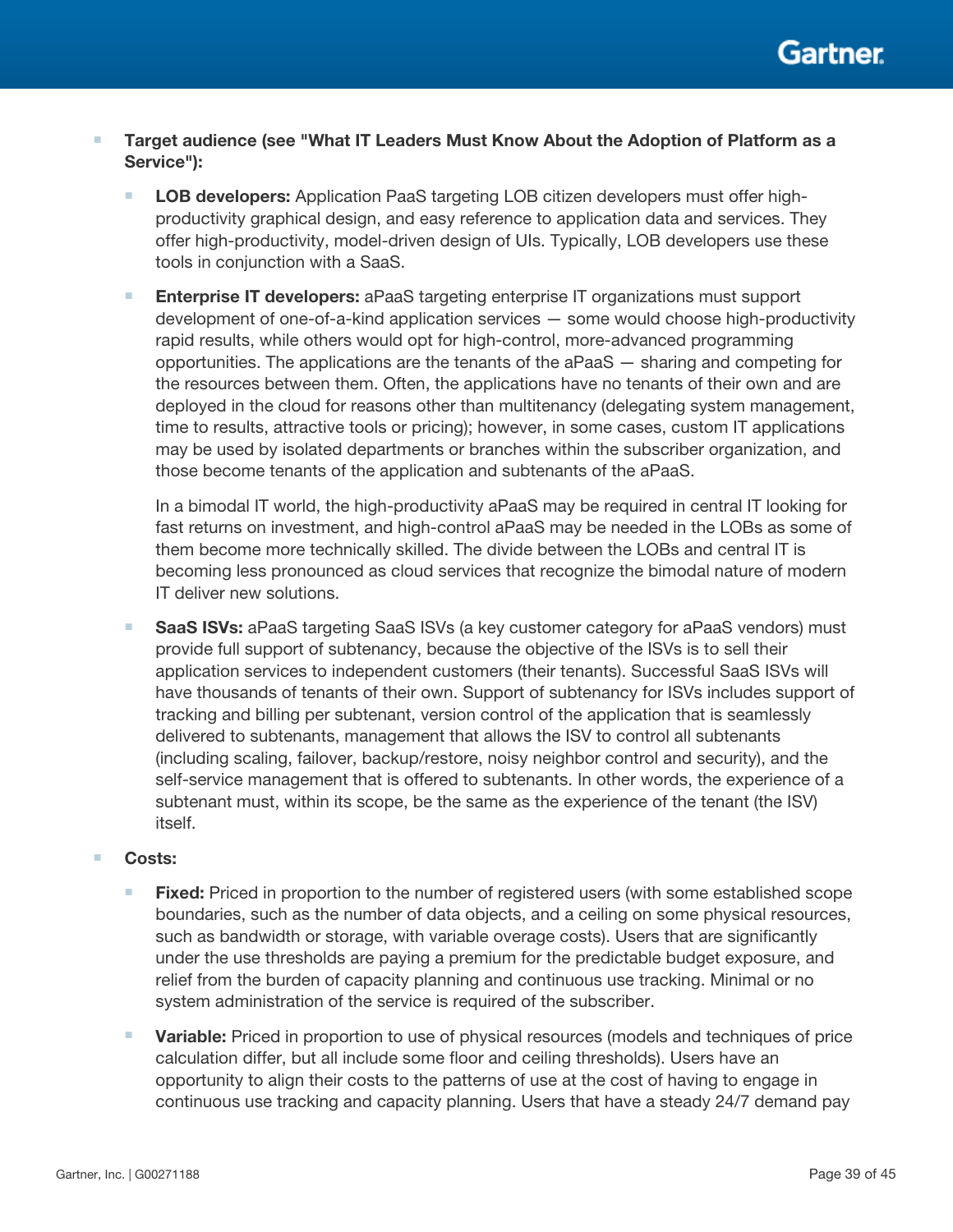a premium for the flexibility that they do not utilize. Some system administration of the service by the subscriber is essential.

**Prepaid credit:** Subscriber makes a dollar deposit into a provider-held "bank." The use of all provided cloud services is charged to the bank in proportion of resource use (a variable model; see above), but the subscriber experiences the costs as a fixed schedule of deposits into the bank at regular established intervals. The adjustments to the deposit amount are made as needed to match resource consumption, but are expected to be relatively rare. This model offers a combination of both fixed and variable pricing, and also enables the subscriber to take advantage of all current and future capabilities offered by the provider without negotiating contracts separately for each new feature.

Users are advised to establish where an aPaaS offering belongs across these categories when evaluating and contrasting vendor candidates. Although a given project may be more sensitive to some of the categories than others, all will have an impact on the overall experience of the subscriber utilizing a selected service. Understanding this impact in relation to the project objectives is the responsibility of the buyer, which should not be delegated to vendors or advisers, because the consequences of a wrong choice can span the spectrum from negligible to severe.

# Market Overview

The enterprise aPaaS market remains relatively unsettled. It is the smallest of the three major cloud market categories (IaaS and SaaS being the other two). Although we identify current Leaders in this research, the long-term, sustained leadership in the market remains open to new players. This unsettled state attracts many new vendors aiming at carving out a market share in a strategic software market. Some major IT vendors like Oracle and HP have still yet to enter the market with a full strategic investment. The market is open to new ideas and new business models. Users are advised to be prepared for change, including potential discontinuities. Therefore, the best user adoption model is for projects with an ROI within two to three years from the start, in case a new prevailing approach to cloud application design or a new market leadership composition emerges in that time frame. The organization commitment to the aPaaS market is strategic, but adoption of specific vendors and technologies in 2015 should be tactical.

Users come to aPaaS from first adopting SaaS or IaaS, or directly. SaaS customers look to aPaaS to establish differentiation through customization and extension of the generally available SaaS capabilities. IaaS customers look to aPaaS to improve DevOps productivity and to allow the IT organization to concentrate on differentiating business solutions, instead of the health of the enabling technology. More visionary users recognize that aPaaS offers an opportunity to create unique cloud solutions (unlike the generally available SaaS), while avoiding the burden of developing custom cloud capabilities (unlike the use of plain IaaS). The rate of adoption of aPaaS is growing and so is the maturity of the offerings.

Some of the key trends in the aPaaS market include: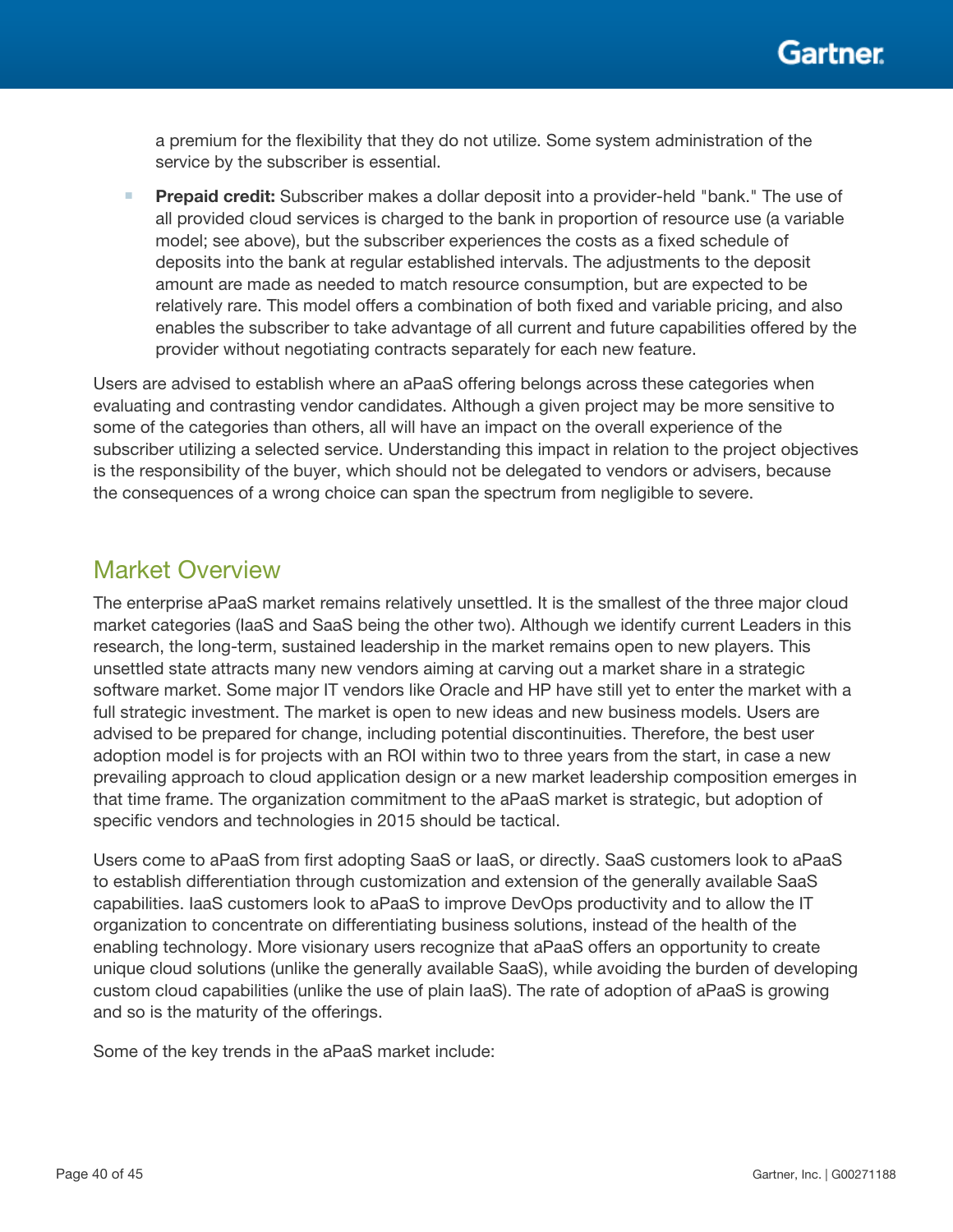

- Most platform technology innovation goes into the cloud platforms (the "cloud first" strategy). As the result, users seeking the leading-edge platform capabilities are pushed to cloud deployments.
- More on-premises application platforms are updated to be cloud-ready, drawing IT organizations to private aPaaS and then hybrid aPaaS.
- aPaaS offerings begin to challenge traditional platform middleware for mainstream projects, and not only for experimental, cloud-centric initiatives.
- The aPaaS market remains under construction new versions of Cloud Foundry, Azure Cloud Services, IBM aPaaS and other offerings carry substantial internal design changes.
- PaaS frameworks (like Cloud Foundry, OpenShift and Apache Stratos) form the foundation for comprehensive PaaS suite offerings.
- New forms of xPaaS continue to emerge, driven by emerging use cases (e.g., business analytics, stream processing and mobile back end; IoT is expected to emerge as well) — most joining the core aPaaS capabilities to begin to form comprehensive PaaS offerings.
- Traditional middleware vendors, pushed by open-source and cloud-native PaaS competitors, enter the aPaaS market to defend their client base and boost their stagnant revenue, but face challenging business model transition issues.
- Hybrid aPaaS emerges as the strategic platform for large organizations seeking to preserve their investment while embracing innovation; while medium and some small enterprises strategically focus on public aPaaS to gain the benefit of scale and excellence available in the public cloud that is unattainable with their limited resources.
- aPaaS leaders invest in offering both high-control and high-productivity services to meet the growing prevalence of bimodal IT.
- Open source has emerged as the new de facto standard Linux, OpenStack, Cloud Foundry, Docker, Kubernetes, polyglot 3GL frameworks (Rails, Tomcat, etc.), MySQL, Hadoop, etc. All are seen by users as ensuring portability and reducing vendor lock-in.
- The divide between laaS and aPaaS is becoming less pronounced as some leading platforms, like Microsoft Azure and Google Cloud Platform, offer a contiguous suite of IaaS and PaaS capabilities.
- The divide between aPaaS and SaaS is narrowing as well, as some aPaaS providers offer prebuilt business logic frameworks or libraries with their development environments to improve developer productivity, and in the process advance their aPaaS to aPaaS+.
- IoT pushes stream processing, event processing, real-time analytics, in-memory computing and real-time context-aware business decisions to the center of new applications and business solutions, putting pressure on platform providers (including aPaaS) to adjust and expand into digital business.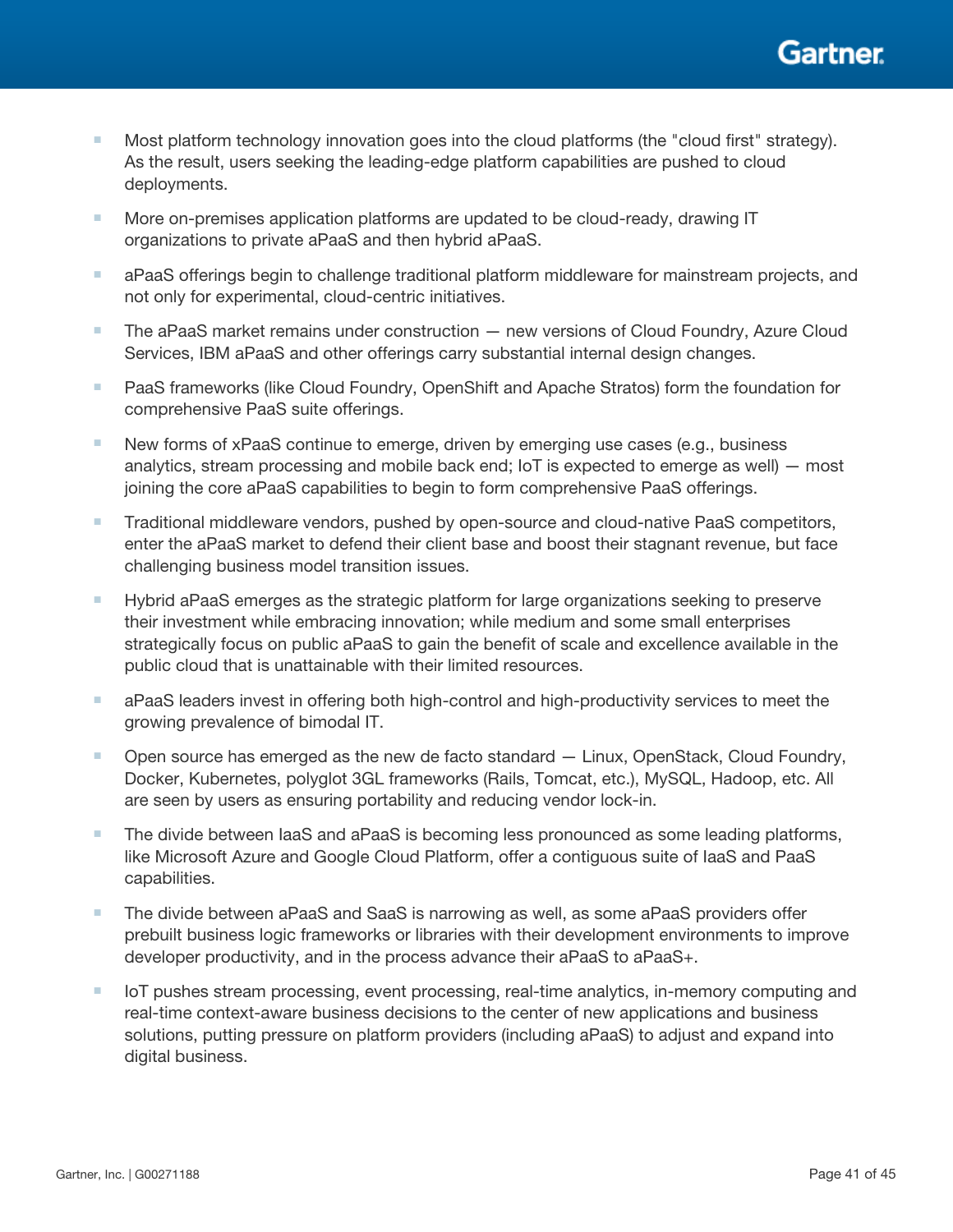

# Gartner Recommended Reading

*Some documents may not be available as part of your current Gartner subscription.*

"How Markets and Vendors Are Evaluated in Gartner Magic Quadrants"

"Magic Quadrant for Enterprise Integration Platform as a Service, Worldwide"

"Platform as a Service: Definition, Taxonomy and Vendor Landscape, 2014"

"Predicts 2015: Private, Public and Hybrid: PaaS Advances"

"Now Is the Time for Mainstream IT Organizations to Understand PaaS"

"What IT Leaders Need to Know About Application PaaS Models and Use Patterns"

"Risks and Opportunities of PaaS at the Peak of Inflated Expectations"

"Hype Cycle for Platform as a Service (PaaS), 2014"

"Gartner Reference Architecture for Cloud-Enabled Application Platforms"

"Gartner aPaaS Report Card: Choose Your Cloud Application Platform Wisely"

"Context Brokers for Smarter Business Decisions"

"Magic Quadrant for Mobile Application Development Platforms"

## Evaluation Criteria Definitions

Ability to Execute

Product/Service: Core goods and services offered by the vendor for the defined market. This includes current product/service capabilities, quality, feature sets, skills and so on, whether offered natively or through OEM agreements/partnerships as defined in the market definition and detailed in the subcriteria.

Overall Viability: Viability includes an assessment of the overall organization's financial health, the financial and practical success of the business unit, and the likelihood that the individual business unit will continue investing in the product, will continue offering the product and will advance the state of the art within the organization's portfolio of products.

Sales Execution/Pricing: The vendor's capabilities in all presales activities and the structure that supports them. This includes deal management, pricing and negotiation, presales support, and the overall effectiveness of the sales channel.

Market Responsiveness/Record: Ability to respond, change direction, be flexible and achieve competitive success as opportunities develop, competitors act, customer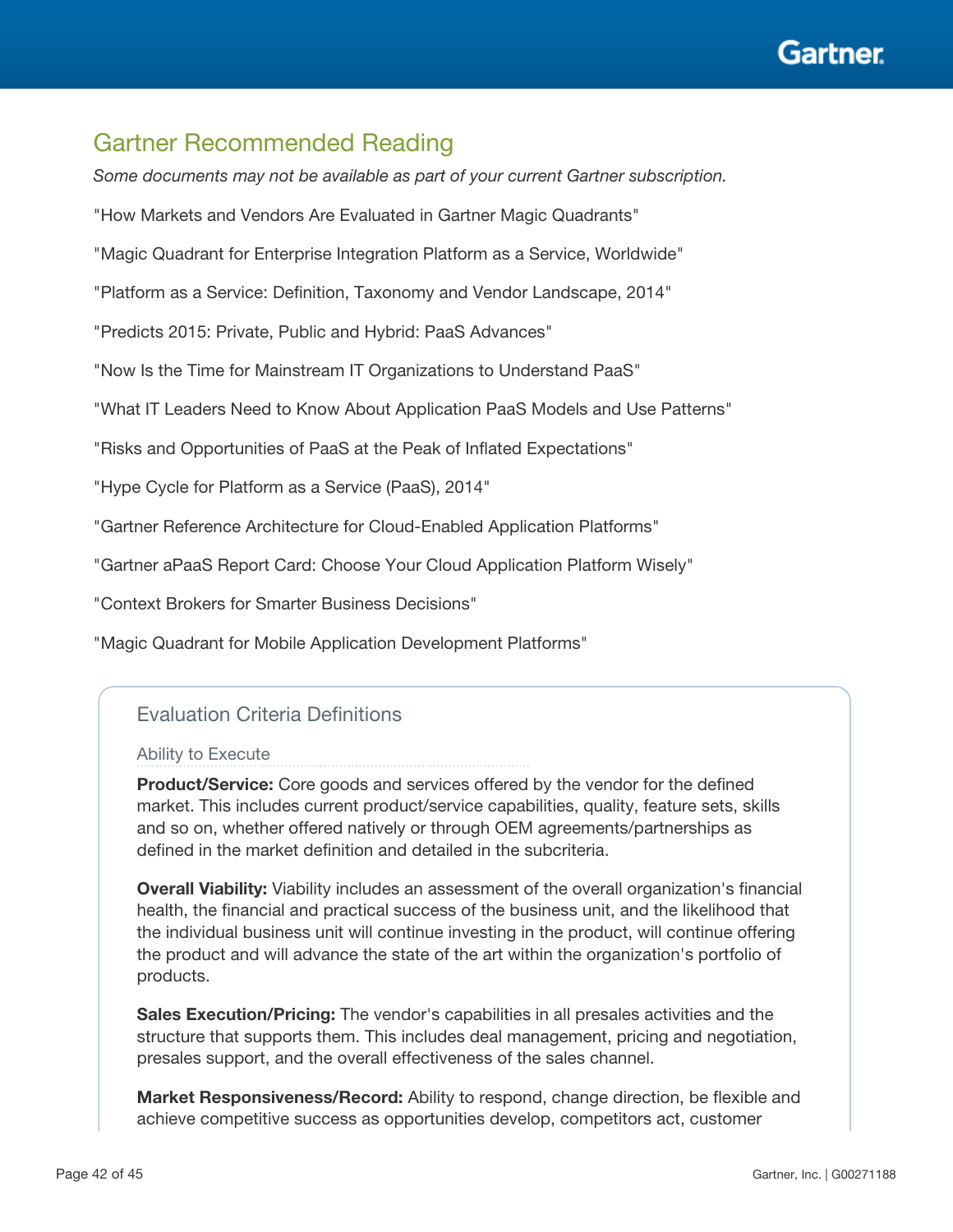

needs evolve and market dynamics change. This criterion also considers the vendor's history of responsiveness.

**Marketing Execution:** The clarity, quality, creativity and efficacy of programs designed to deliver the organization's message to influence the market, promote the brand and business, increase awareness of the products, and establish a positive identification with the product/brand and organization in the minds of buyers. This "mind share" can be driven by a combination of publicity, promotional initiatives, thought leadership, word of mouth and sales activities.

Customer Experience: Relationships, products and services/programs that enable clients to be successful with the products evaluated. Specifically, this includes the ways customers receive technical support or account support. This can also include ancillary tools, customer support programs (and the quality thereof), availability of user groups, service-level agreements and so on.

**Operations:** The ability of the organization to meet its goals and commitments. Factors include the quality of the organizational structure, including skills, experiences, programs, systems and other vehicles that enable the organization to operate effectively and efficiently on an ongoing basis.

#### Completeness of Vision

Market Understanding: Ability of the vendor to understand buyers' wants and needs and to translate those into products and services. Vendors that show the highest degree of vision listen to and understand buyers' wants and needs, and can shape or enhance those with their added vision.

Marketing Strategy: A clear, differentiated set of messages consistently communicated throughout the organization and externalized through the website, advertising, customer programs and positioning statements.

Sales Strategy: The strategy for selling products that uses the appropriate network of direct and indirect sales, marketing, service, and communication affiliates that extend the scope and depth of market reach, skills, expertise, technologies, services and the customer base.

Offering (Product) Strategy: The vendor's approach to product development and delivery that emphasizes differentiation, functionality, methodology and feature sets as they map to current and future requirements.

Business Model: The soundness and logic of the vendor's underlying business proposition.

Vertical/Industry Strategy: The vendor's strategy to direct resources, skills and offerings to meet the specific needs of individual market segments, including vertical markets.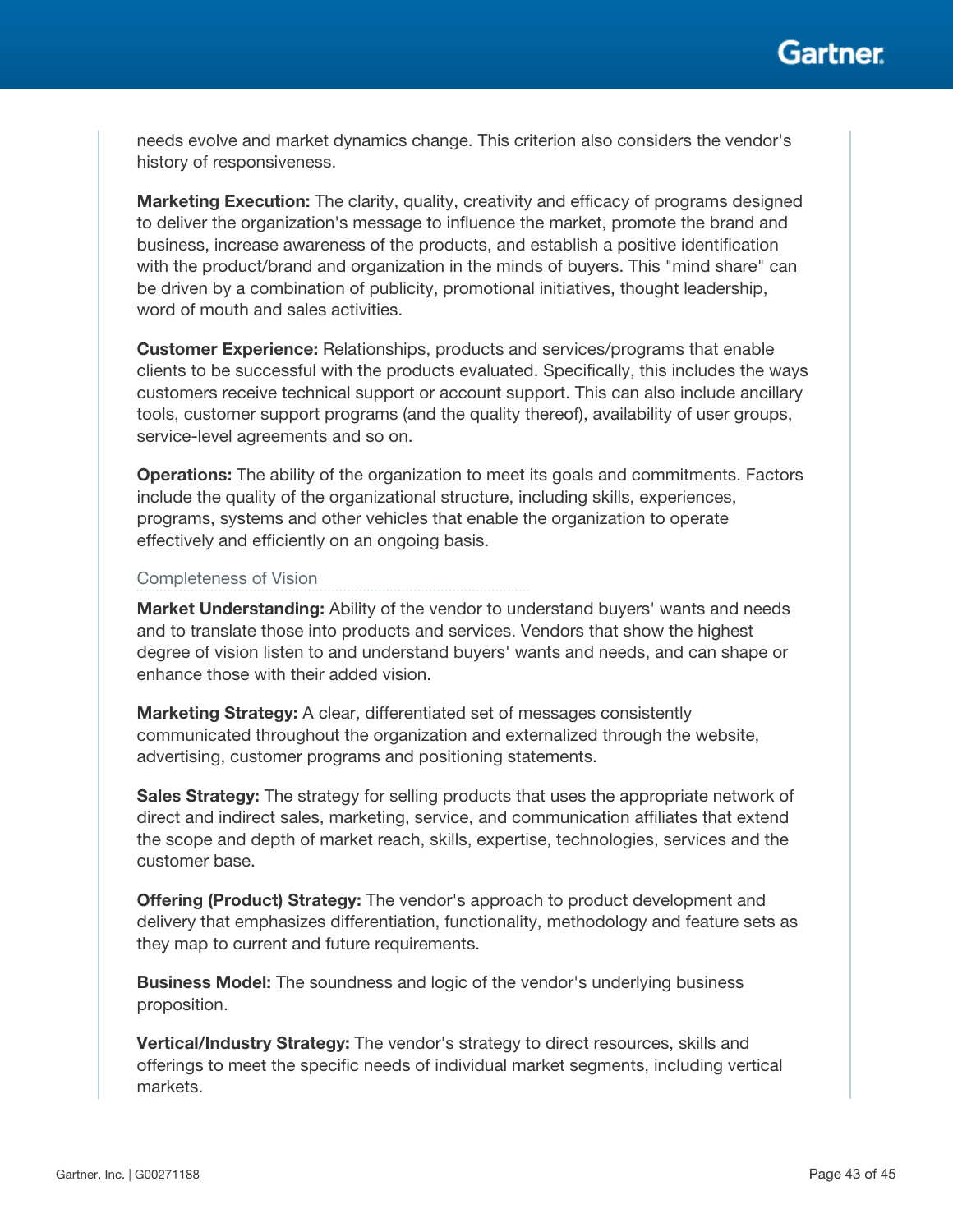

Innovation: Direct, related, complementary and synergistic layouts of resources, expertise or capital for investment, consolidation, defensive or pre-emptive purposes.

Geographic Strategy: The vendor's strategy to direct resources, skills and offerings to meet the specific needs of geographies outside the "home" or native geography, either directly or through partners, channels and subsidiaries as appropriate for that geography and market.